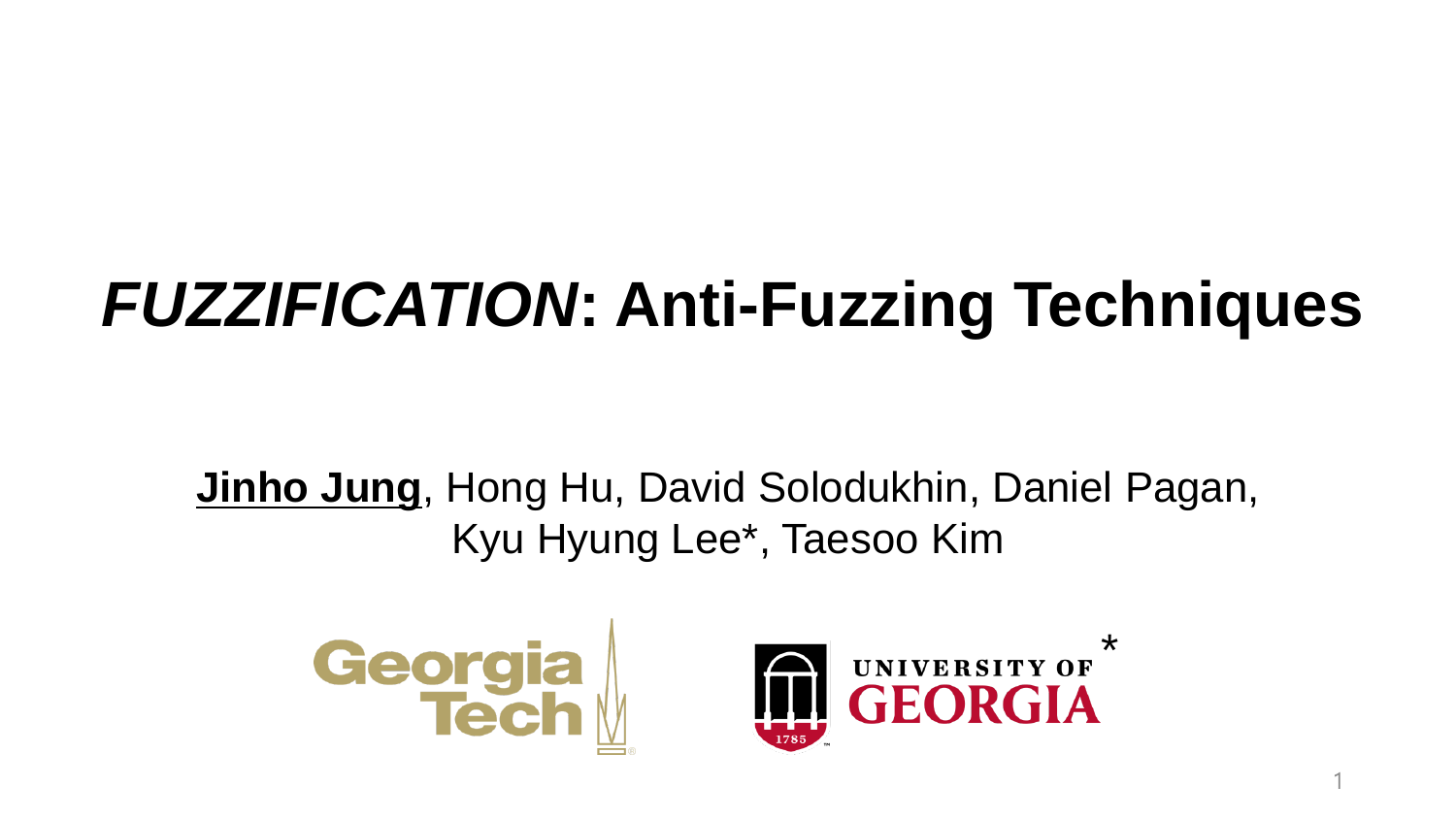## **Fuzzing Discovers Many Vulnerabilities**

#### 50 CVEs in 50 Days: Fuzzing Adobe Reader

December 12, 2018

Research By: Yoav Alon, Netanel Ben-Simon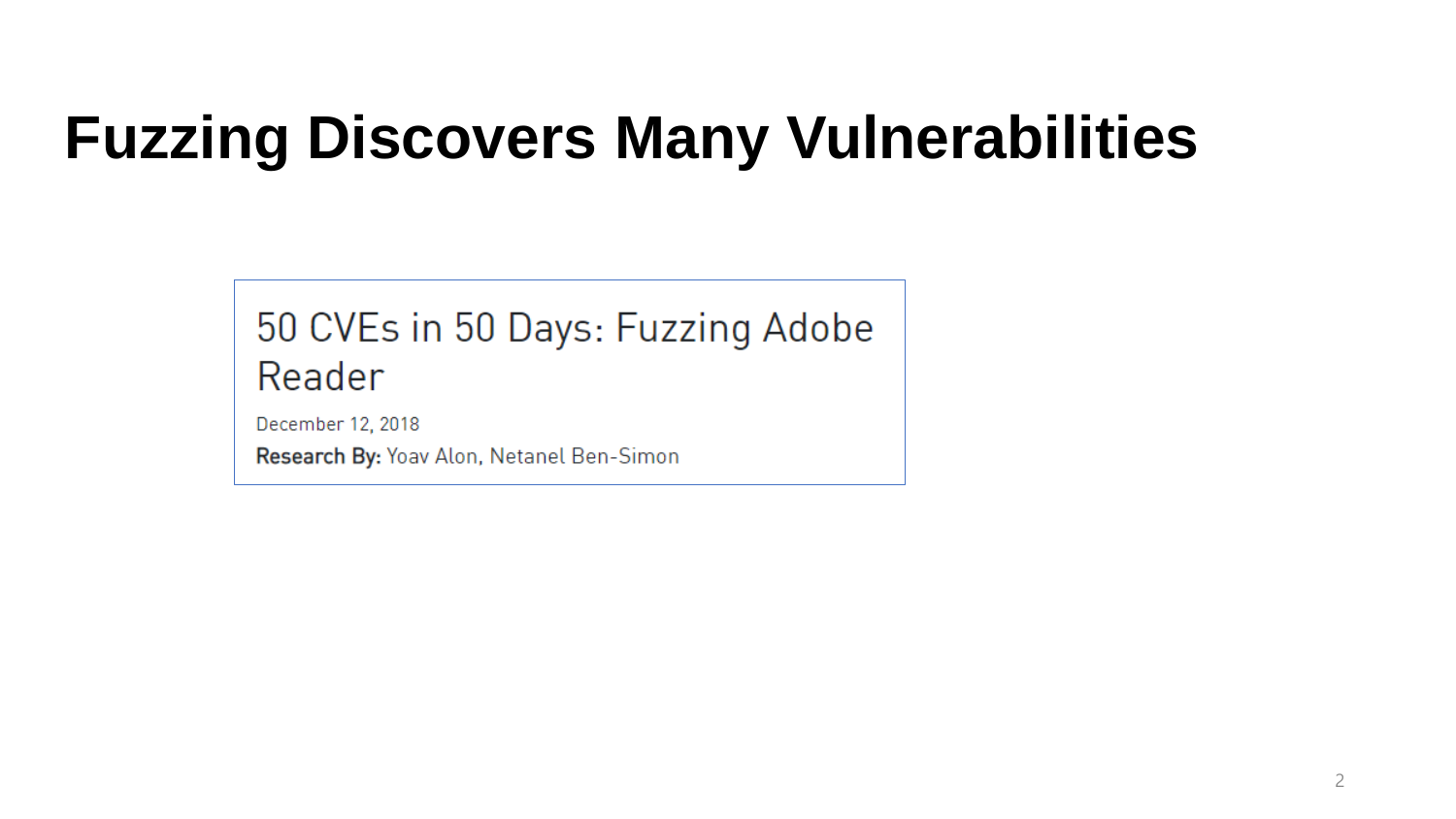## **Fuzzing Discovers Many Vulnerabilities**

| Reader                                    | 50 CVEs in 50 Days: Fuzzing Adobe                                                    |  |
|-------------------------------------------|--------------------------------------------------------------------------------------|--|
| December 12, 2018<br>Research By: Yoav Al | Google's automated fuzz bot has found over<br>9,000 bugs in the past two years       |  |
|                                           | Google improves OSS-Fuzz service, plans to invite new op<br>source projects to join. |  |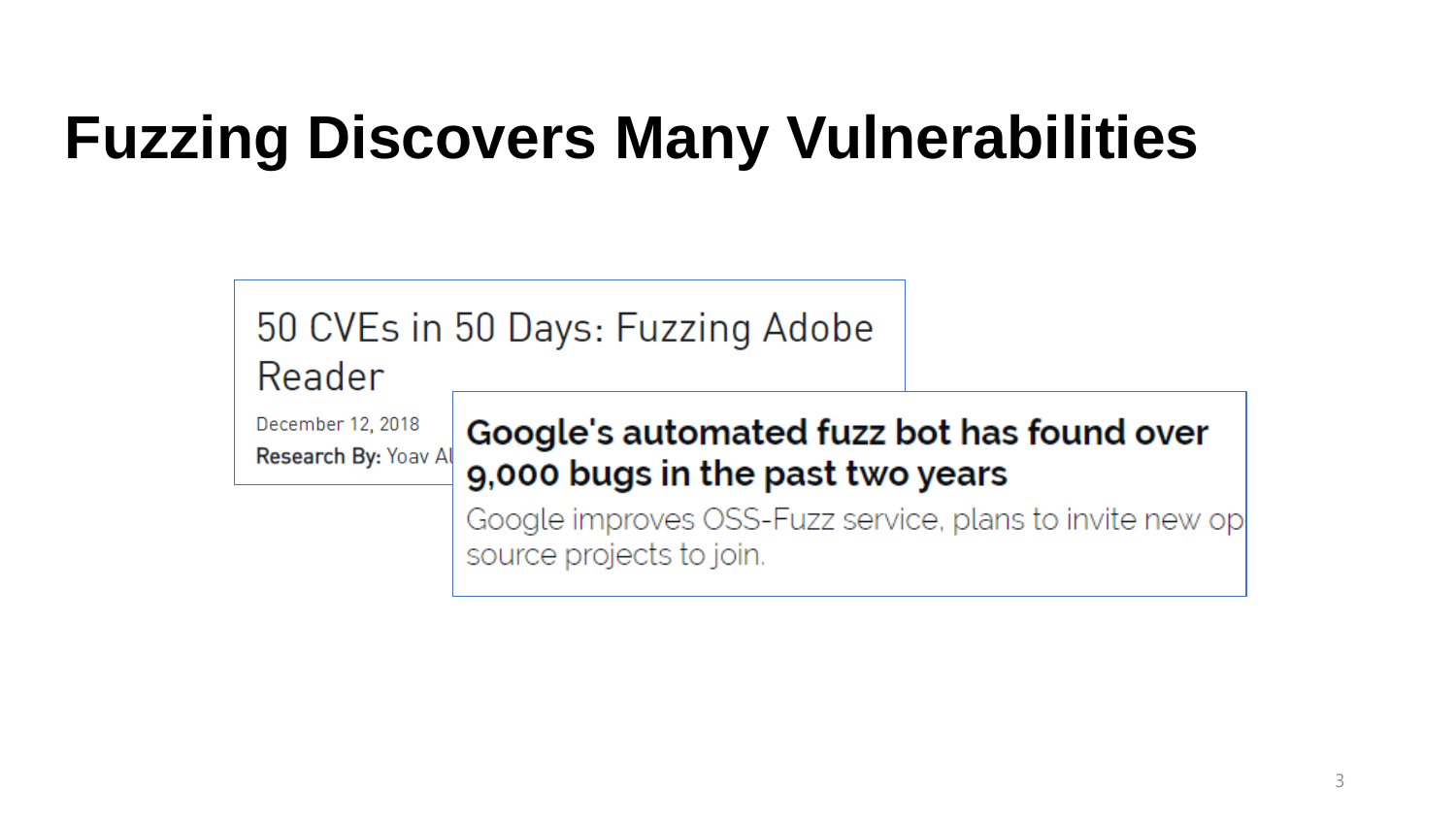#### **Testers Find Bugs with Fuzzing**



**Compilation Compilation Compilation Compilation** Compilation Compilation Compilation Compilation Compilation Comp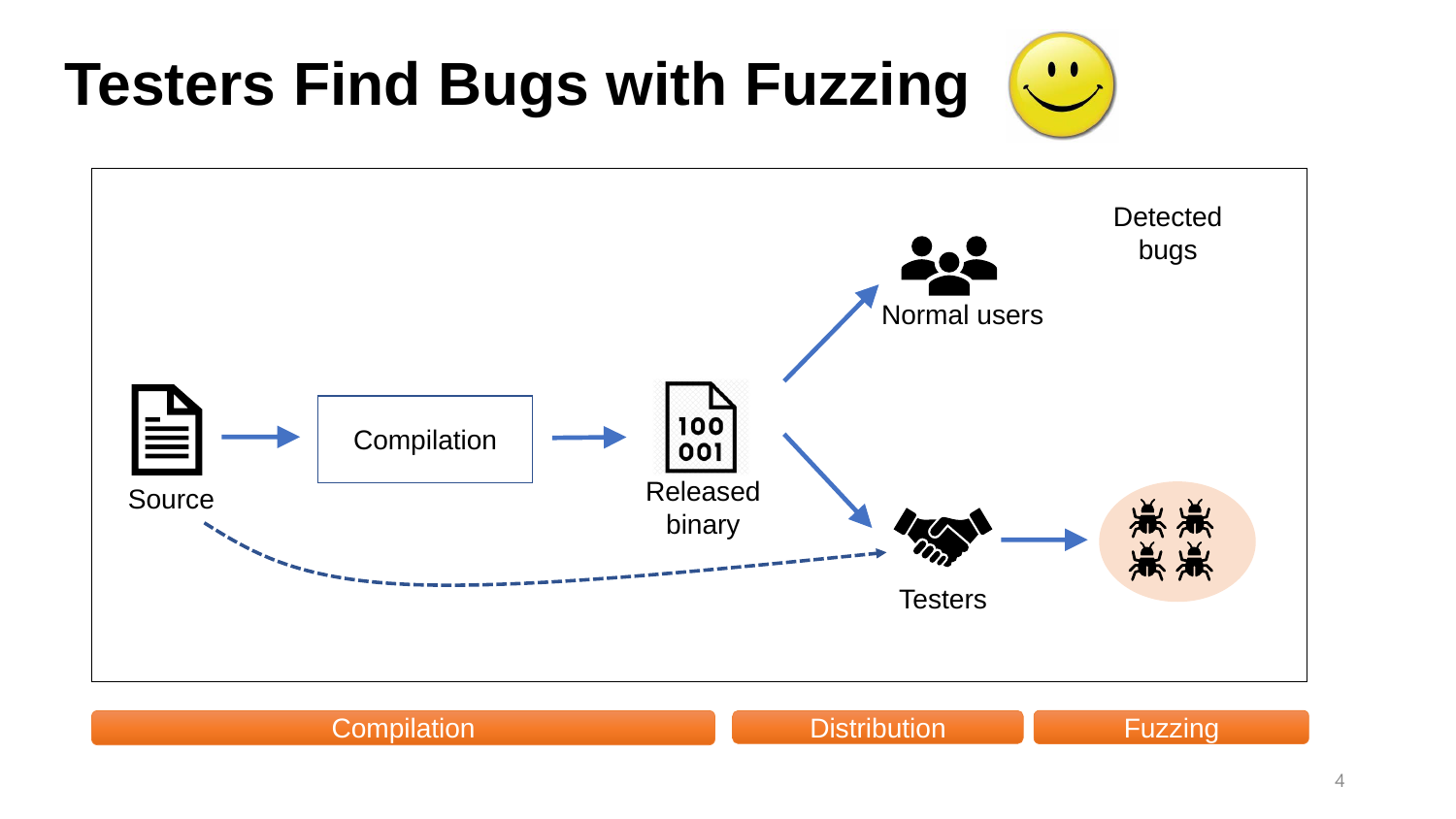# **But Attackers Also Find Bugs**



#### **Compilation Compilation Compilation Compilation** Compilation Compilation Compilation Compilation Compilation Comp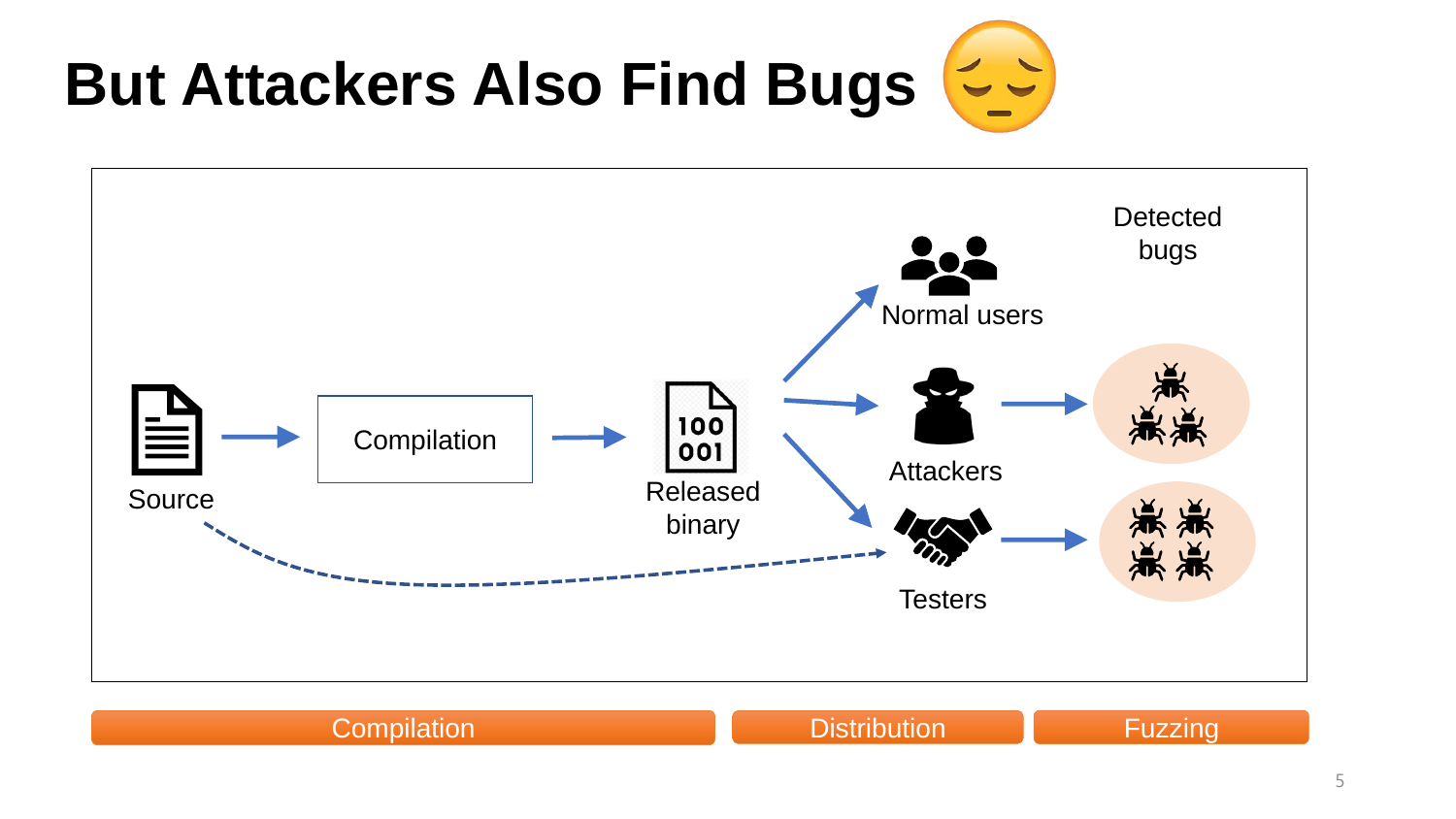#### **Our work: Make the Fuzzing Only Effective to the Testers**



#### 6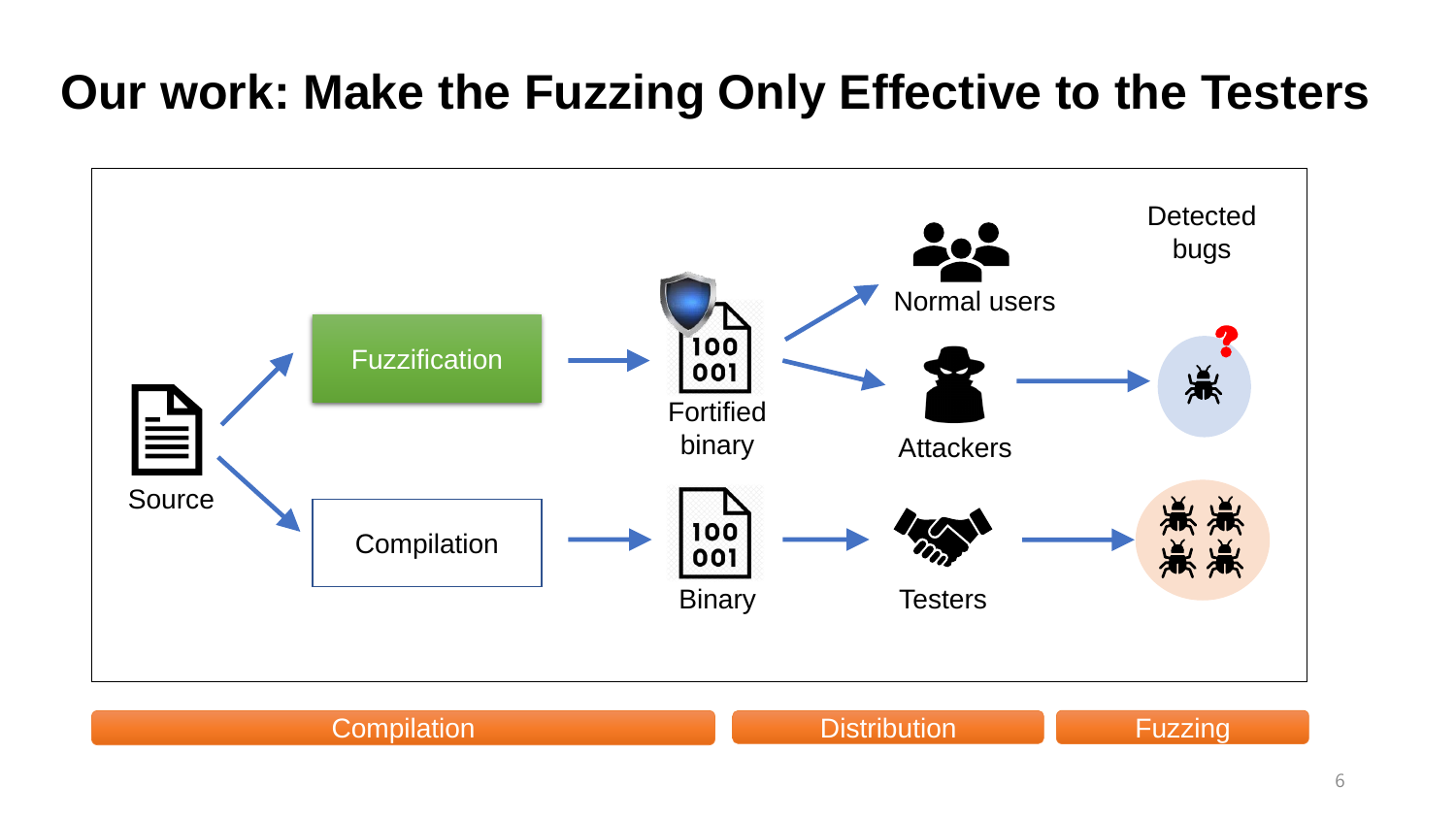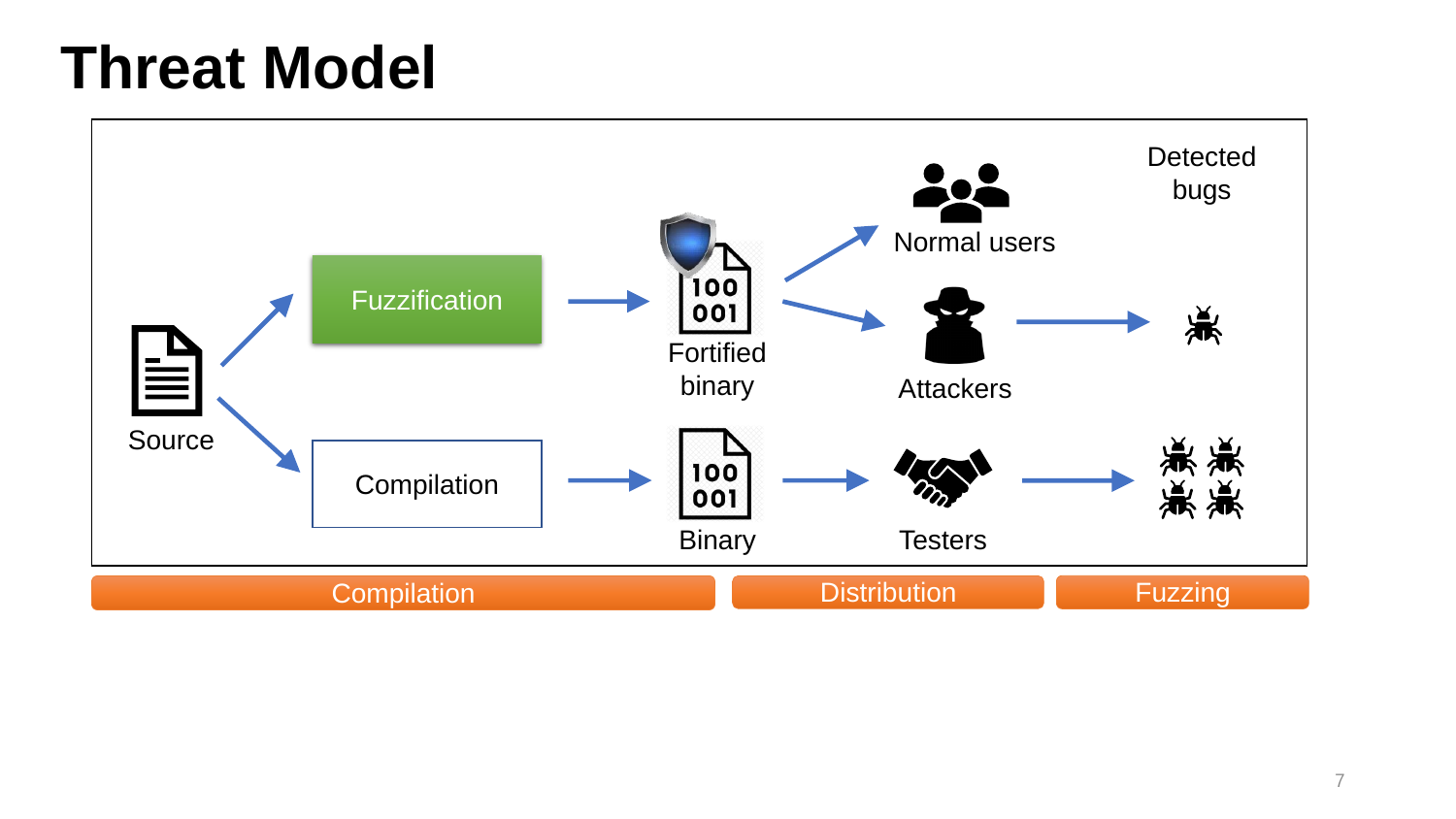

#### Adversaries try to find vulnerabilities from fuzzing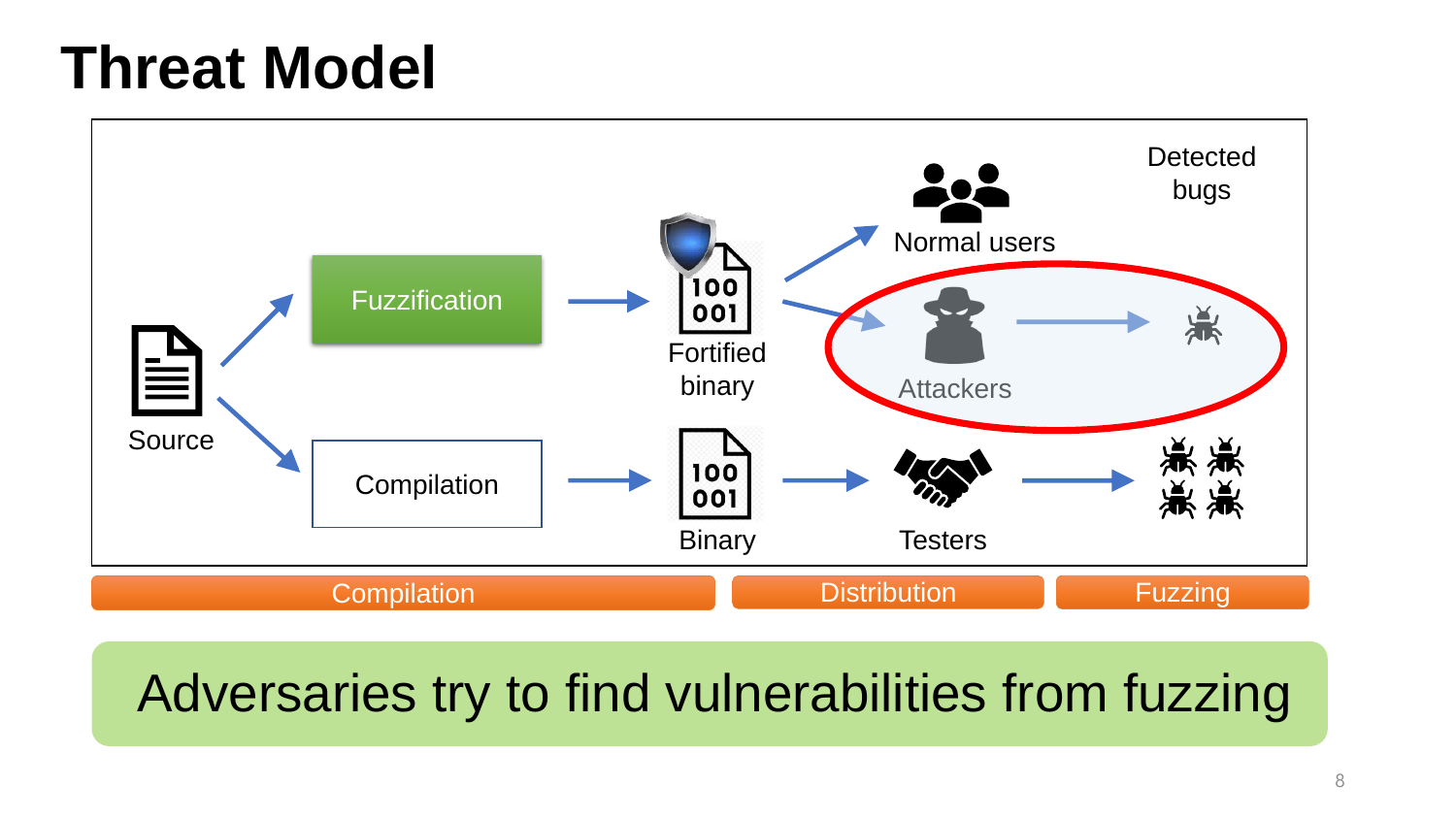

Adversaries only have a copy of fortified binary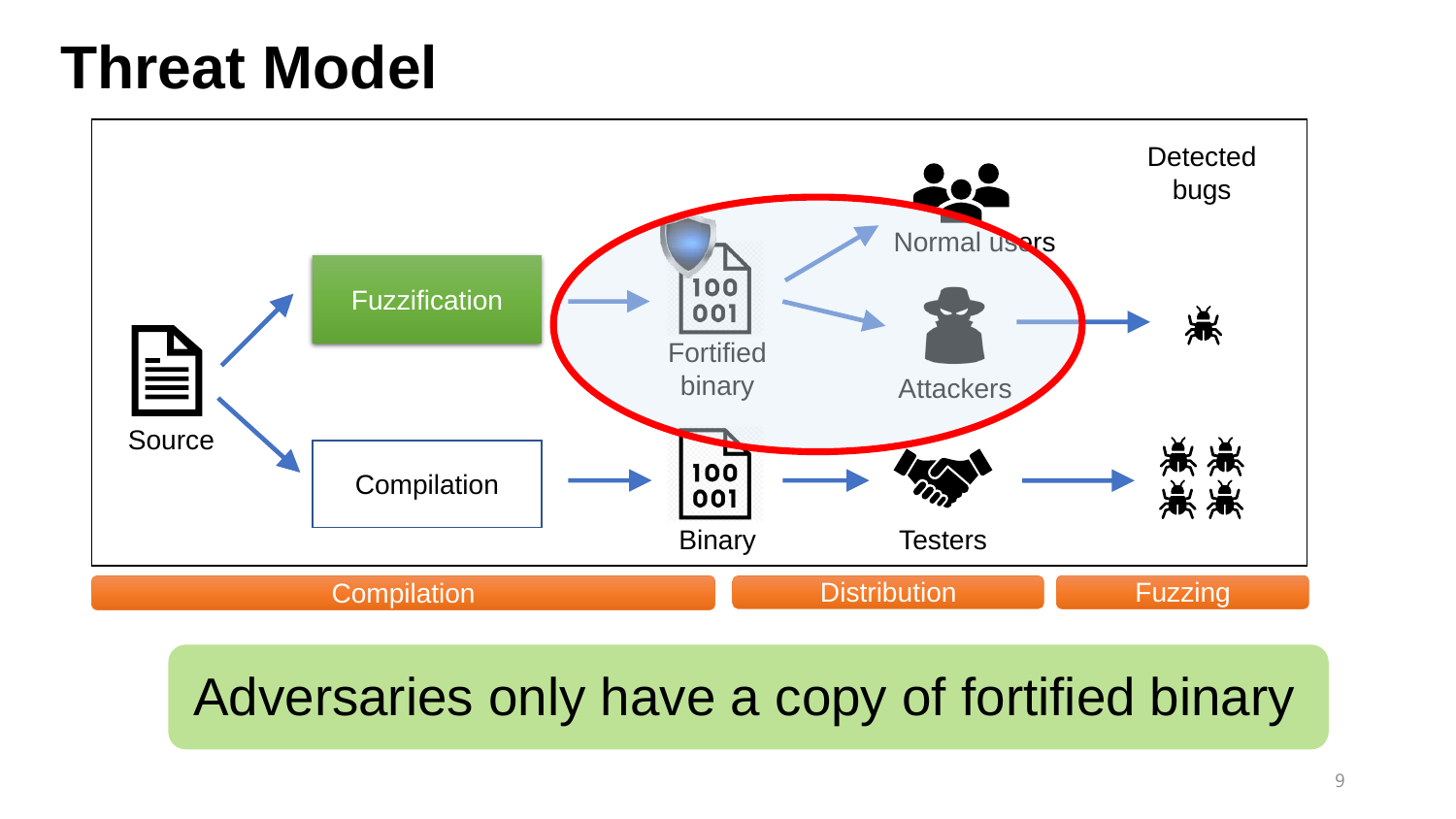

#### Adversaries know Fuzzification and try to nullify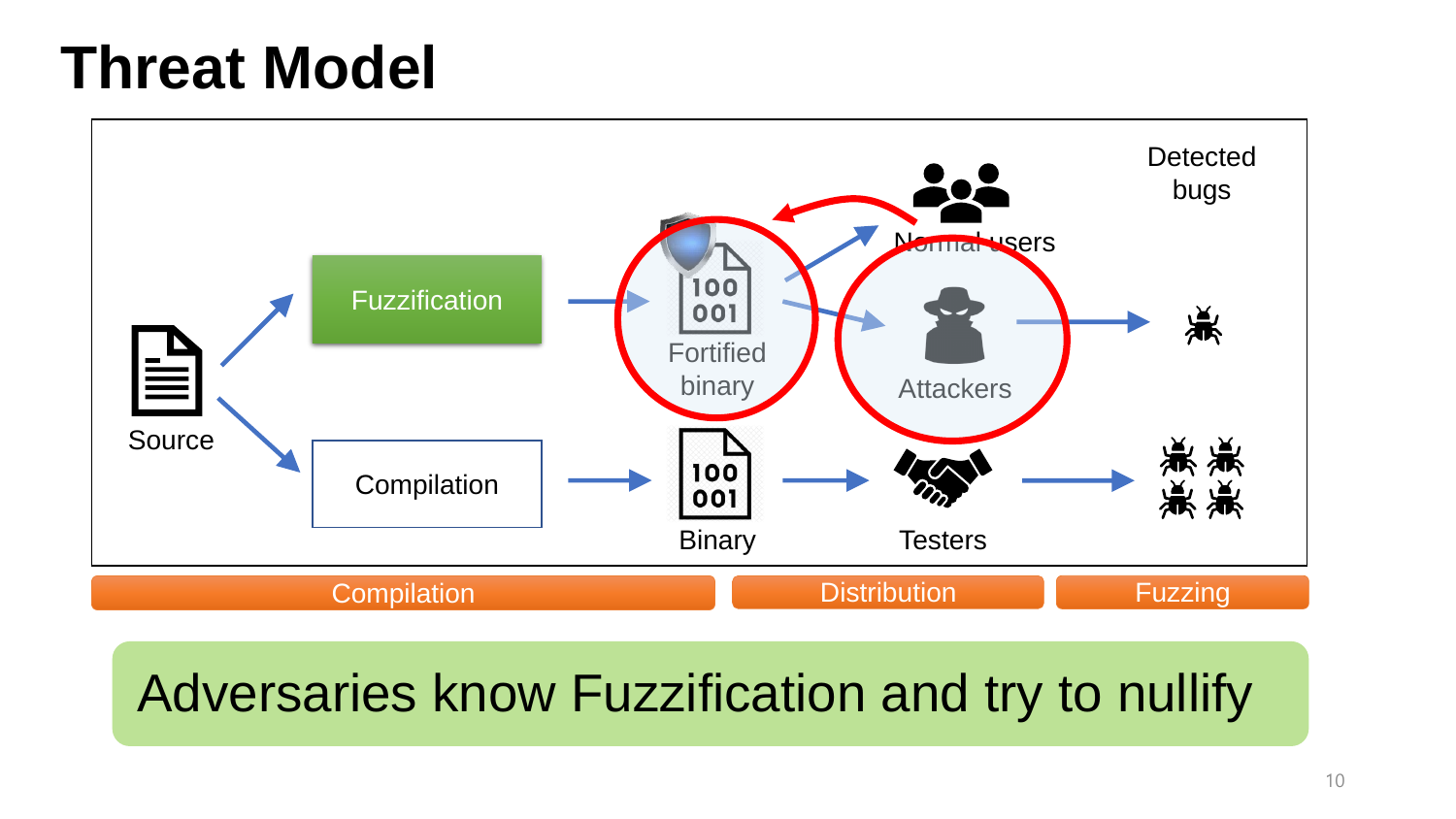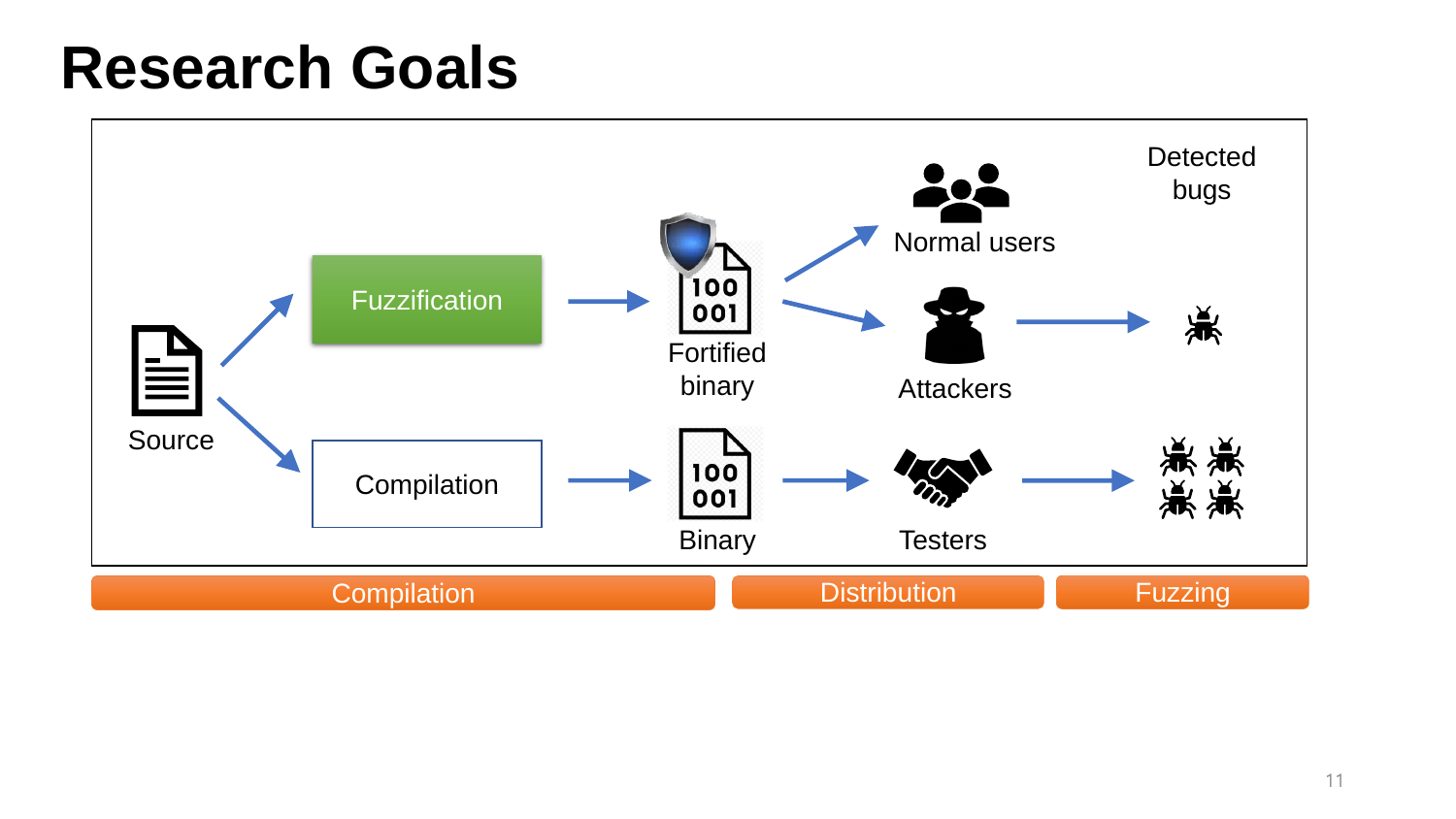

#### **Hinder Fuzzing** Reduce the number of detected bugs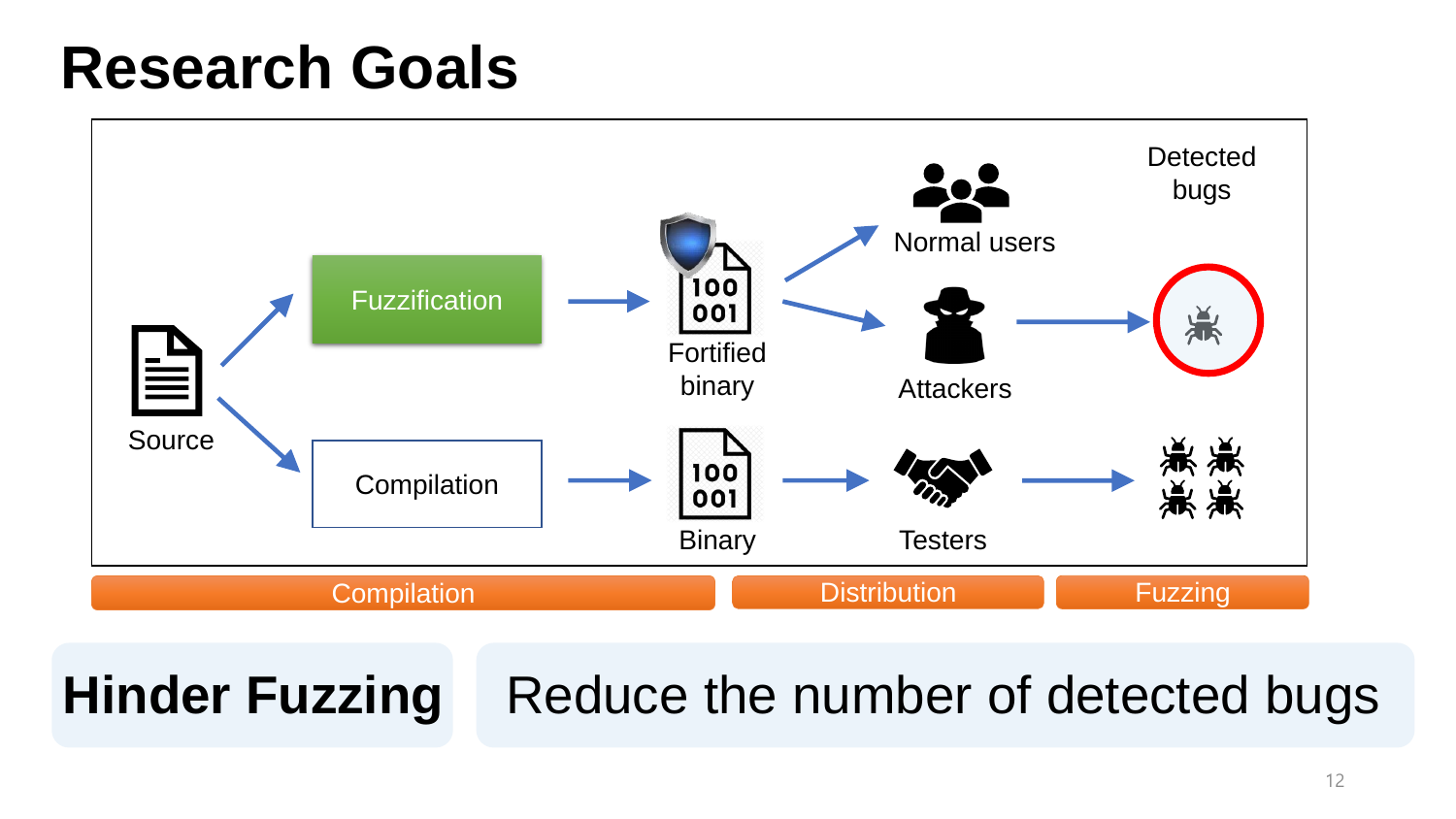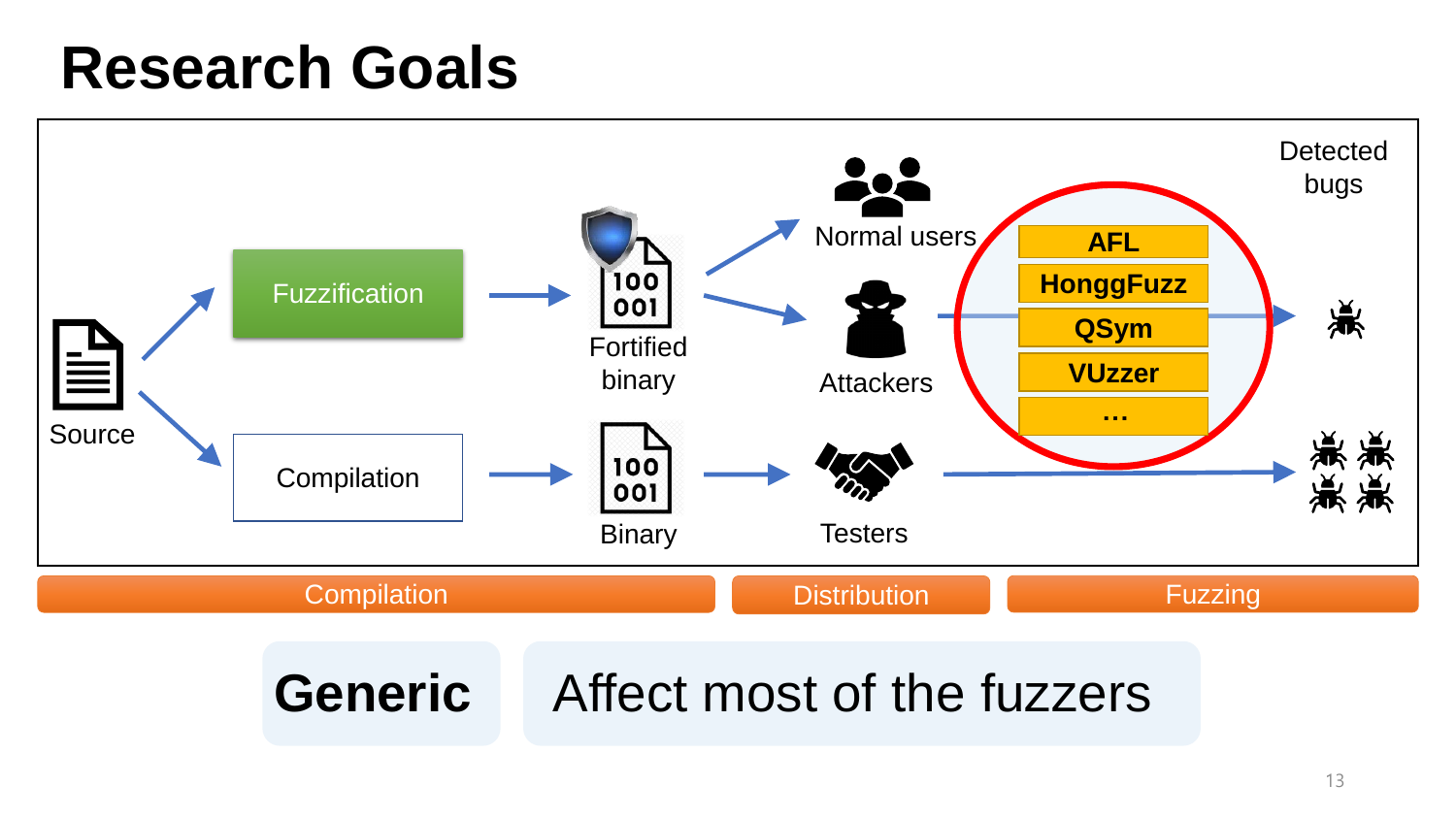



#### **Low overhead** to normal user **Overhead High overhead** to attackers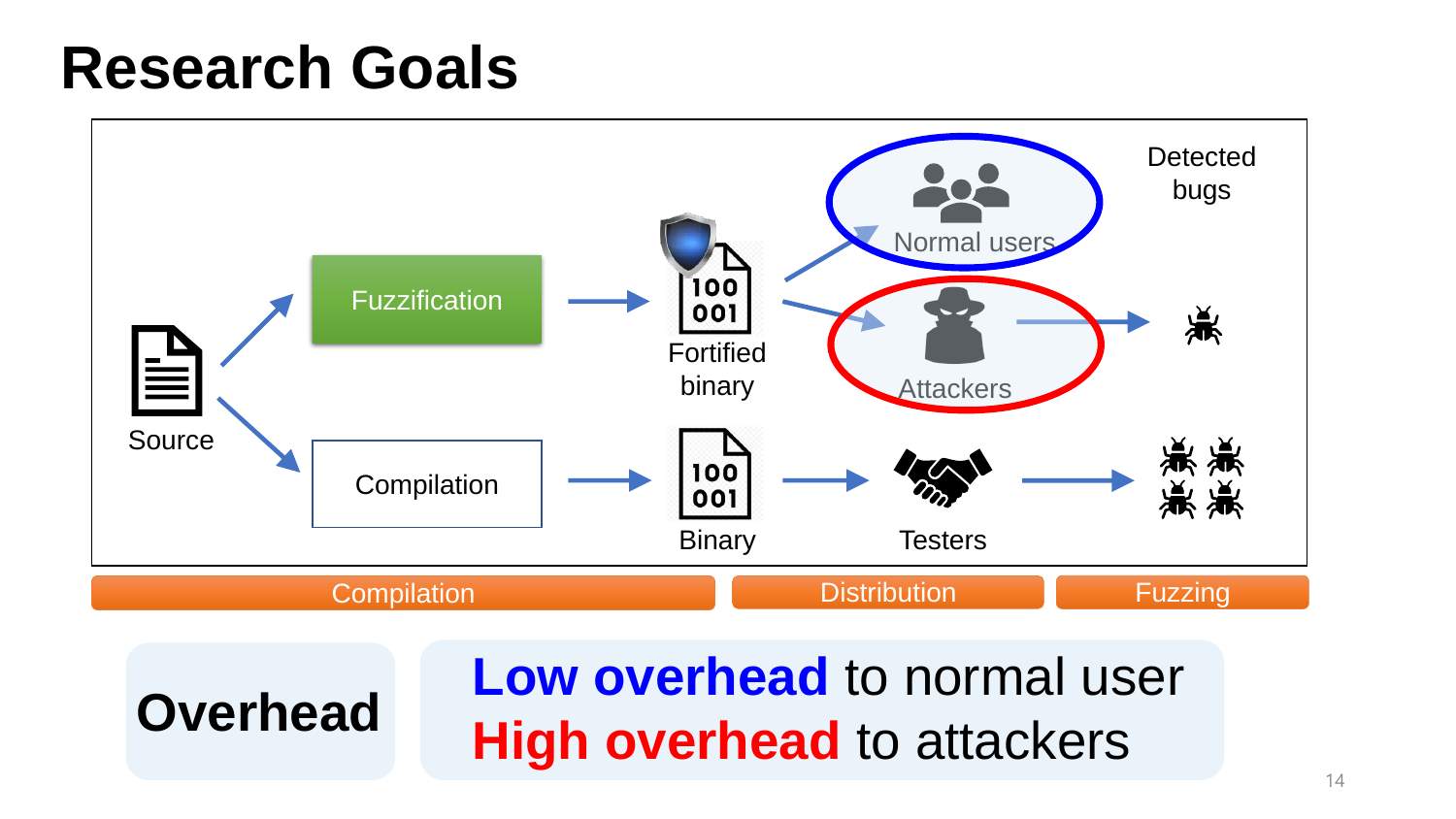

**Resiliency** Resilient to the adversarial analysis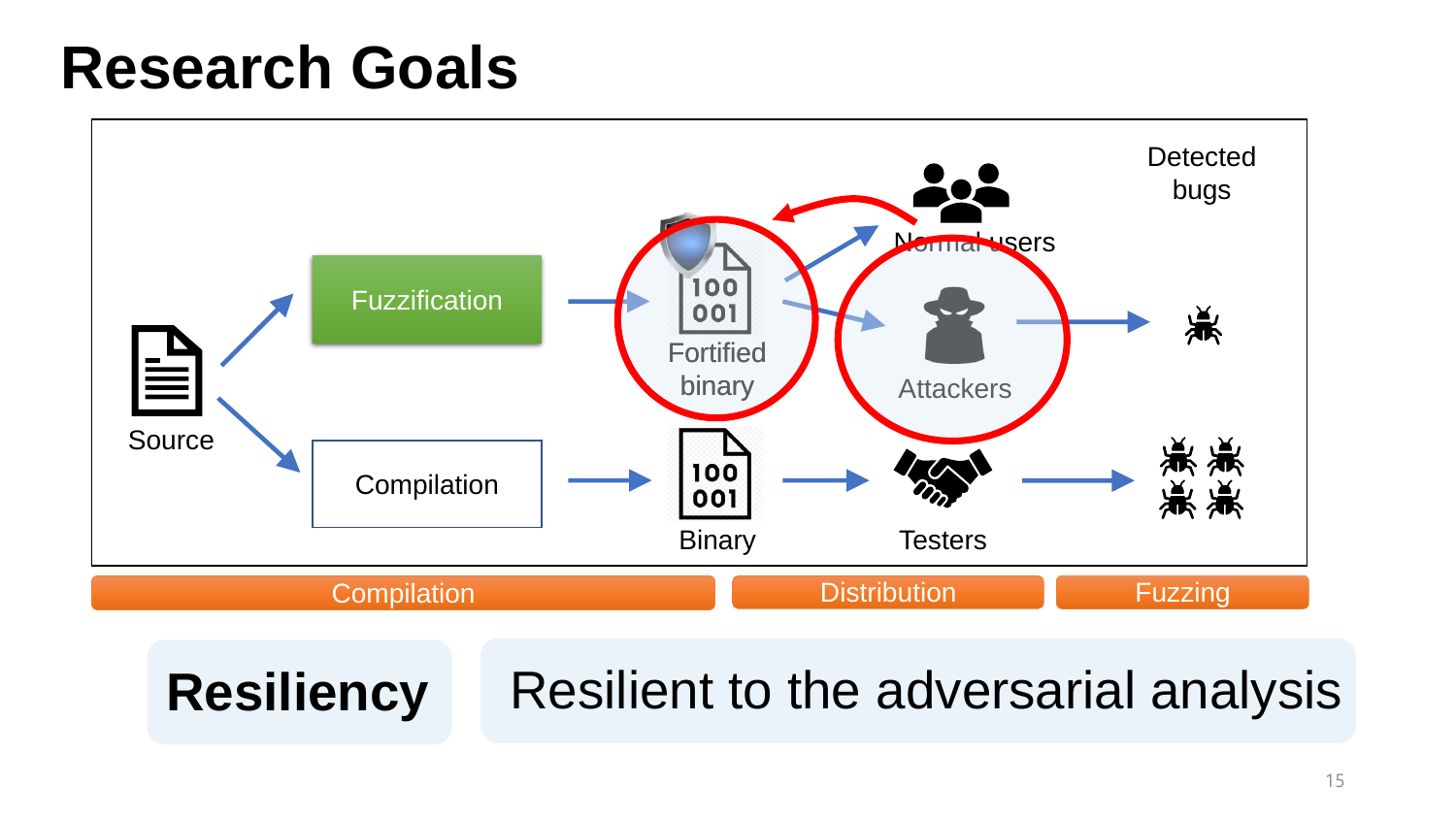| <b>Method</b>          | <b>Generic to</b> | Low      | <b>Resilient to</b> |
|------------------------|-------------------|----------|---------------------|
|                        | most fuzzers      | overhead | adversary           |
| Packing or obfuscation |                   |          |                     |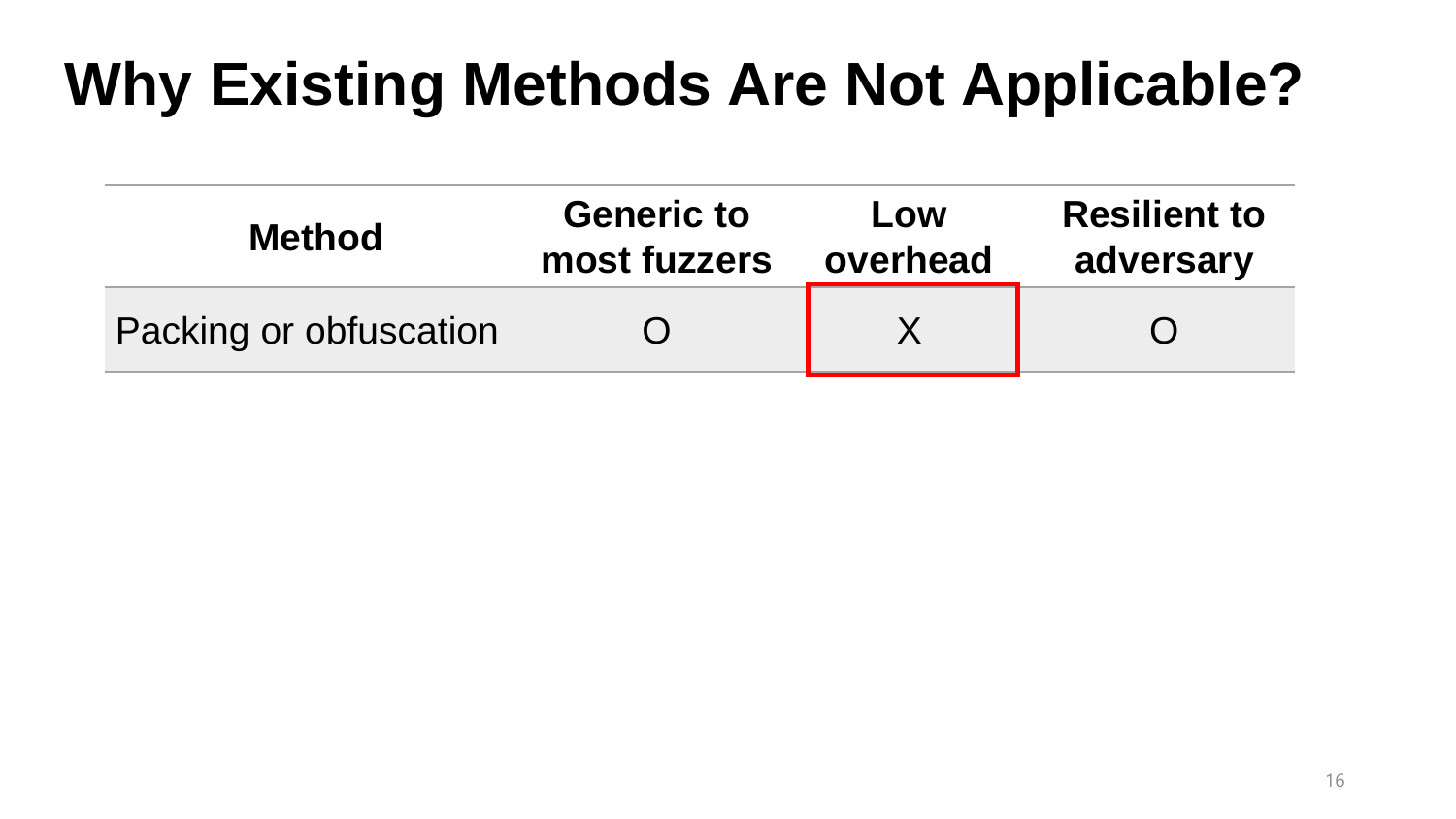| <b>Method</b>          | <b>Generic to</b><br>most fuzzers | Low<br>overhead | <b>Resilient to</b><br>adversary |
|------------------------|-----------------------------------|-----------------|----------------------------------|
| Packing or obfuscation |                                   |                 |                                  |
| <b>Bug injection</b>   |                                   |                 |                                  |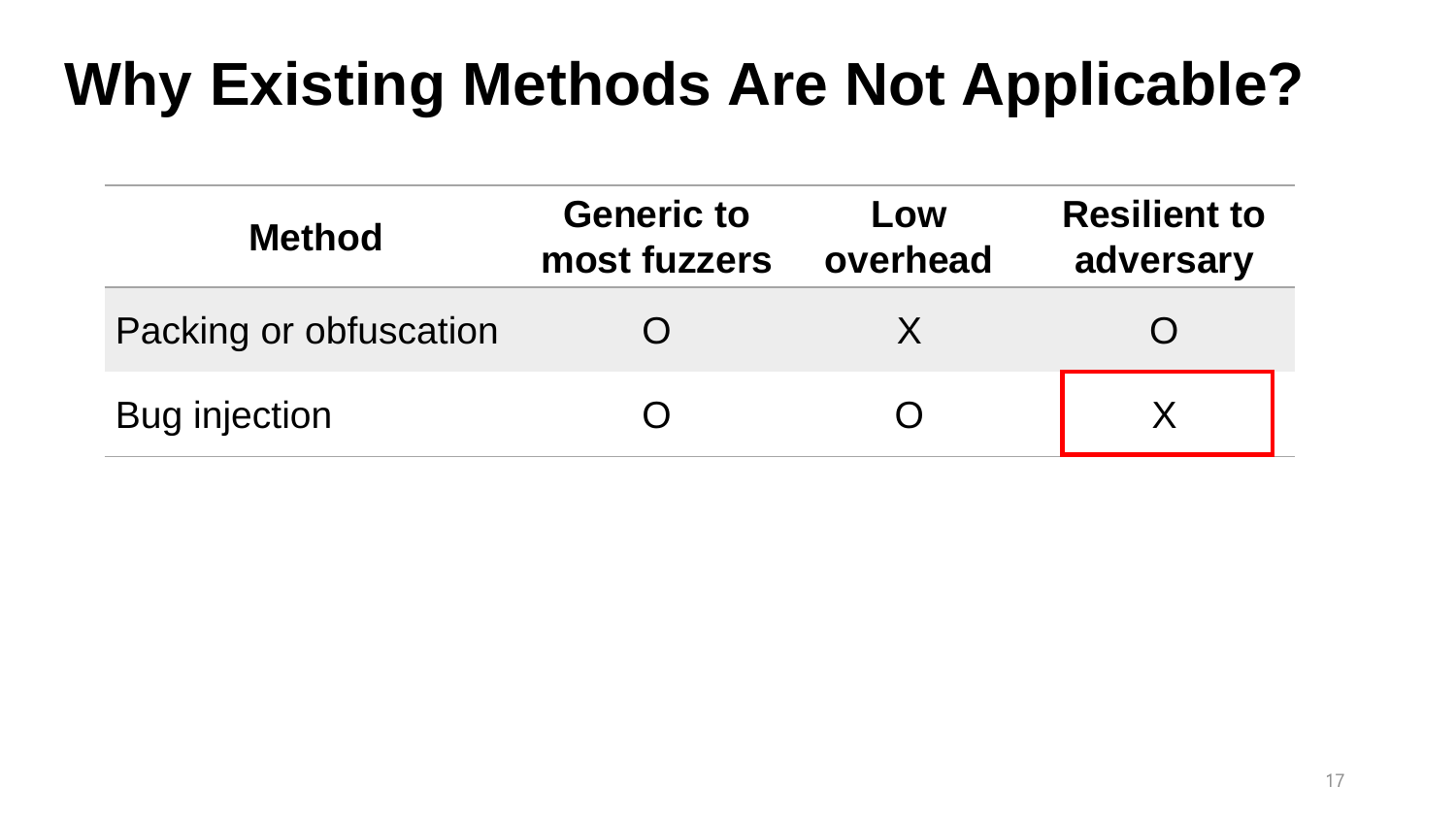| <b>Method</b>           | <b>Generic to</b><br>most fuzzers | Low<br>overhead | <b>Resilient to</b><br>adversary |
|-------------------------|-----------------------------------|-----------------|----------------------------------|
| Packing or obfuscation  |                                   | X               |                                  |
| <b>Bug injection</b>    |                                   |                 |                                  |
| <b>Fuzzer detection</b> | X                                 |                 |                                  |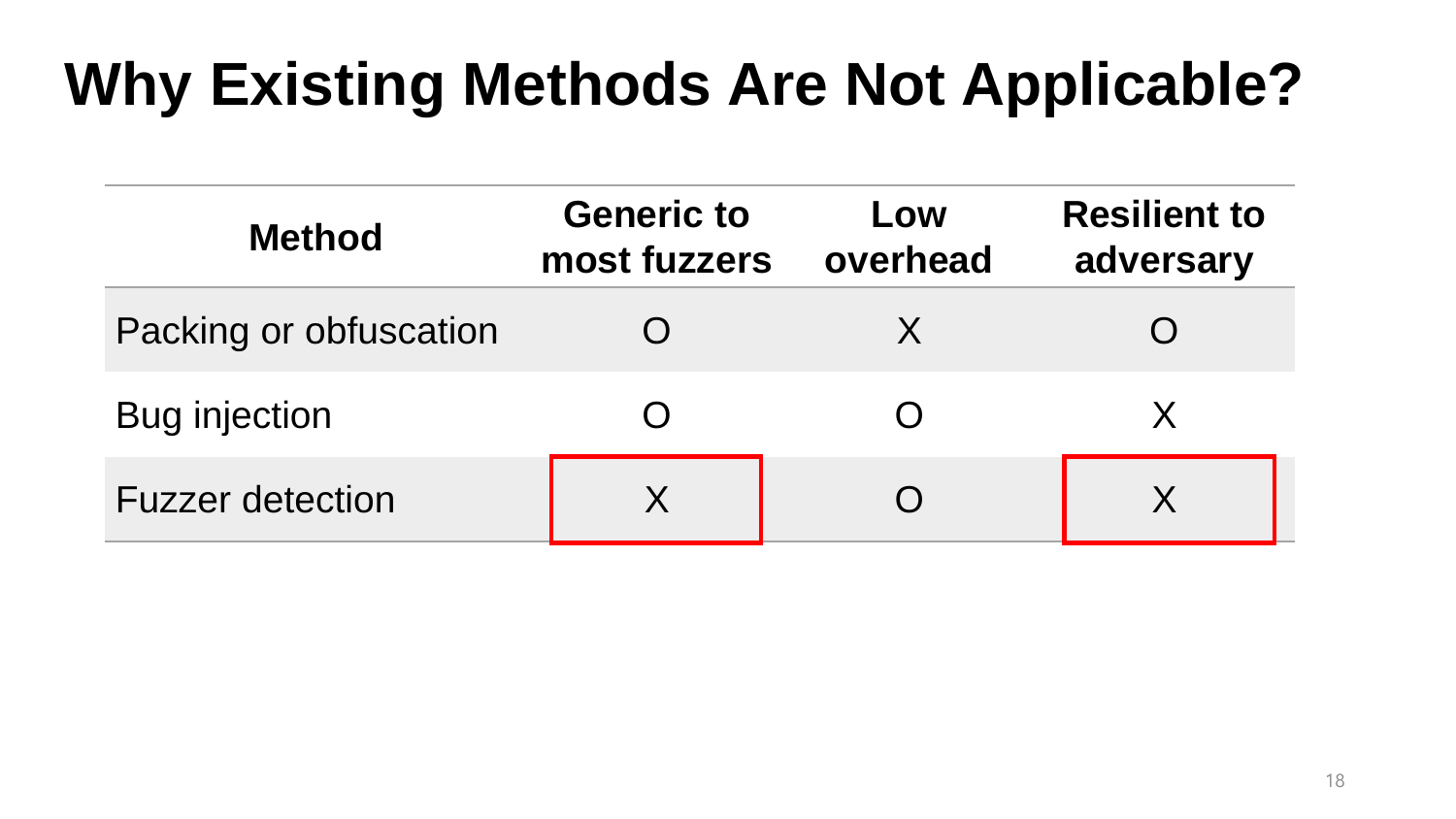| <b>Method</b>             | <b>Generic to</b><br>most fuzzers | Low<br>overhead | <b>Resilient to</b><br>adversary |
|---------------------------|-----------------------------------|-----------------|----------------------------------|
| Packing or obfuscation    |                                   | X               |                                  |
| <b>Bug injection</b>      | $\bigcap$                         |                 | X                                |
| <b>Fuzzer detection</b>   | X                                 |                 | X                                |
| <b>Emulator detection</b> | X                                 |                 |                                  |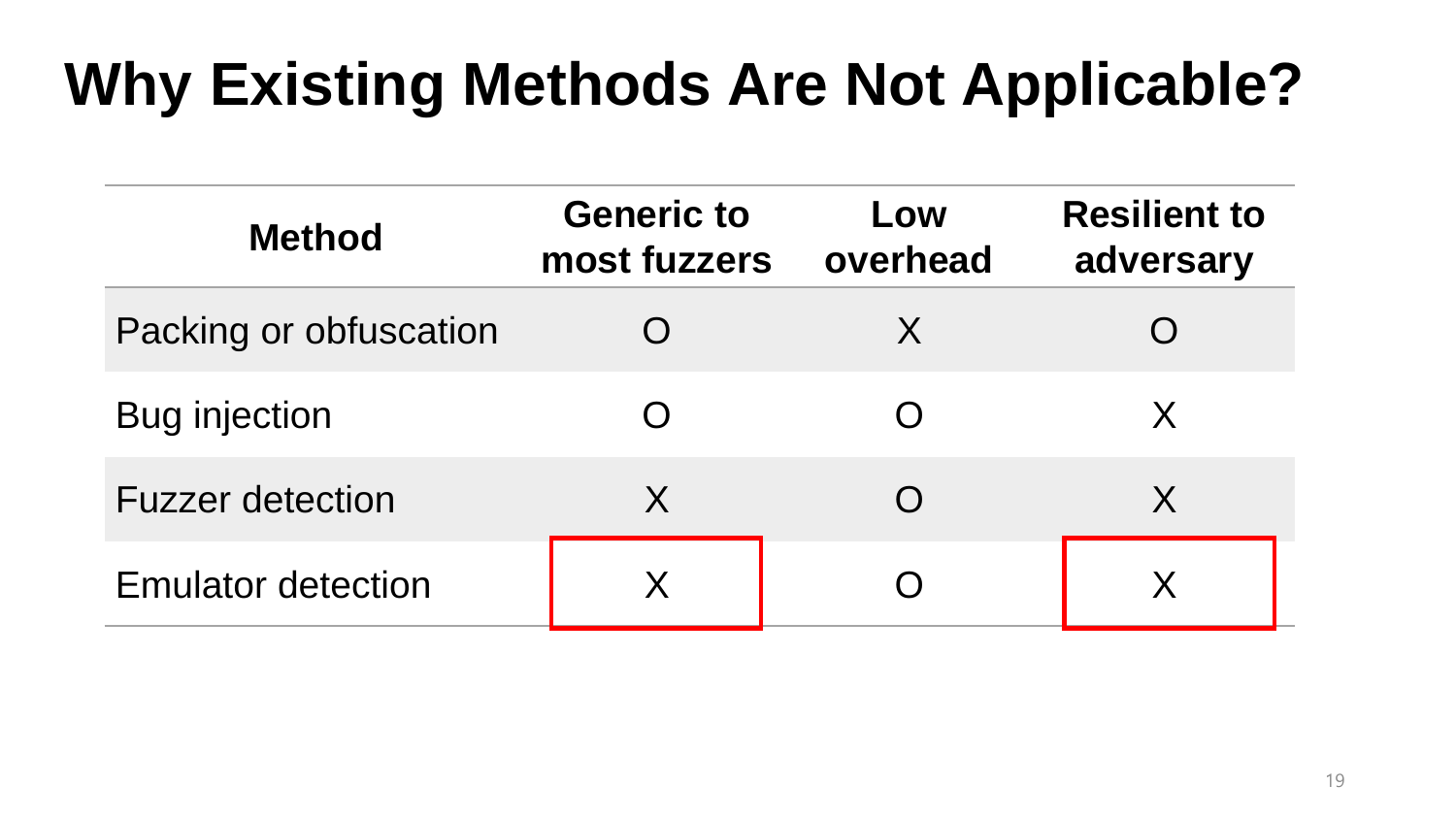| <b>Method</b>             | <b>Generic to</b><br>most fuzzers | Low<br>overhead | <b>Resilient to</b><br>adversary |
|---------------------------|-----------------------------------|-----------------|----------------------------------|
| Packing or obfuscation    | $\bigcap$                         | X               |                                  |
| <b>Bug injection</b>      | $\bigcap$                         | $\bigcap$       | X                                |
| <b>Fuzzer detection</b>   | X                                 | $\bigcap$       | X                                |
| <b>Emulator detection</b> | X                                 | $\bigcap$       | X                                |
| <b>Fuzzification</b>      |                                   |                 |                                  |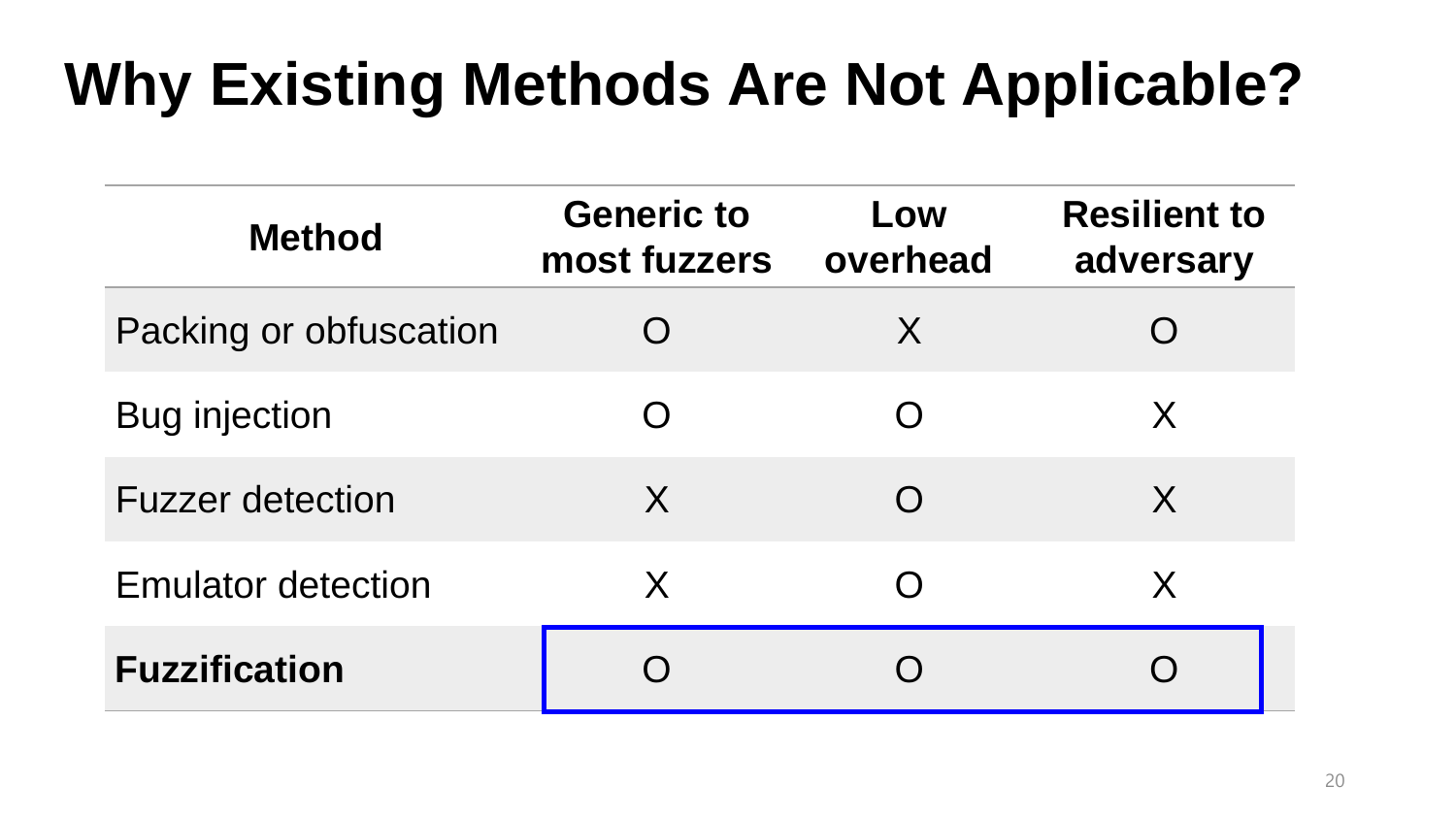#### • **Fast execution**

• Coverage-guidance

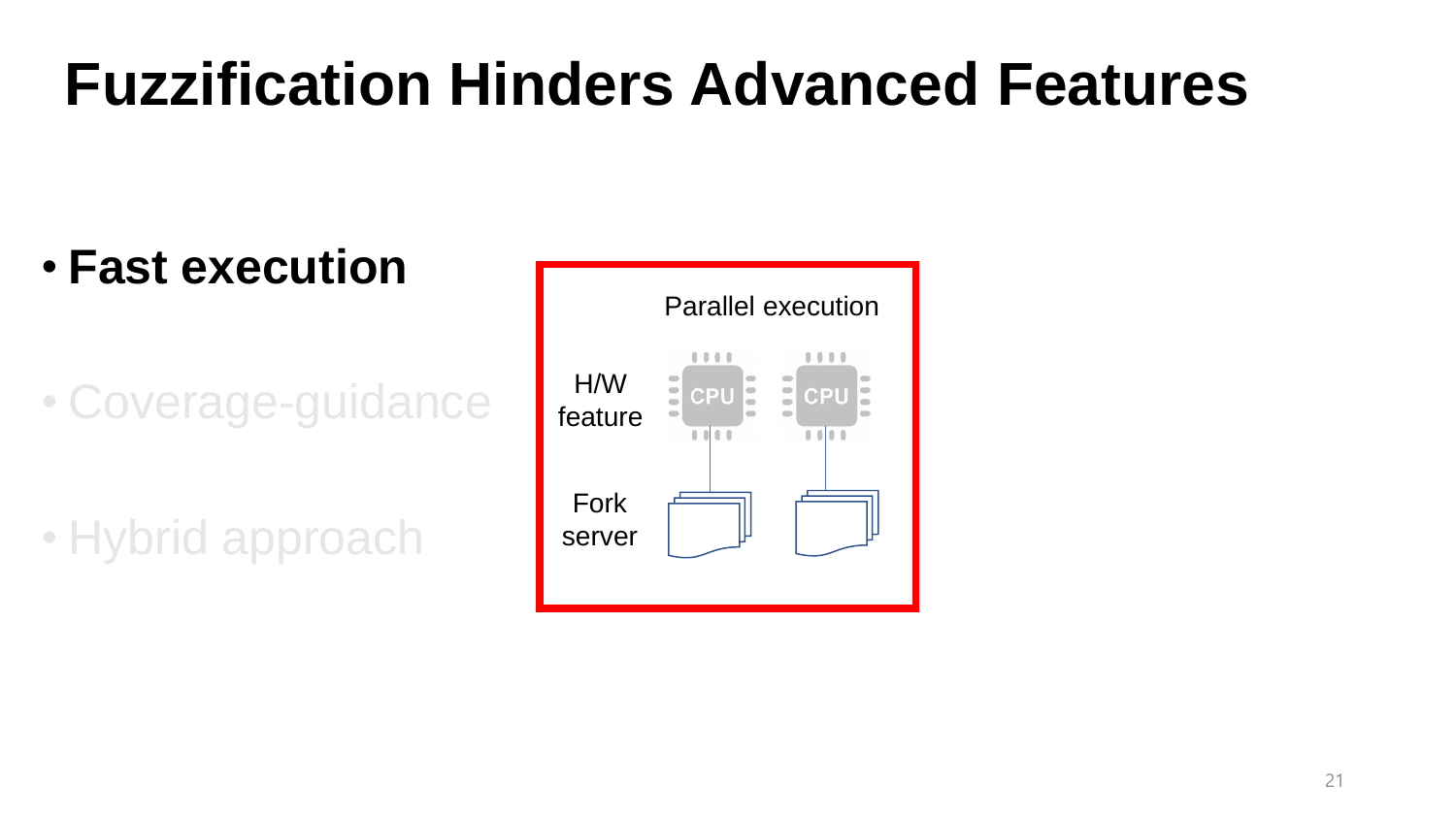• **Fast execution**

• Coverage-guidance

| SpeedBump      |                                             |  |  |  |  |
|----------------|---------------------------------------------|--|--|--|--|
|                | <b>Parallel execution</b>                   |  |  |  |  |
| H/W<br>feature | CPU<br>CPU<br>$\overline{\phantom{a}}$<br>œ |  |  |  |  |
| Fork<br>server |                                             |  |  |  |  |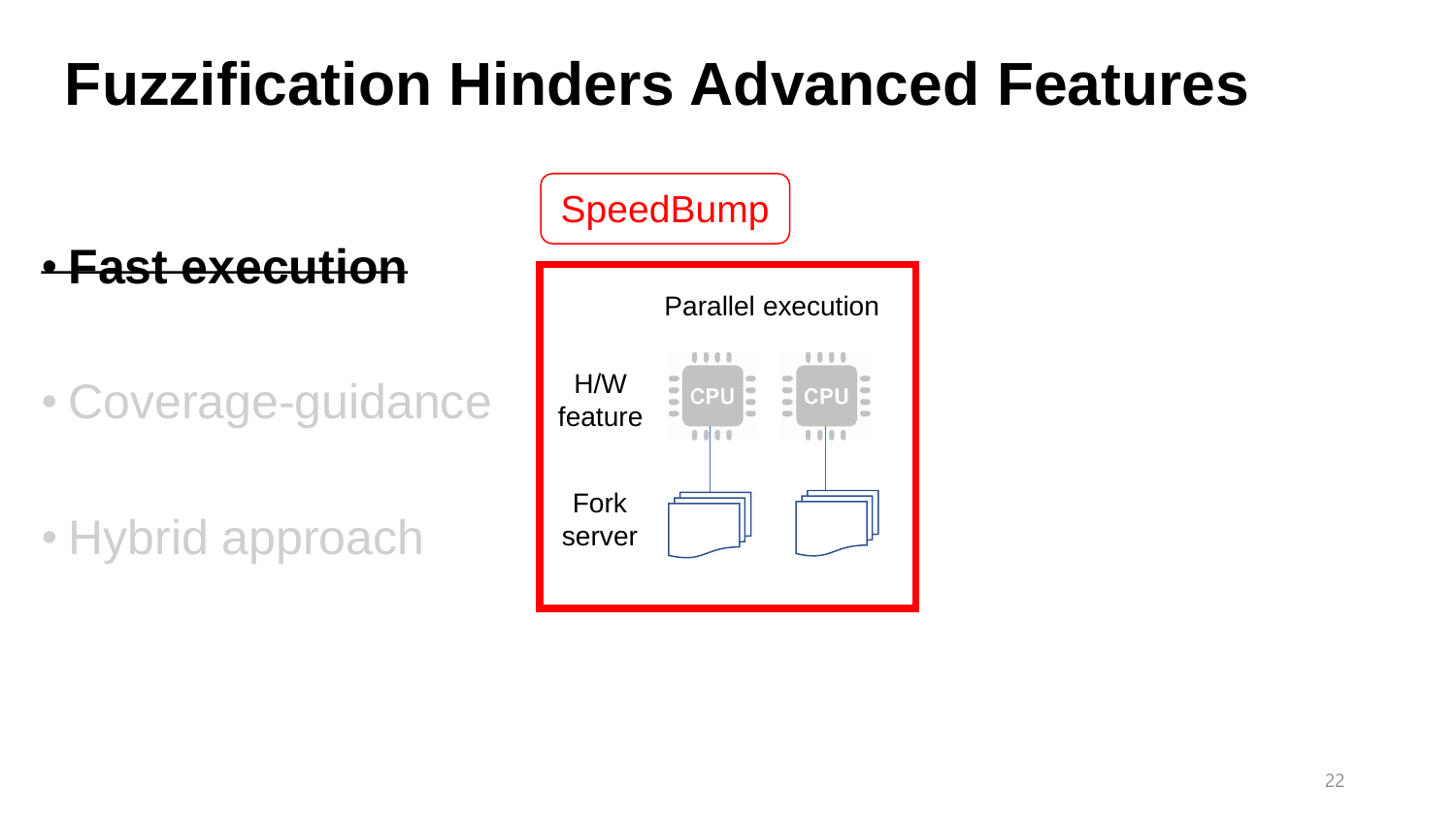• Fast execution

• Coverage-guidance

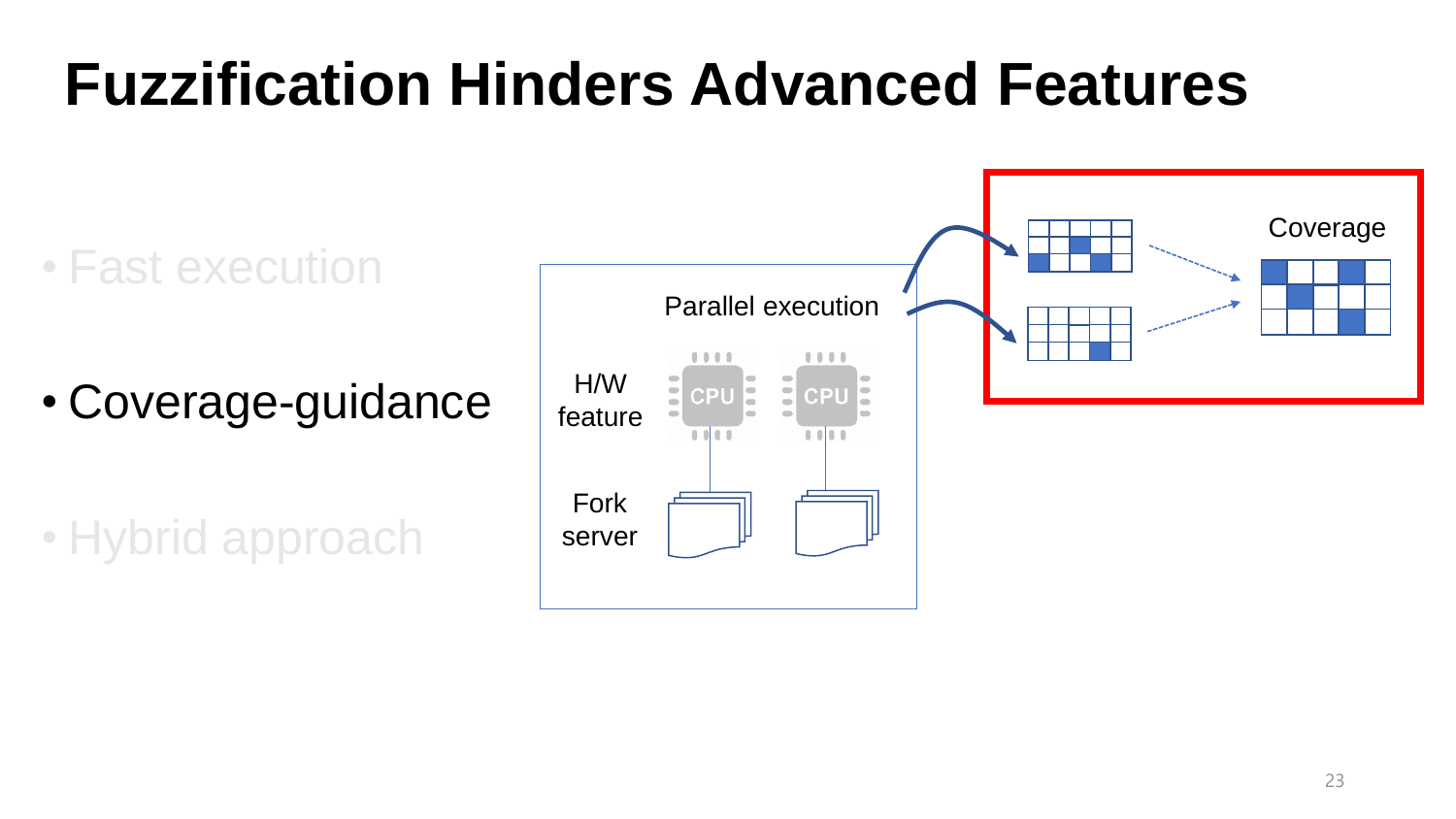• Fast execution

• **Coverage-guidance**

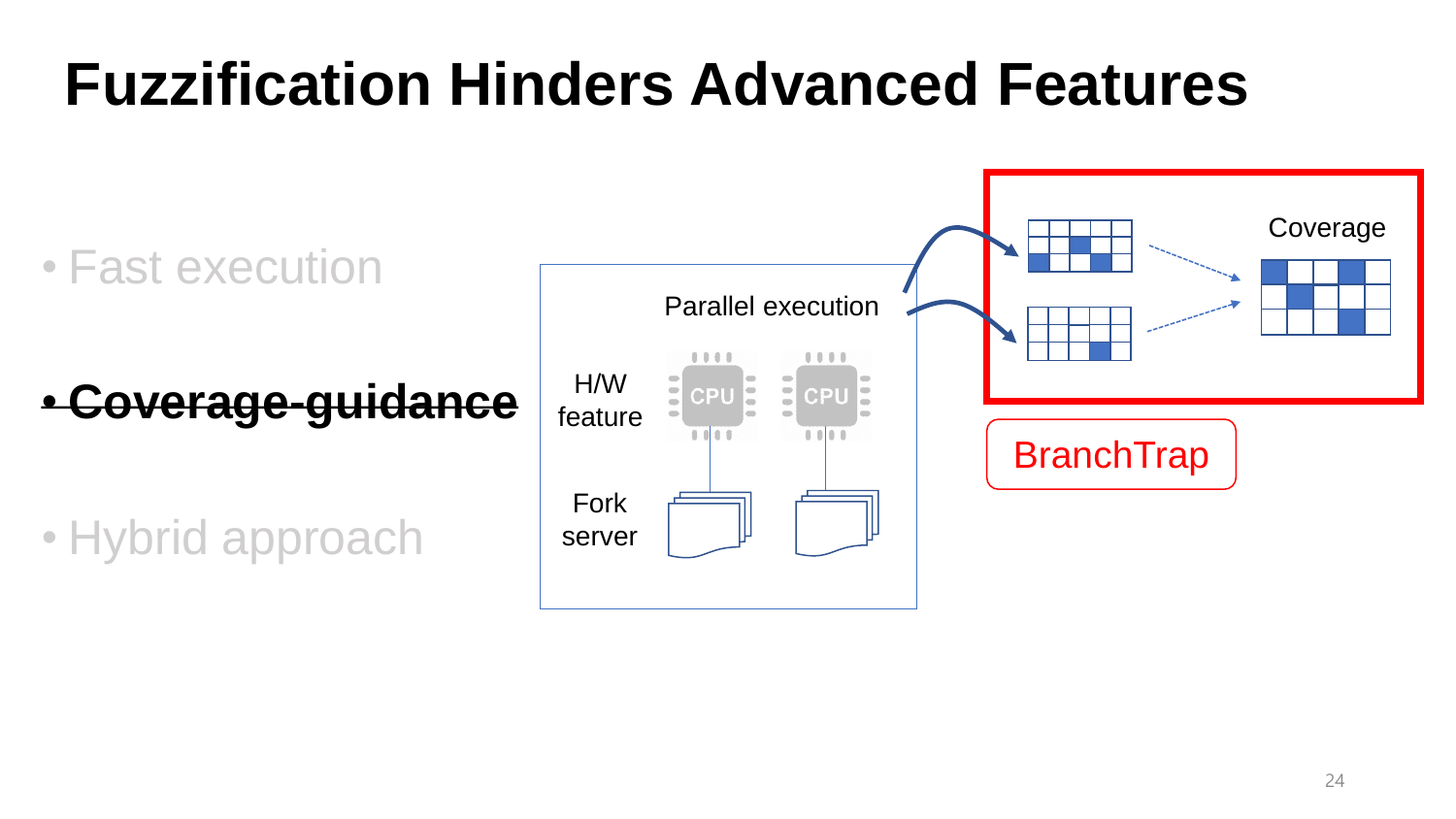• Fast execution

• Coverage-guidance

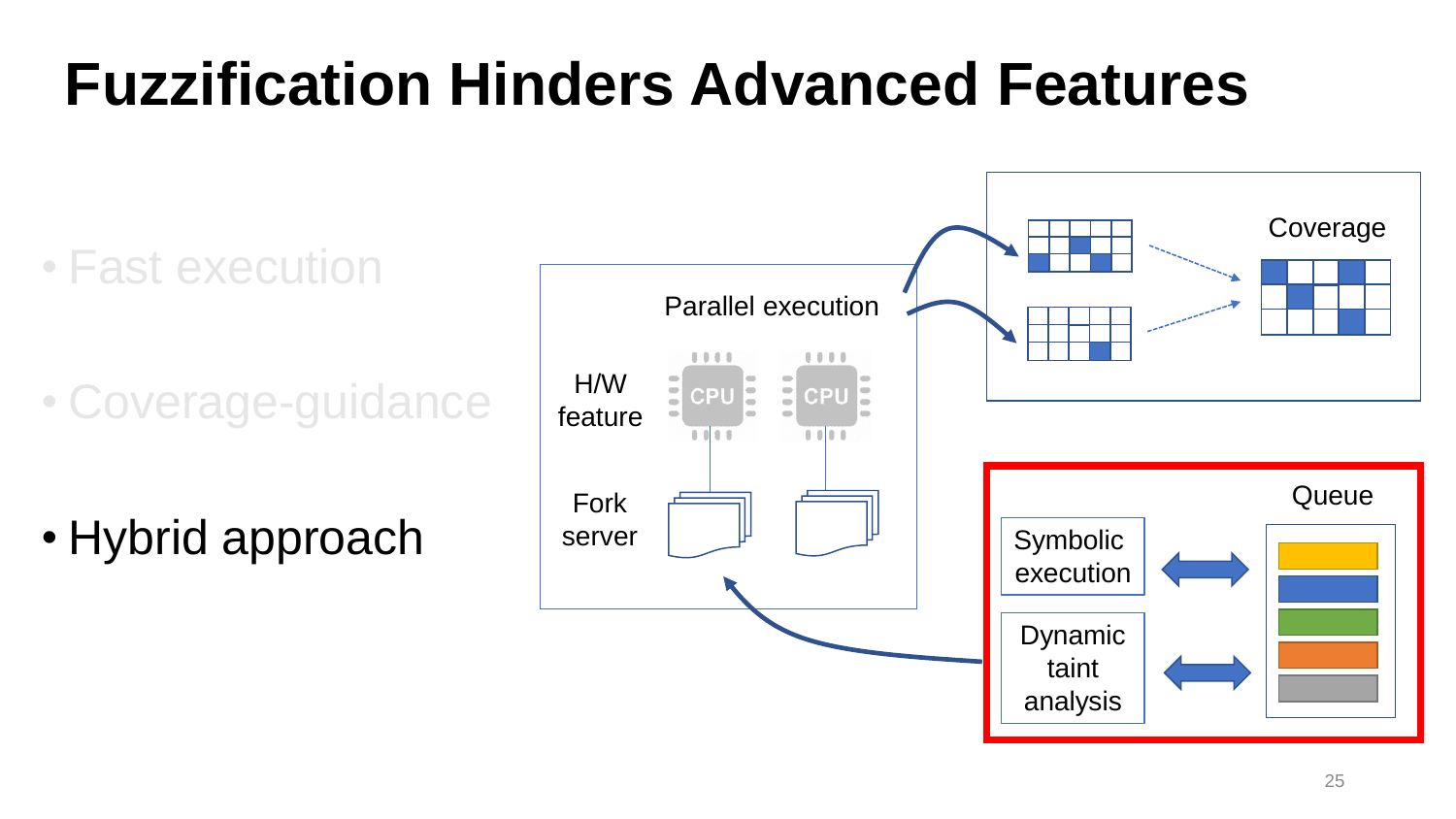• Fast execution

• Coverage-guidance

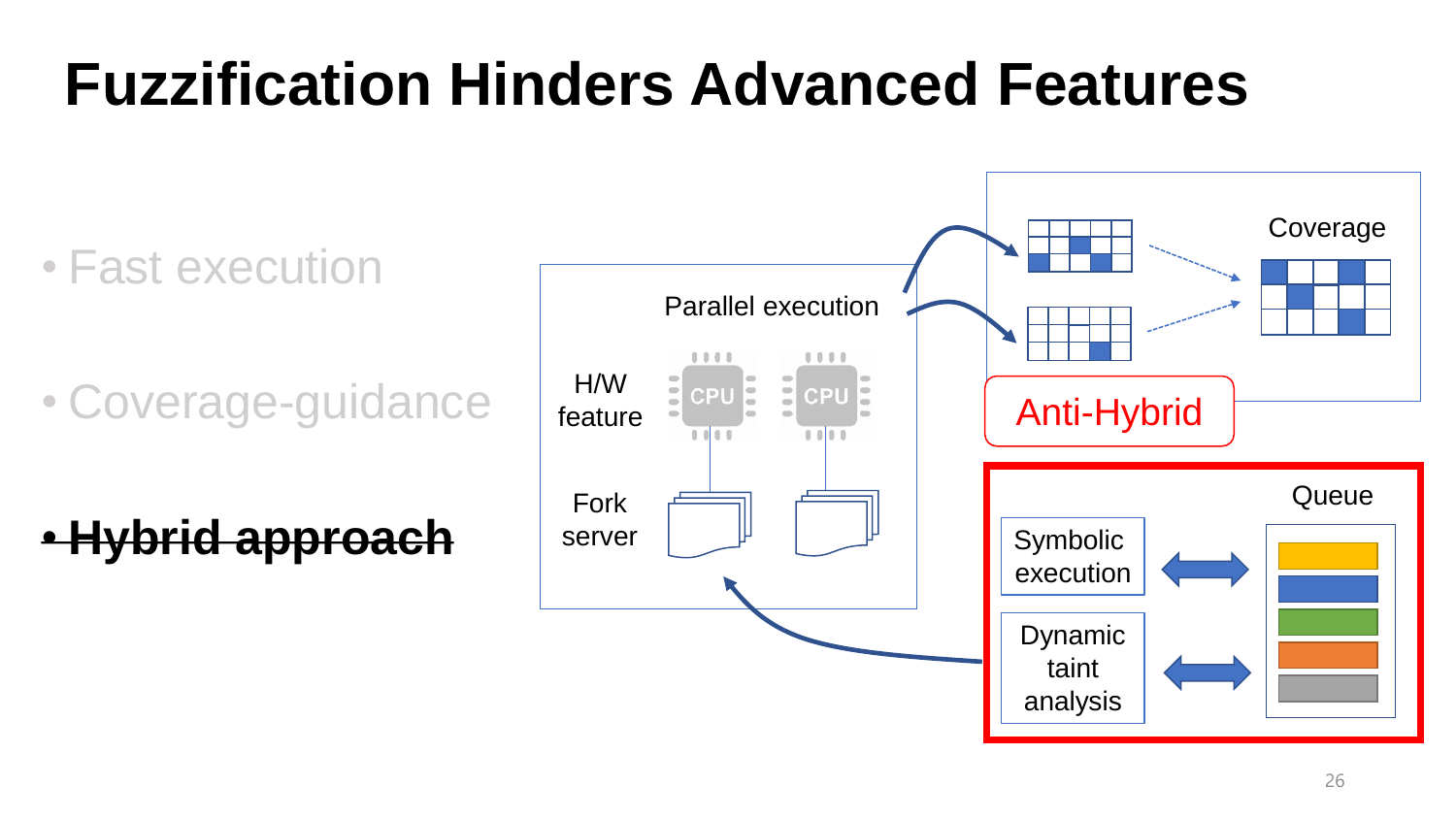

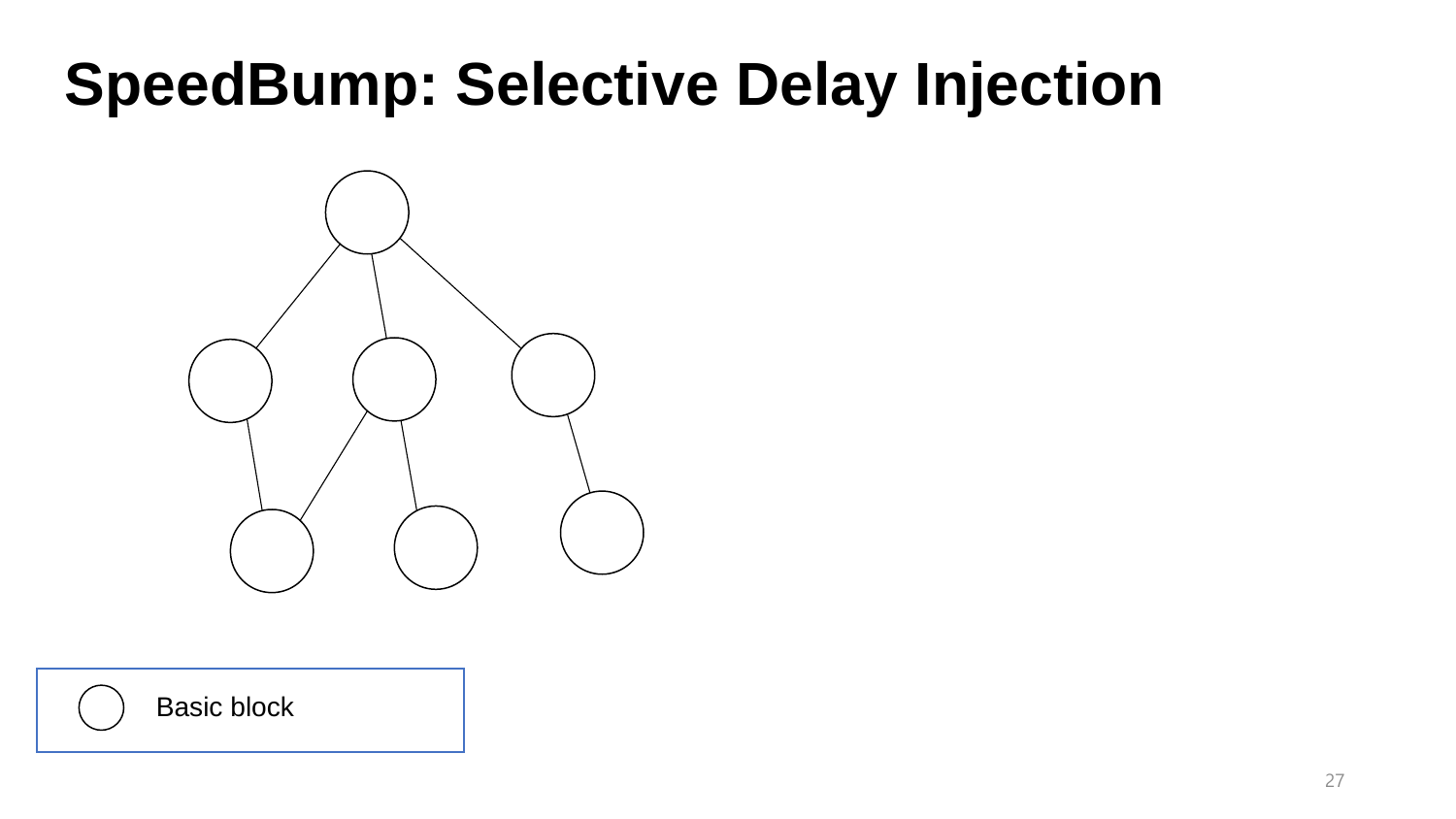

• Identify **frequently** and rarely visited paths

- Basic block
- Rarely visited path
	- Frequently visited path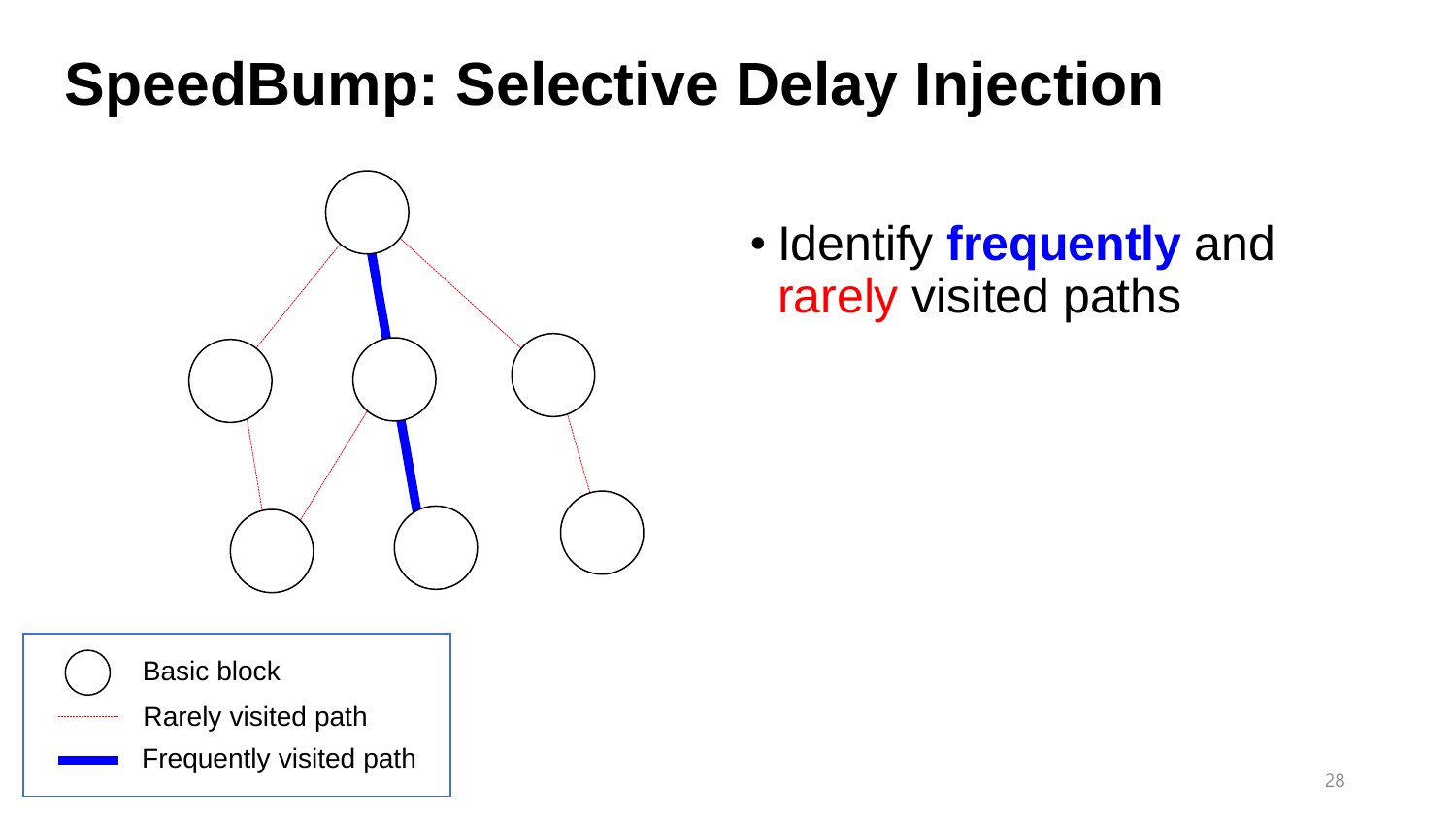



• Inject delays from the most rarely visited edges

Basic block

- Rarely visited path
	- Frequently visited path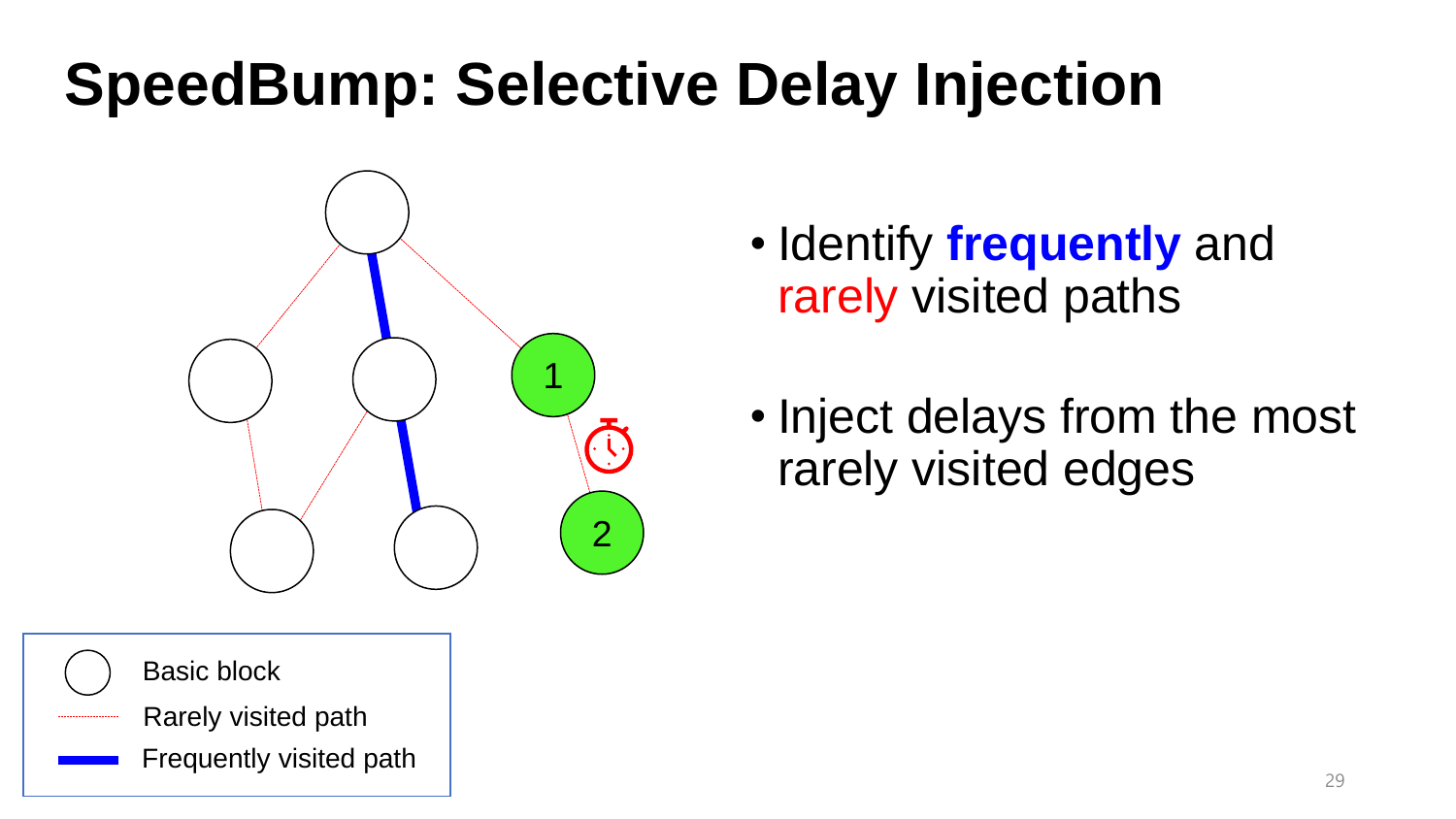



- Rarely visited path
- Frequently visited path
- Why this is effective?
	- User: follows common paths
	- Attacker: searches for new paths
	- **→ Impact of delay is more** significant to attackers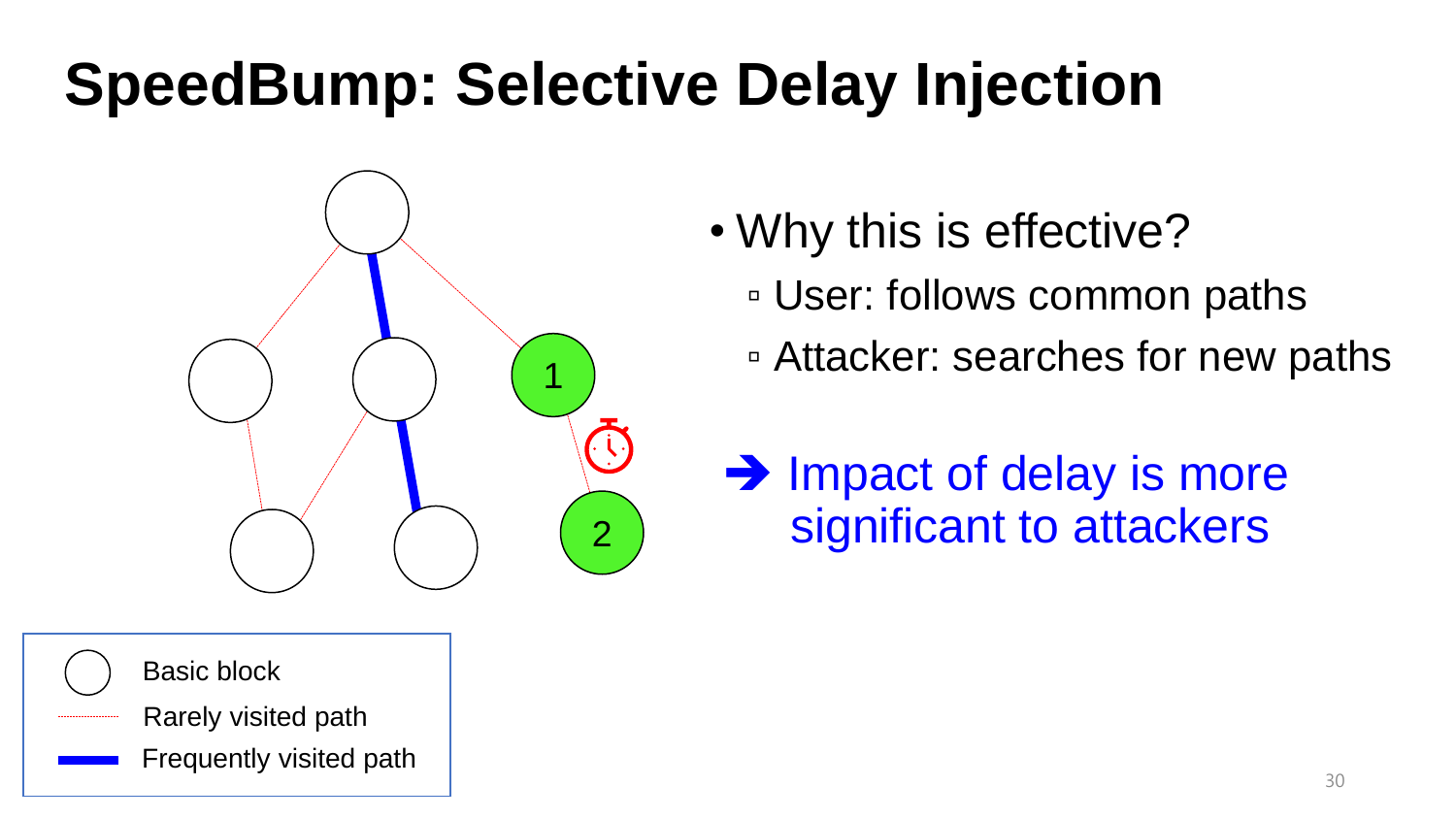## **SpeedBump: How to delay?**

- •Strawman: using sleep()
	- **→ trivially removed by adversary**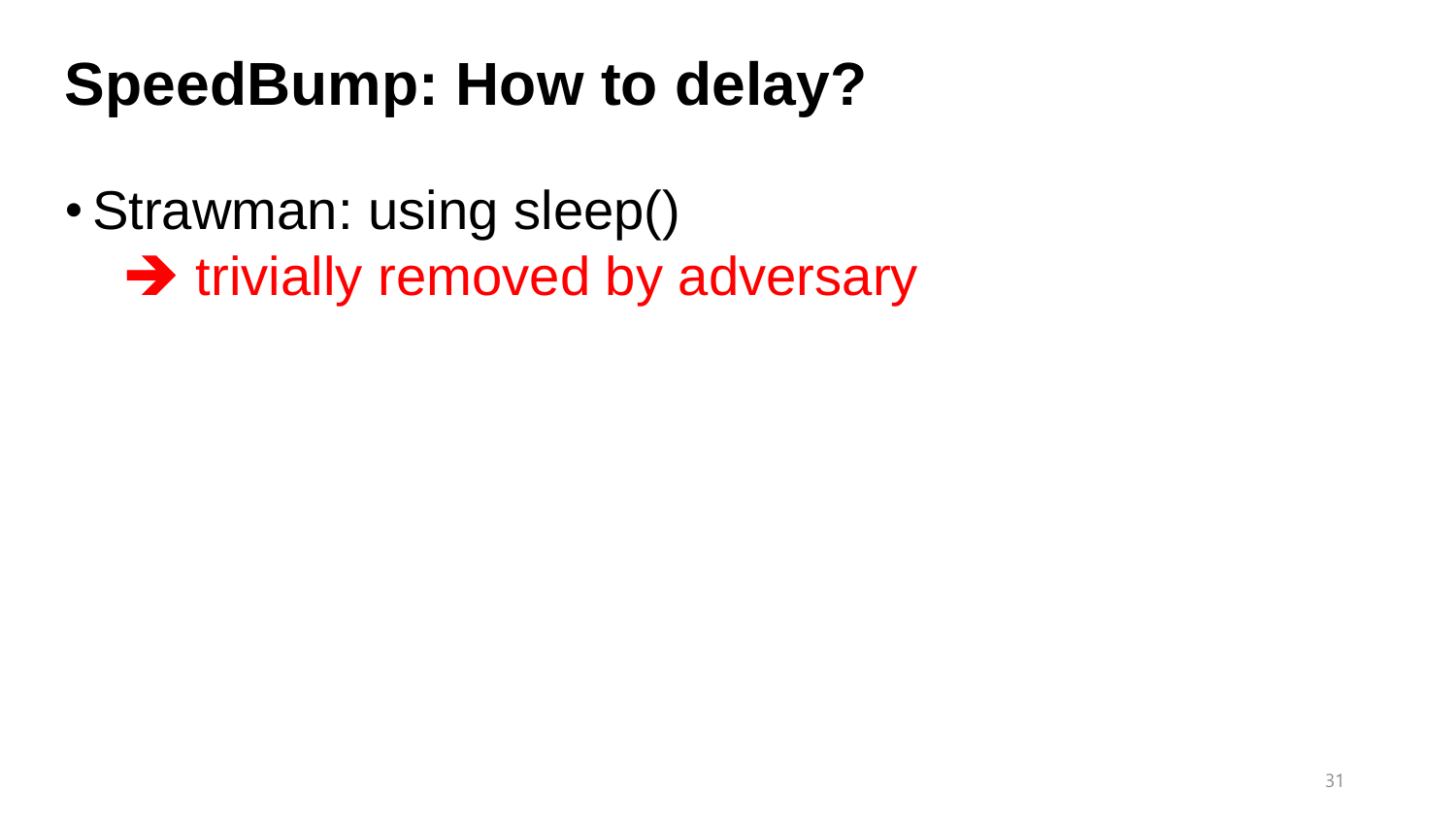## **SpeedBump: How to delay?**

- •Strawman: using sleep()
	- **→ trivially removed by adversary**

- Counter to advanced adversary
	- Use randomly generated code **→ avoid static-pattern**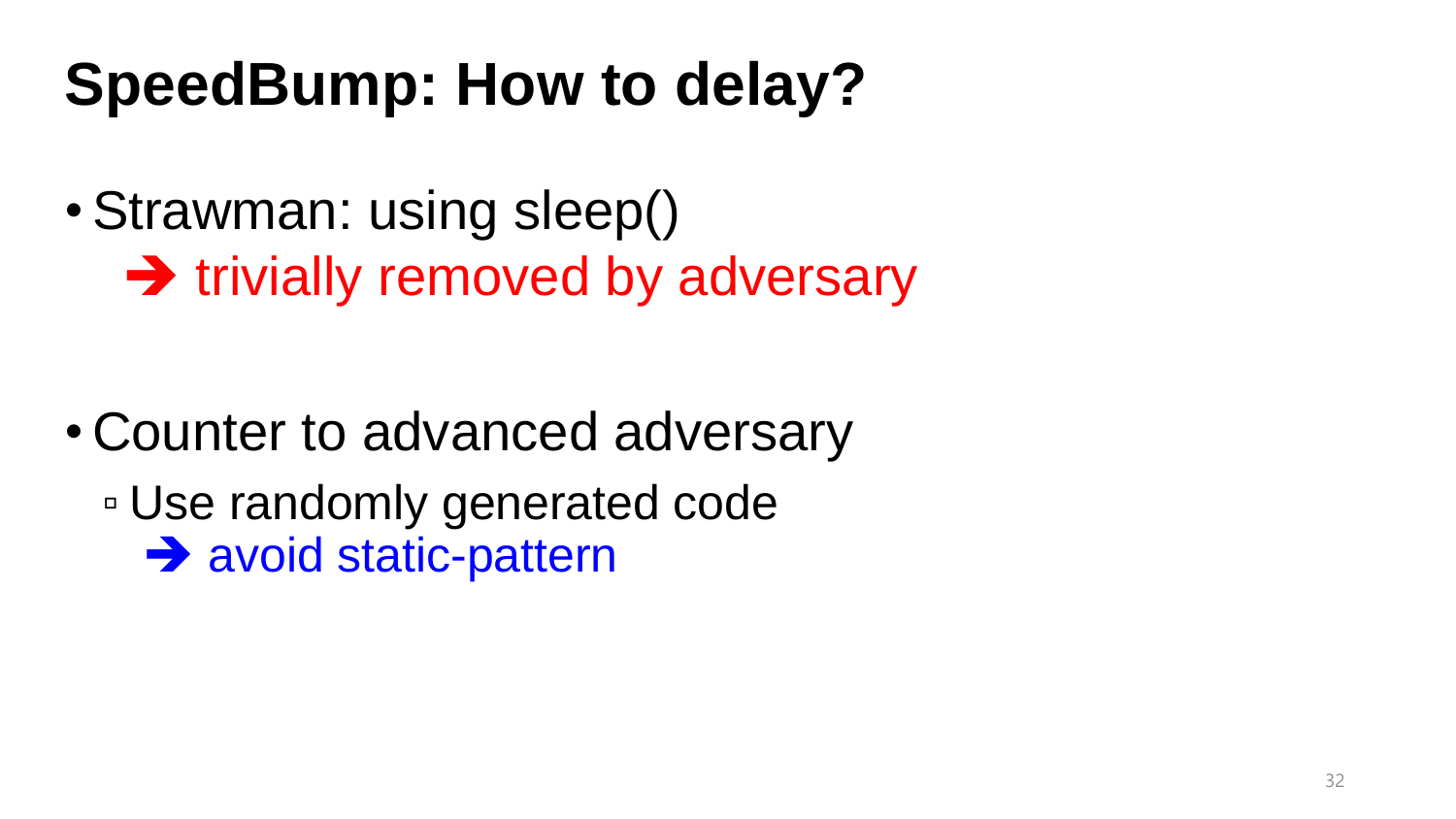## **SpeedBump: How to delay?**

•Strawman: using sleep()

**→ trivially removed by adversary** 

- Counter to advanced adversary
	- Use randomly generated code **→ avoid static-pattern**

▫ Impose control-flow and data-flow dependency **→ avoid automated analysis**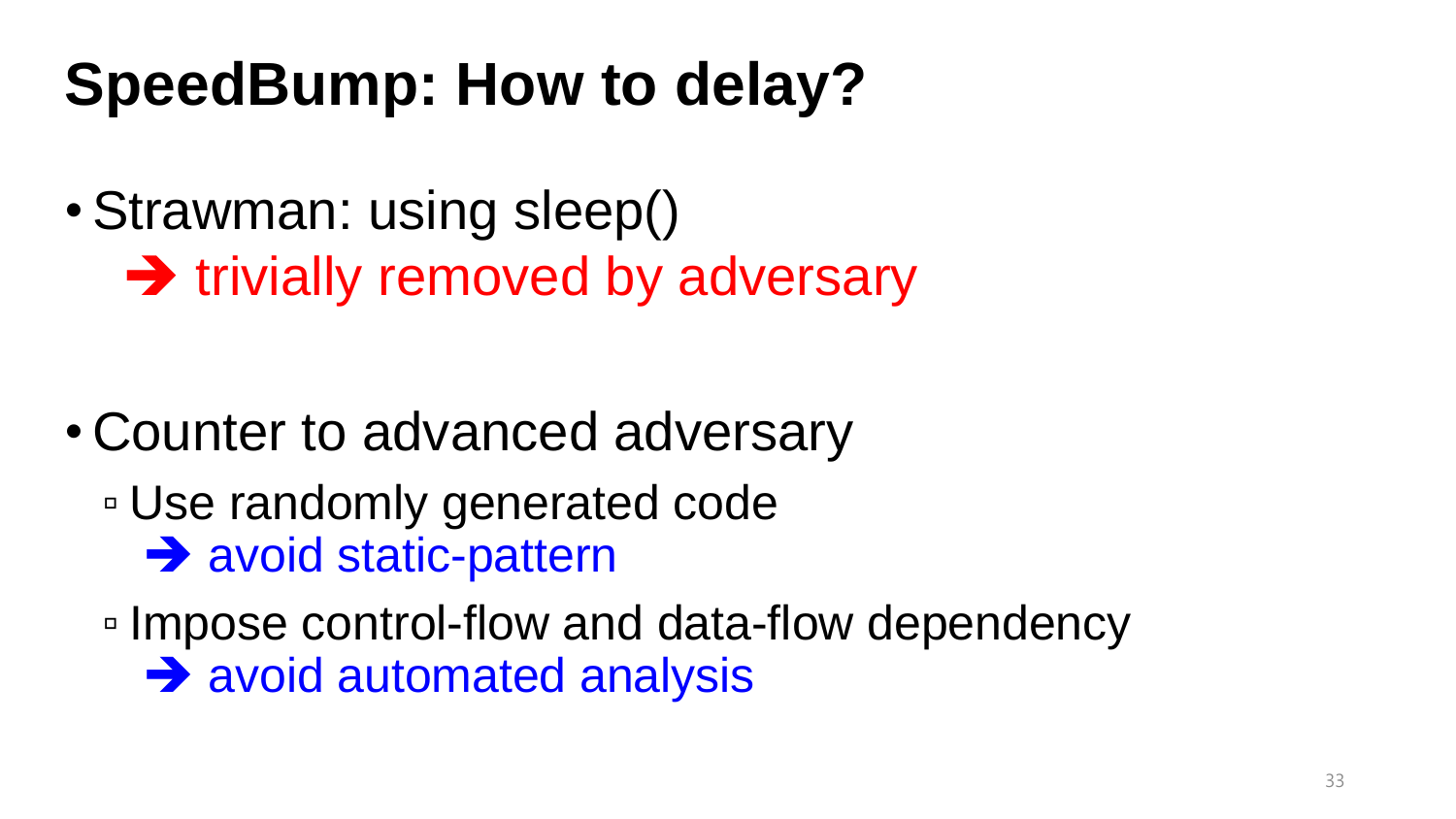#### int **rarely\_executed\_code** ()

return 0;

{

}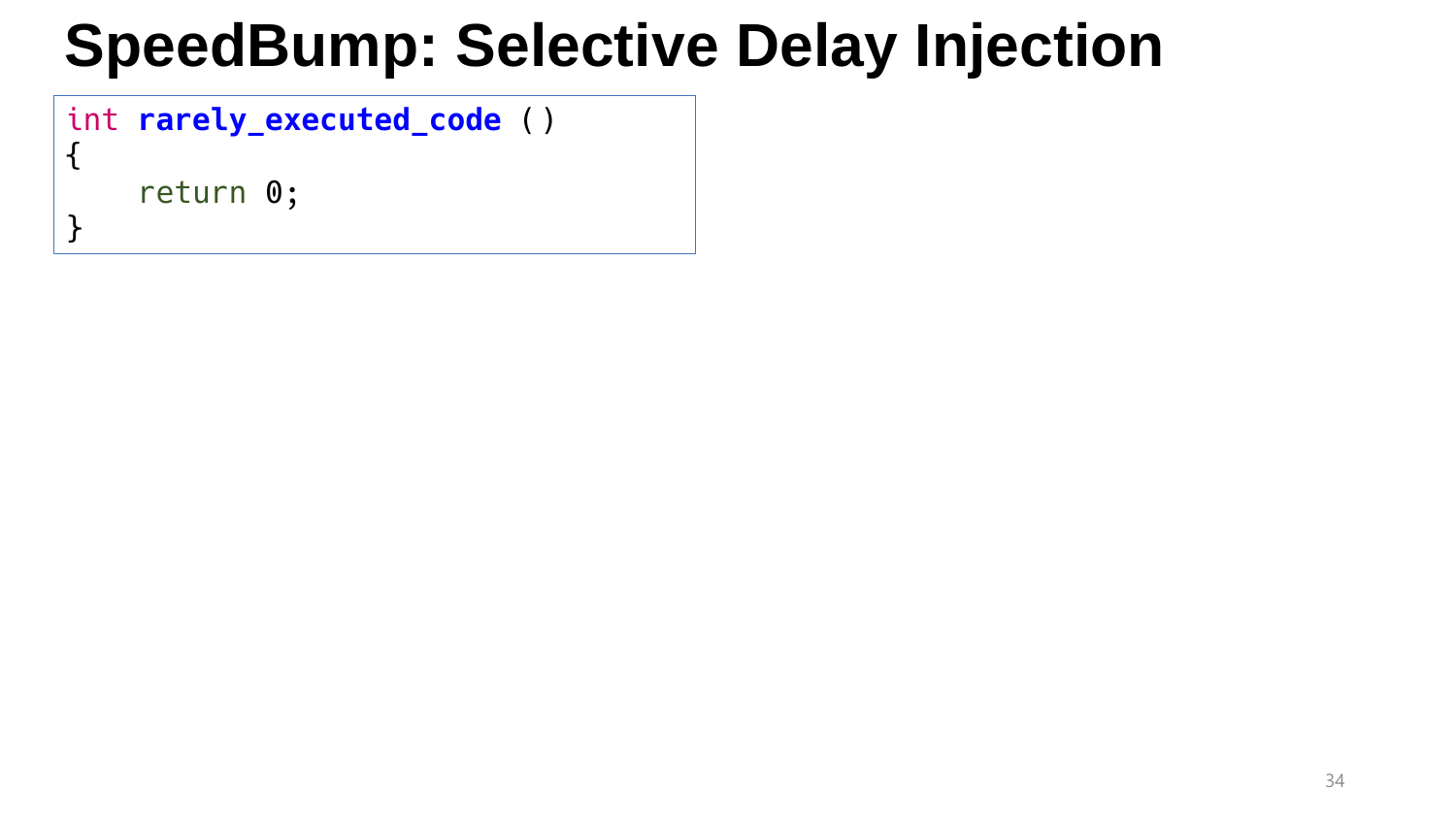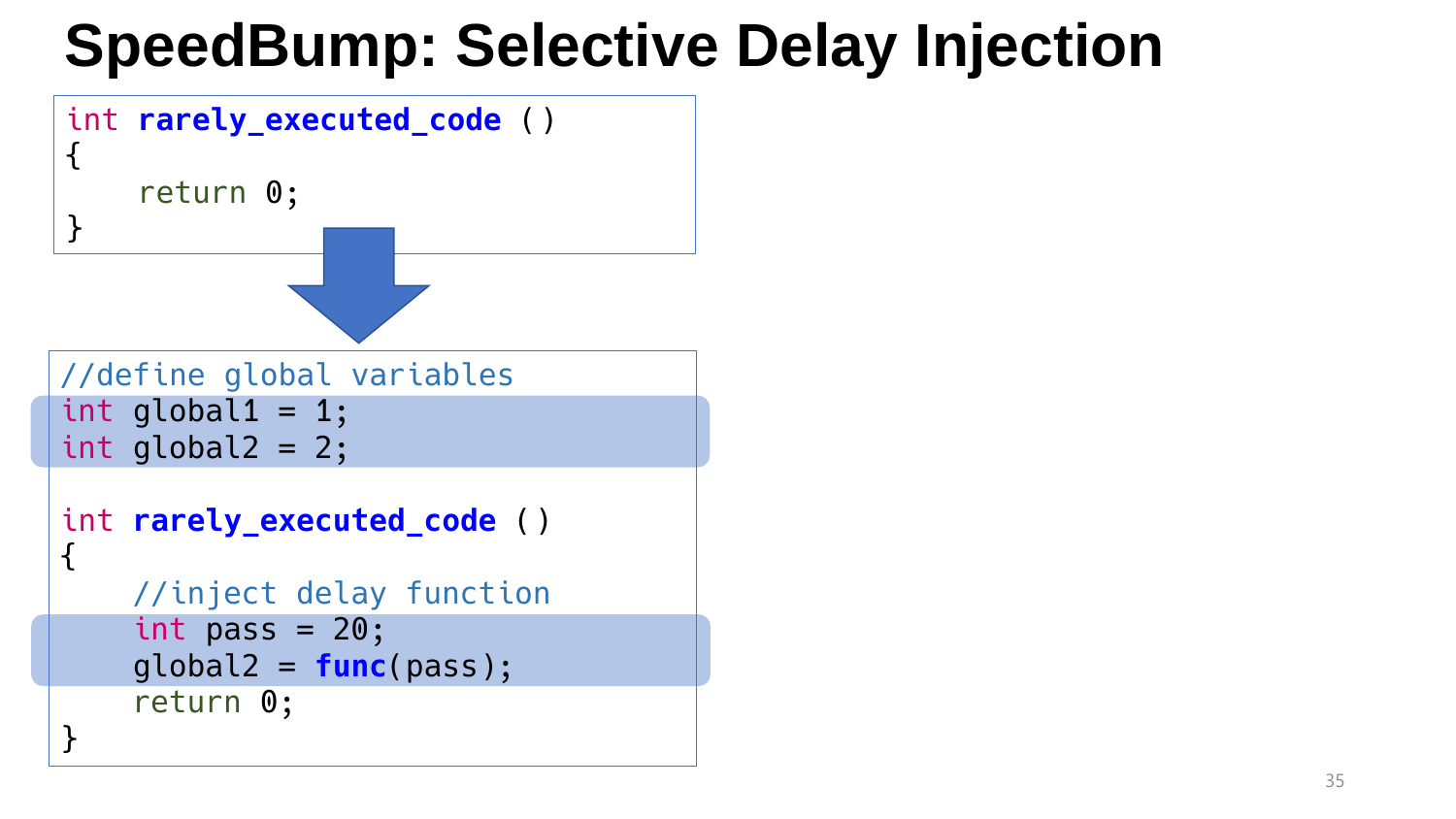

```
int func(int p6) {
  int local1[10];
```
}

```
// affect global1 variable
global1 = 45;int local2 = global1;
for (int i = 0; i < 1000; i++)// affect local1 variable
  local1[i] = p6 + local2 + i;
```
// affect global2 variable return local1[5];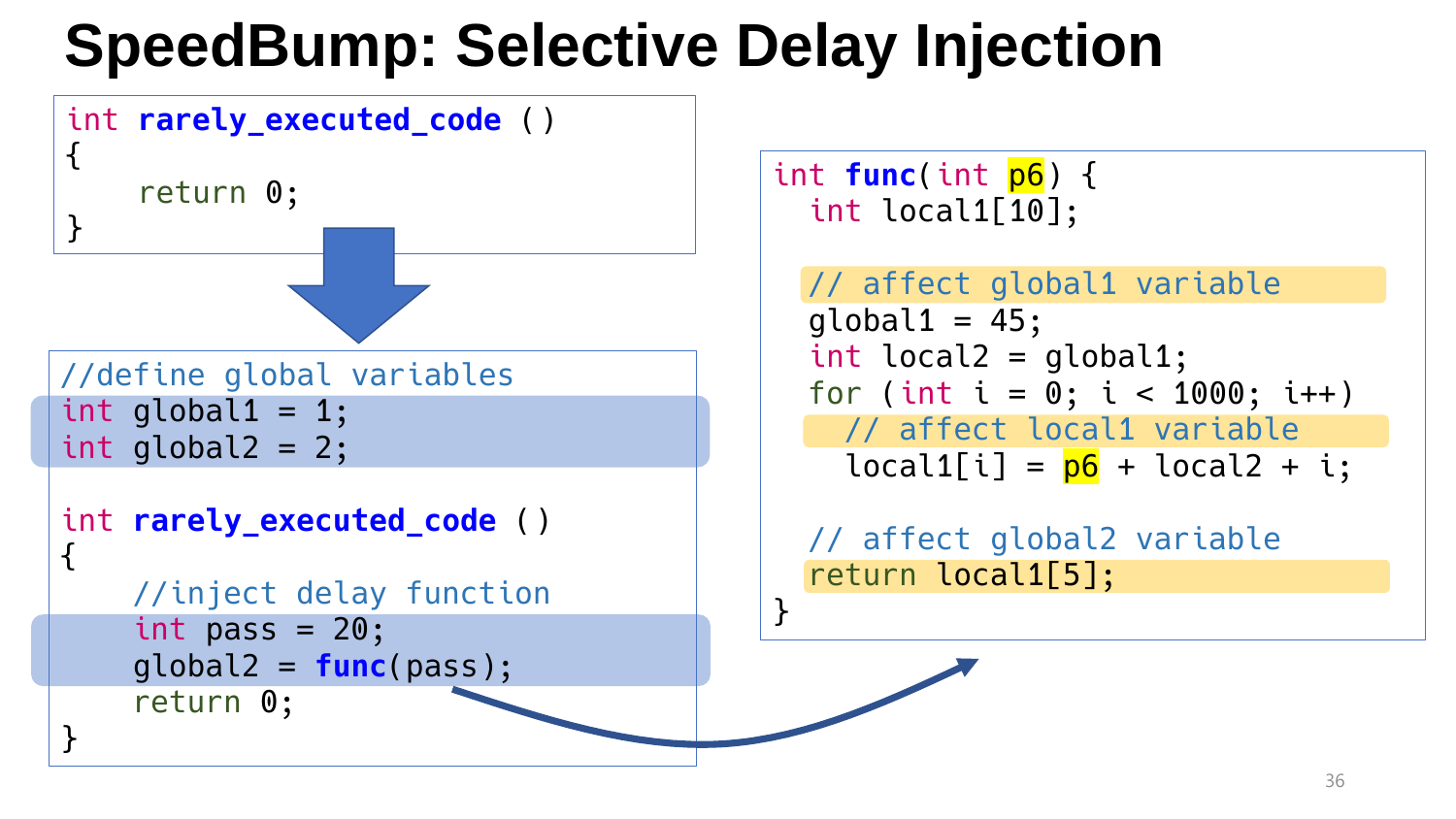## **BranchTrap Hinders Coverage Management**

• Fast execution

overage-guidance

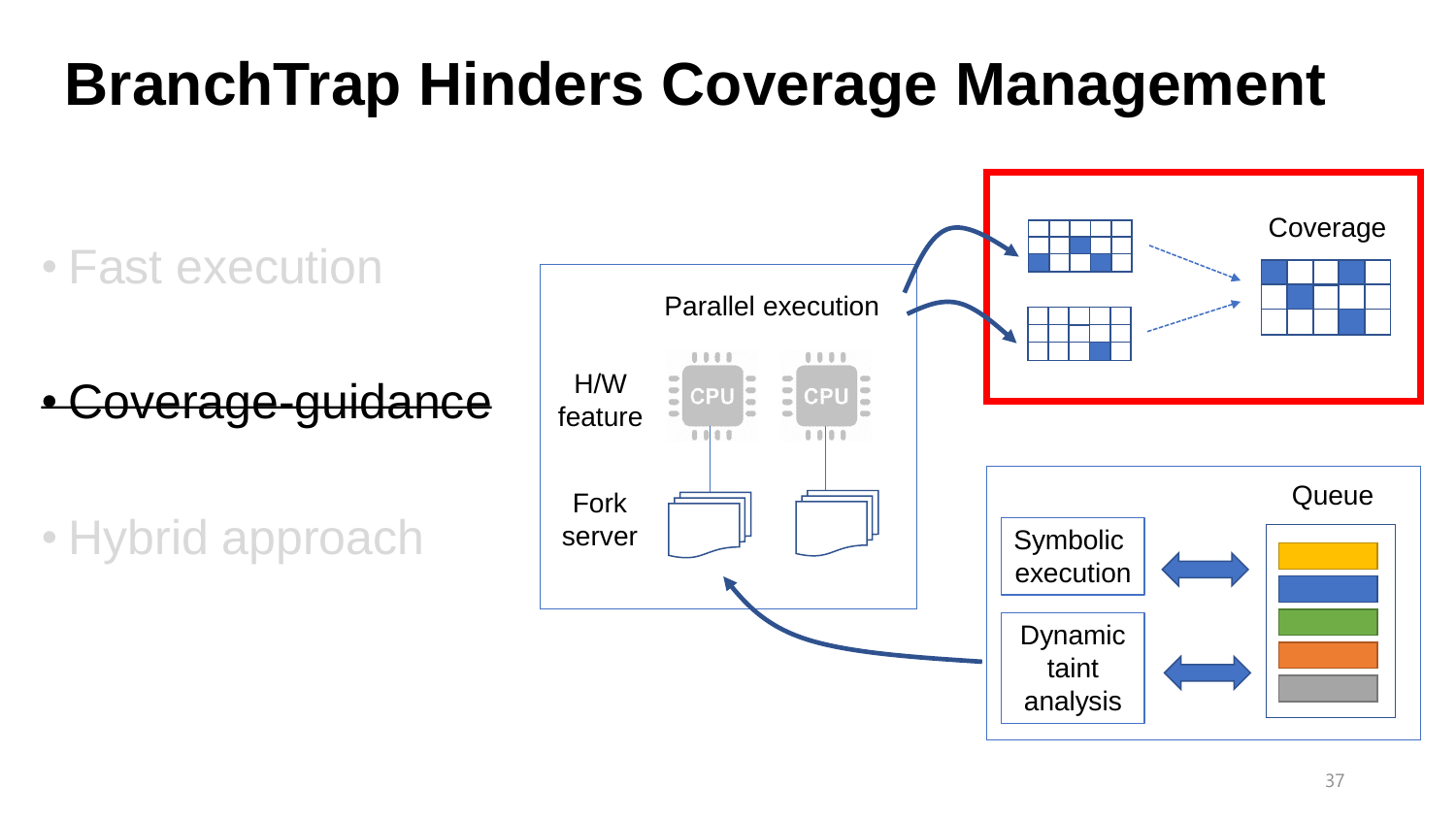

#### Coverage #1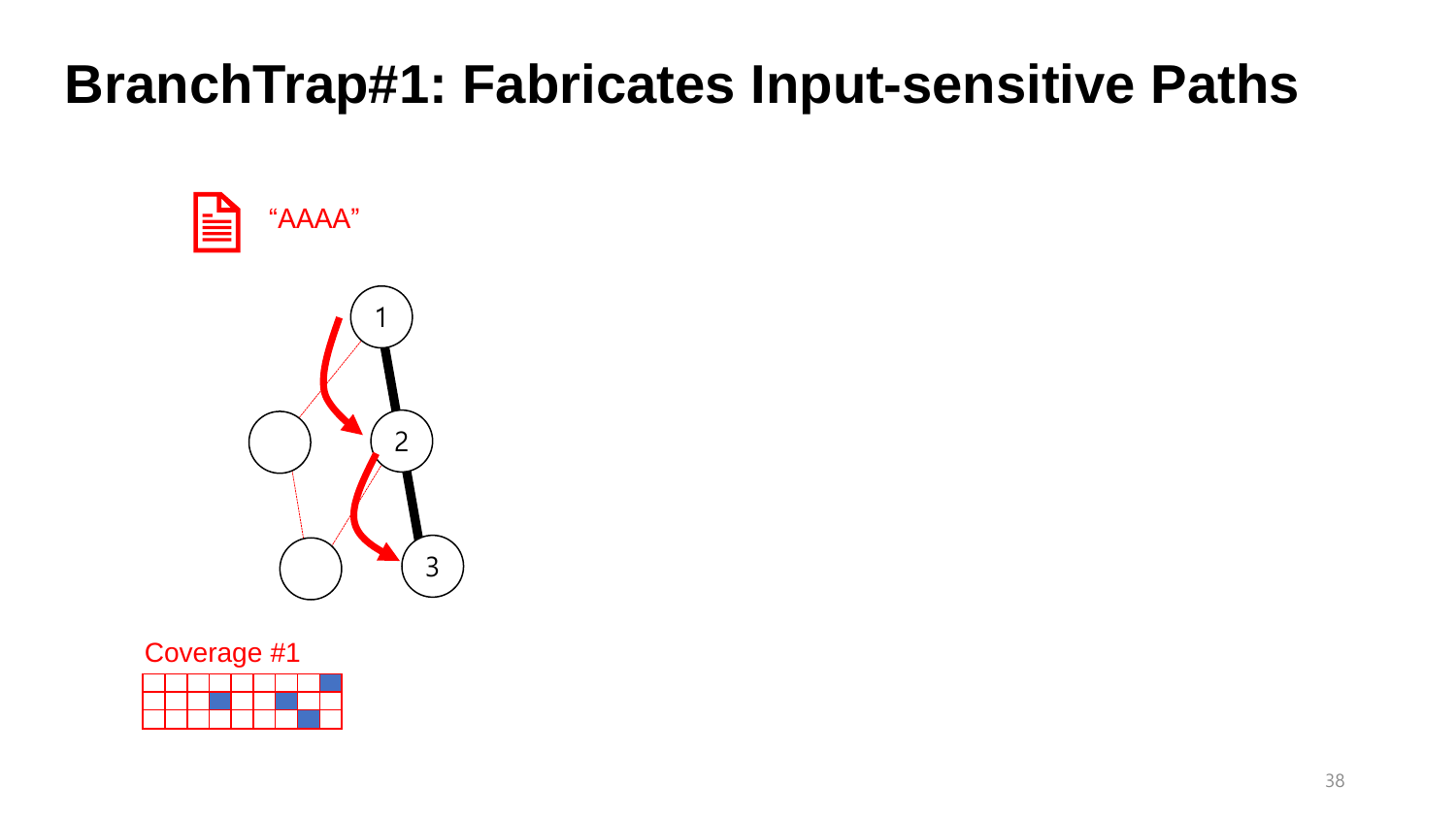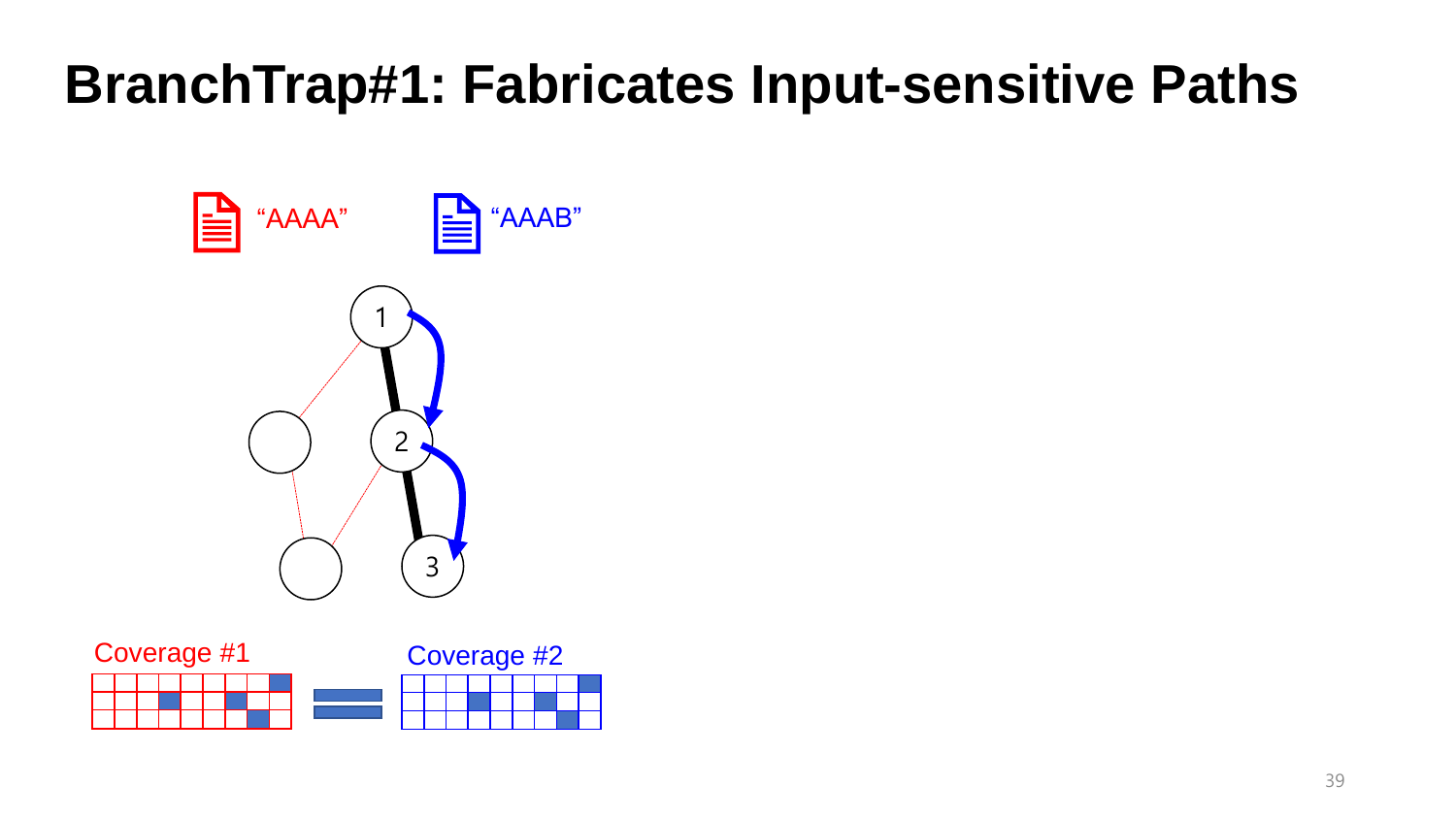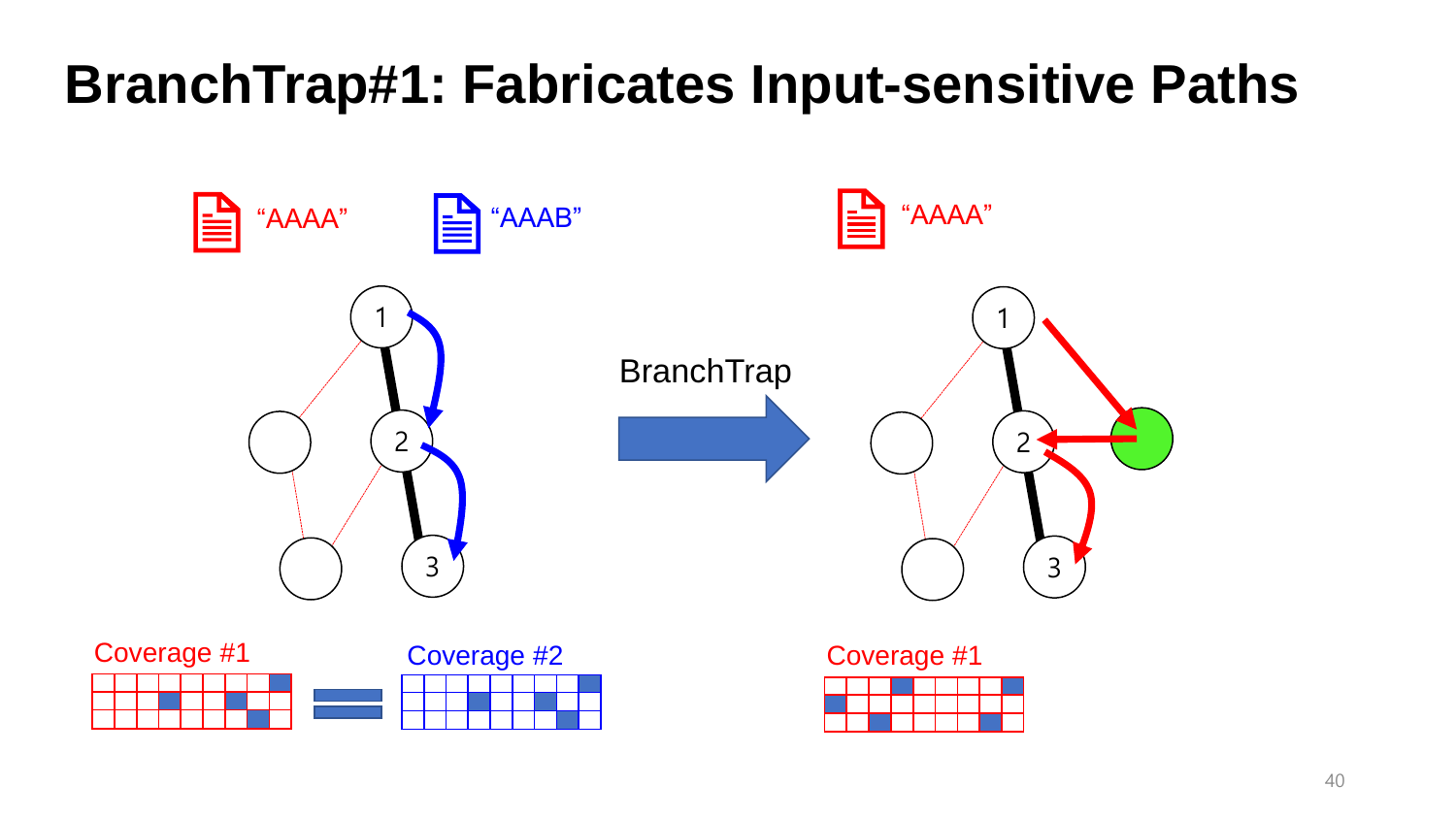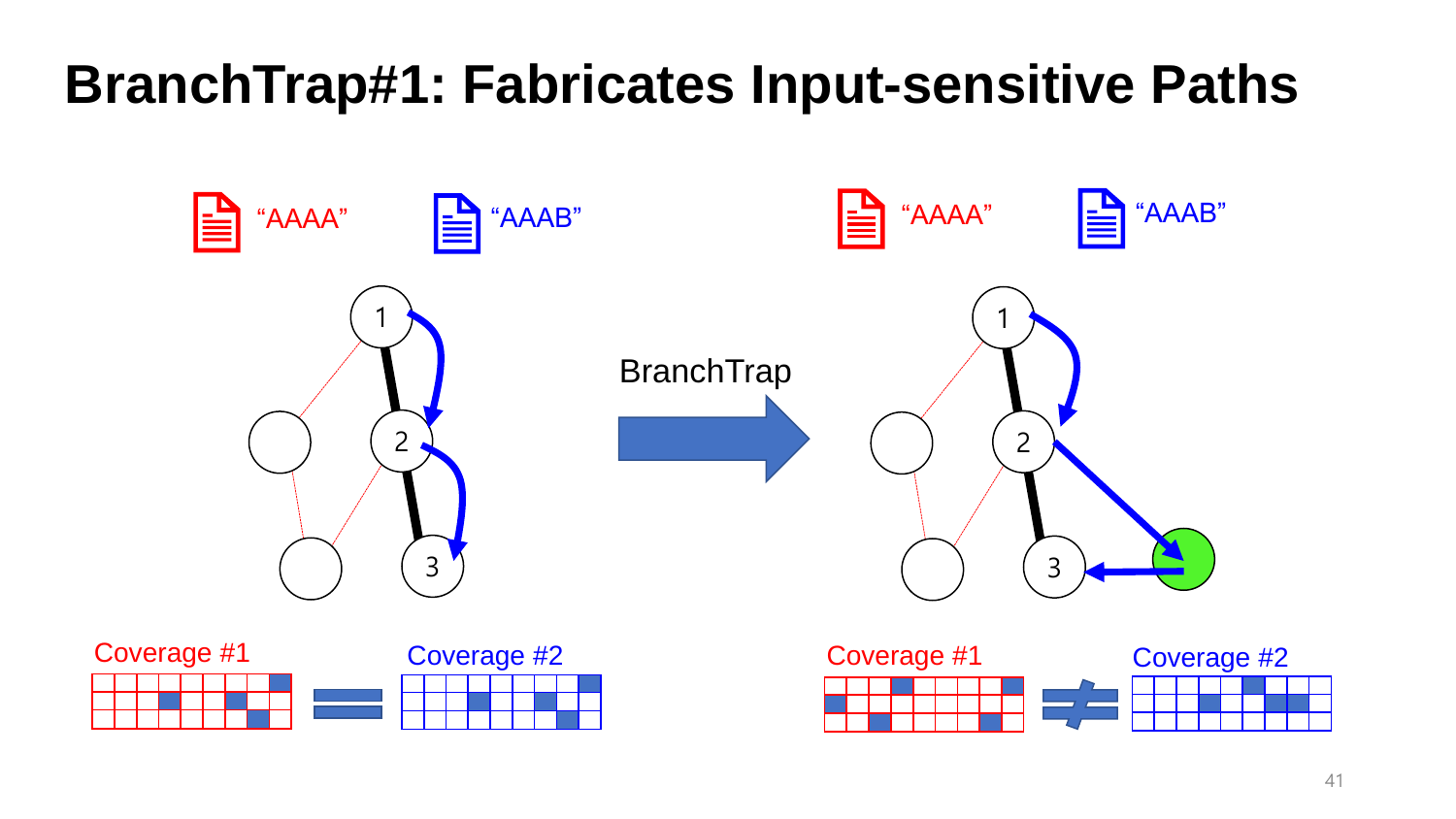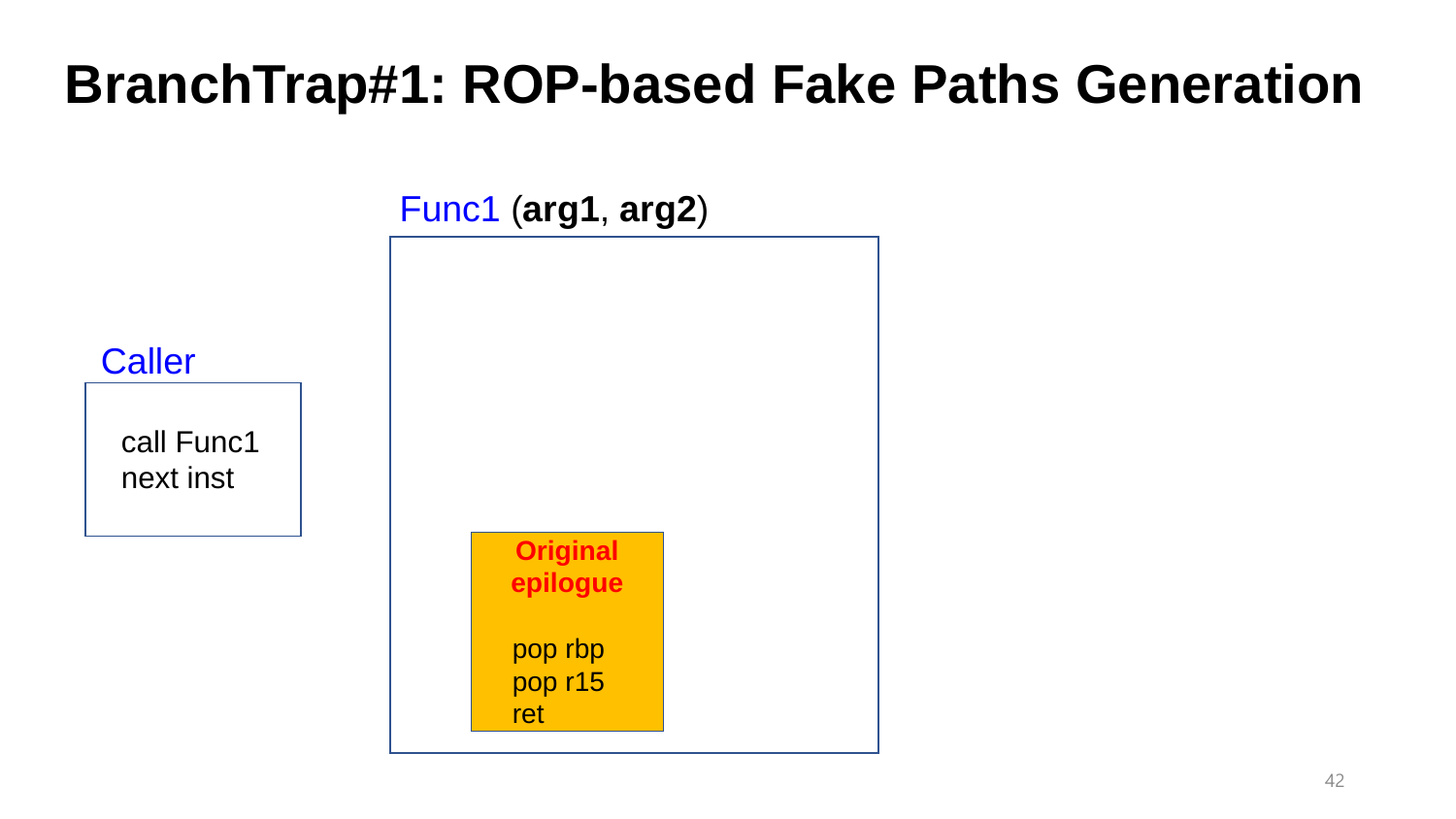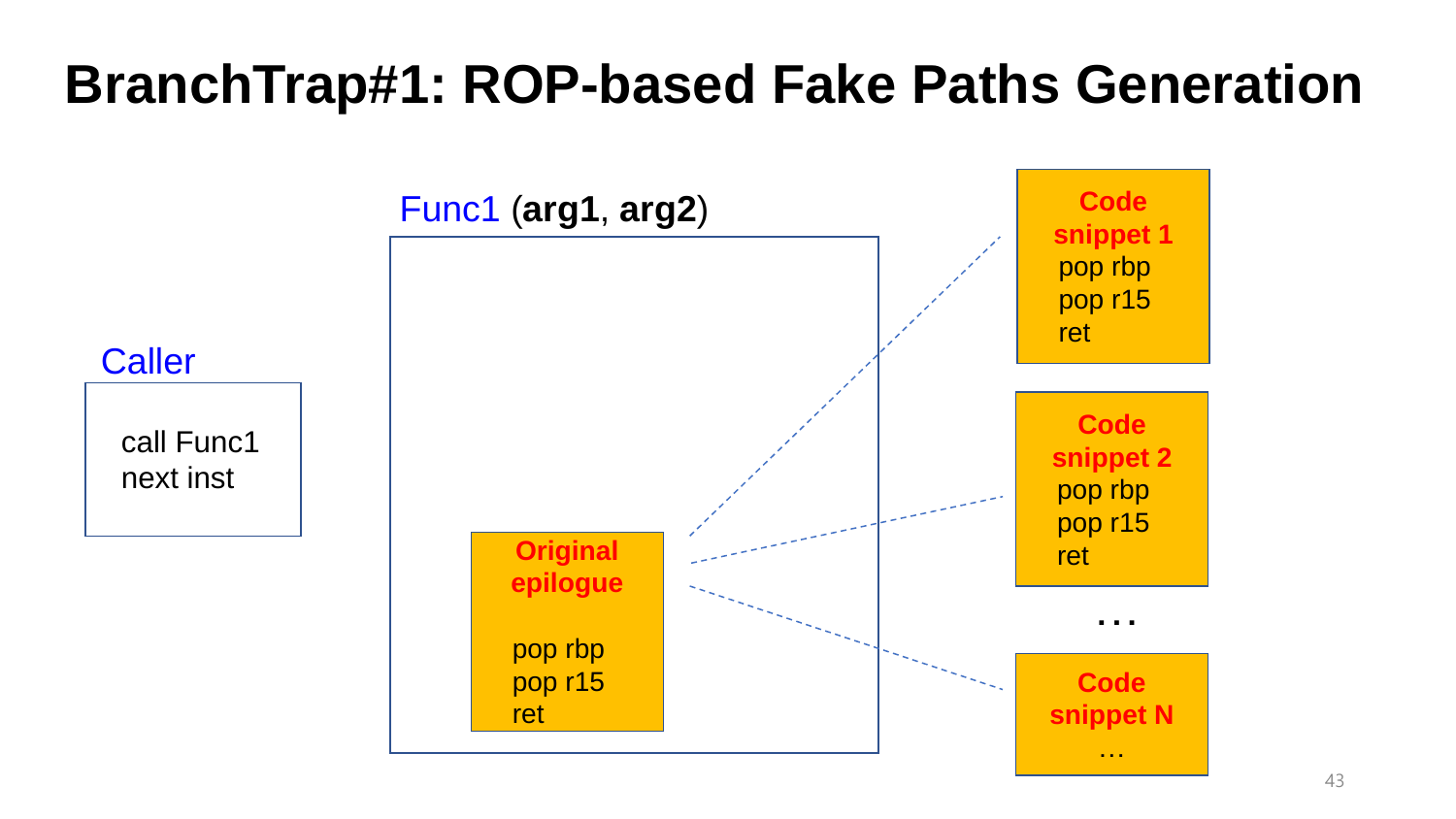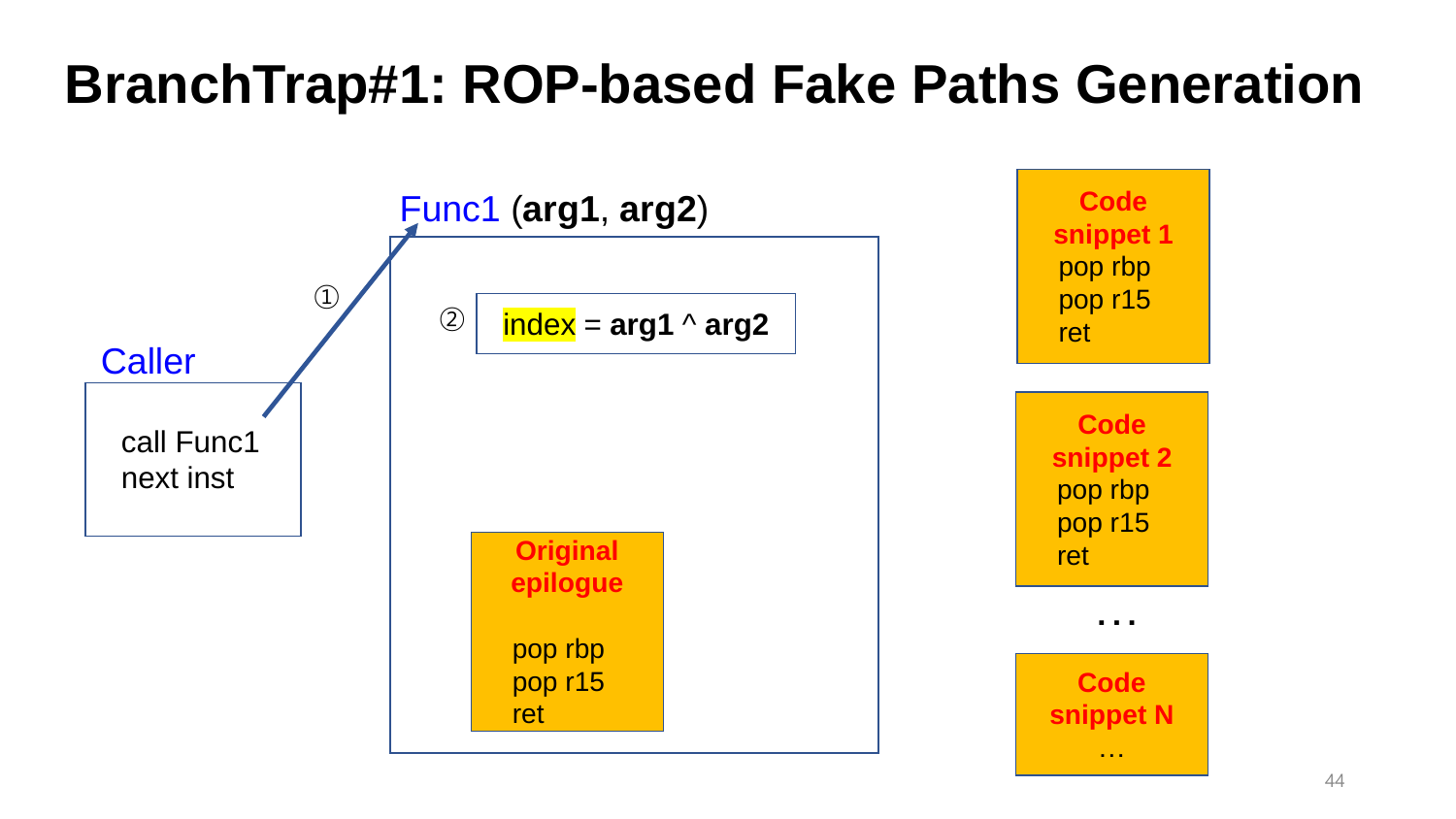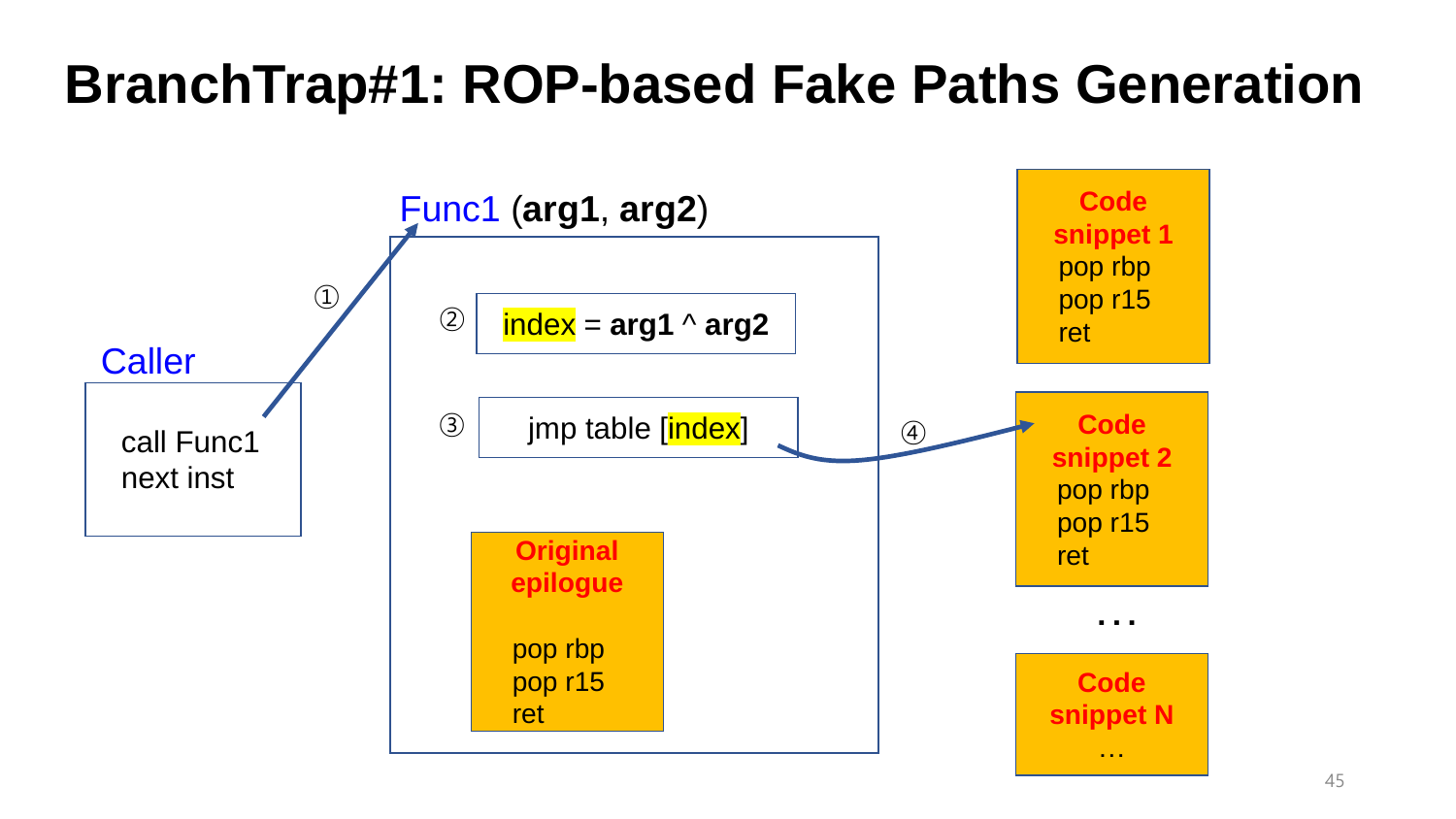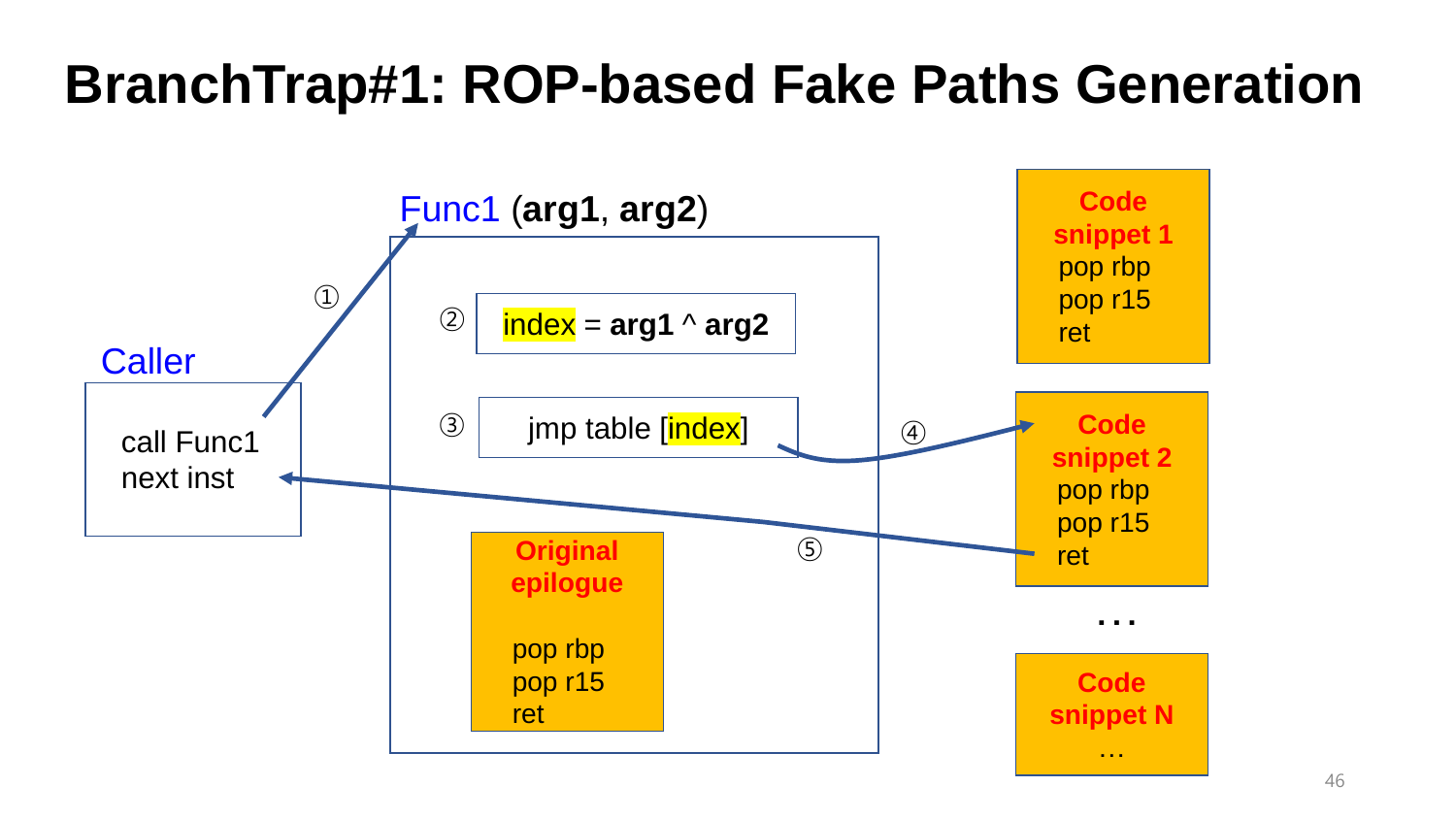## **BranchTrap#2: Saturate Feedback State**



• One-time visit makes effect

- BranchTrap:
	- Saturates bitmap data
	- Prevents coverage recording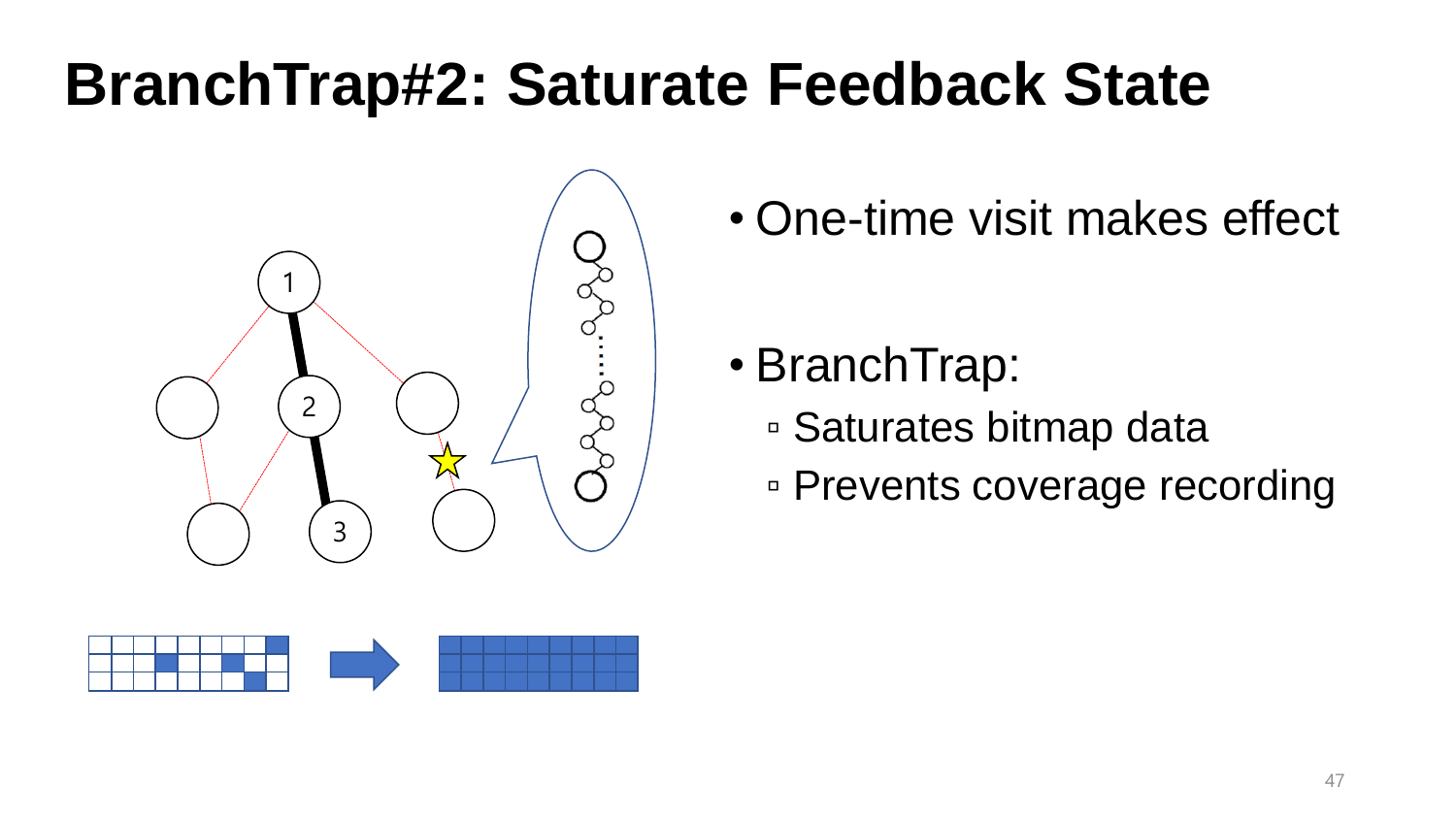## **AntiHybrid Hinders Hybrid Fuzzing**

• Fast execution

• Coverage-guidance

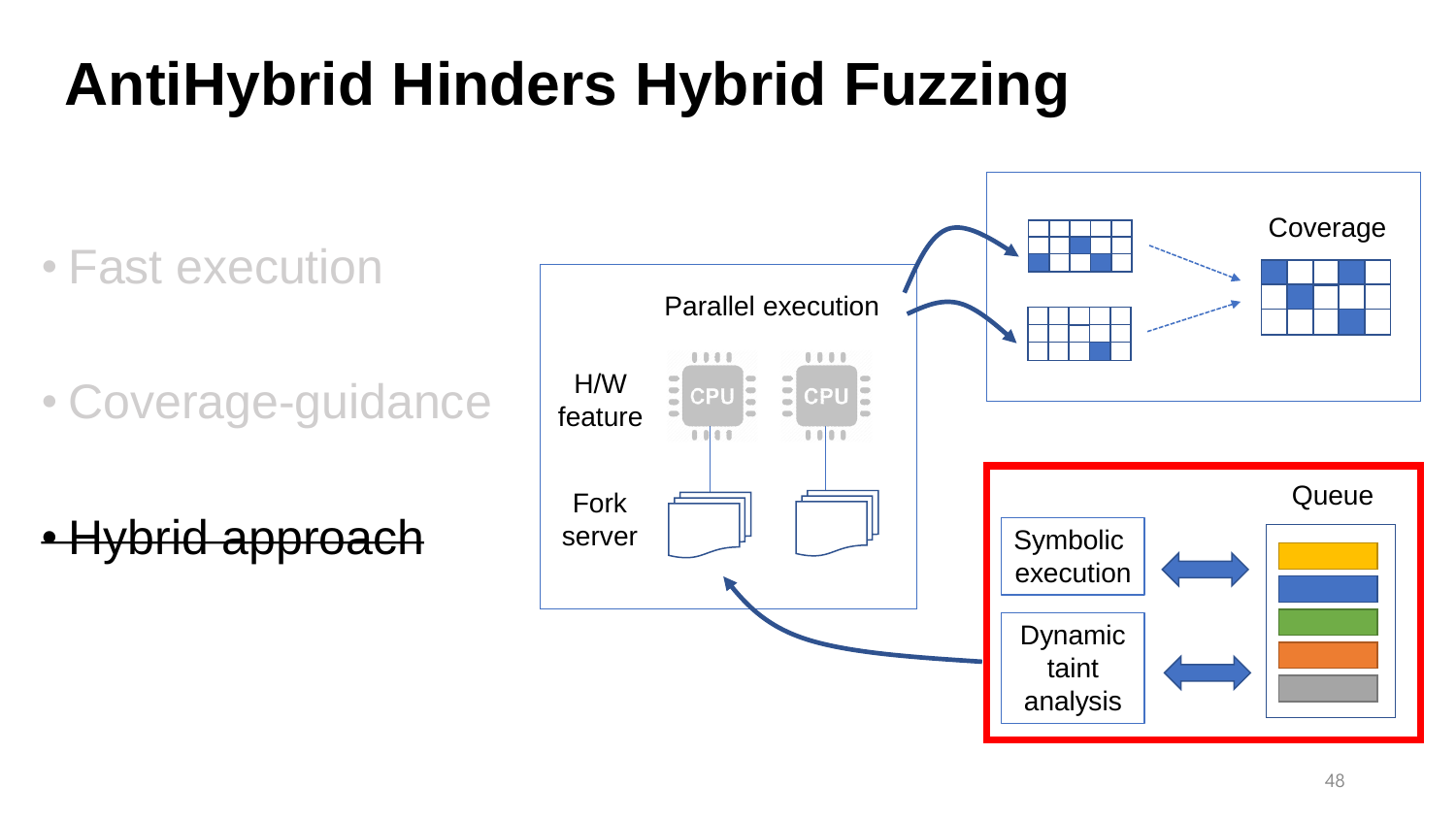# **Challenge of Hybrid Fuzzing**

- Dynamic taint analysis
	- Expensive implicit flow

Transform *explicit* data-flow ➔ *implicit* data-flow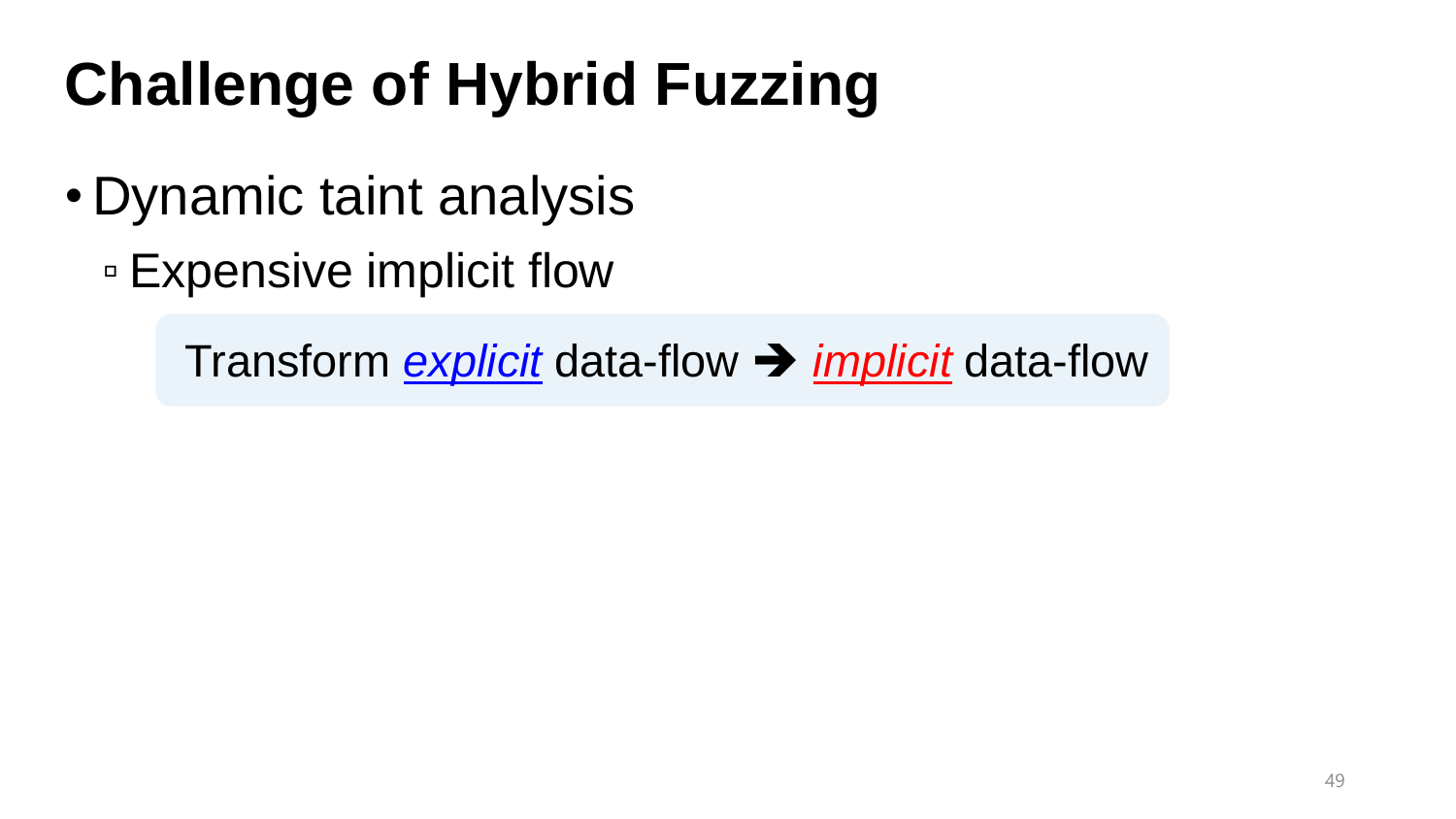# **Challenge of Hybrid Fuzzing**

- Dynamic taint analysis
	- Expensive implicit flow

Transform *explicit* data-flow ➔ *implicit* data-flow

- Symbolic execution
	- Path explosion

Introduce an arbitrary path explosions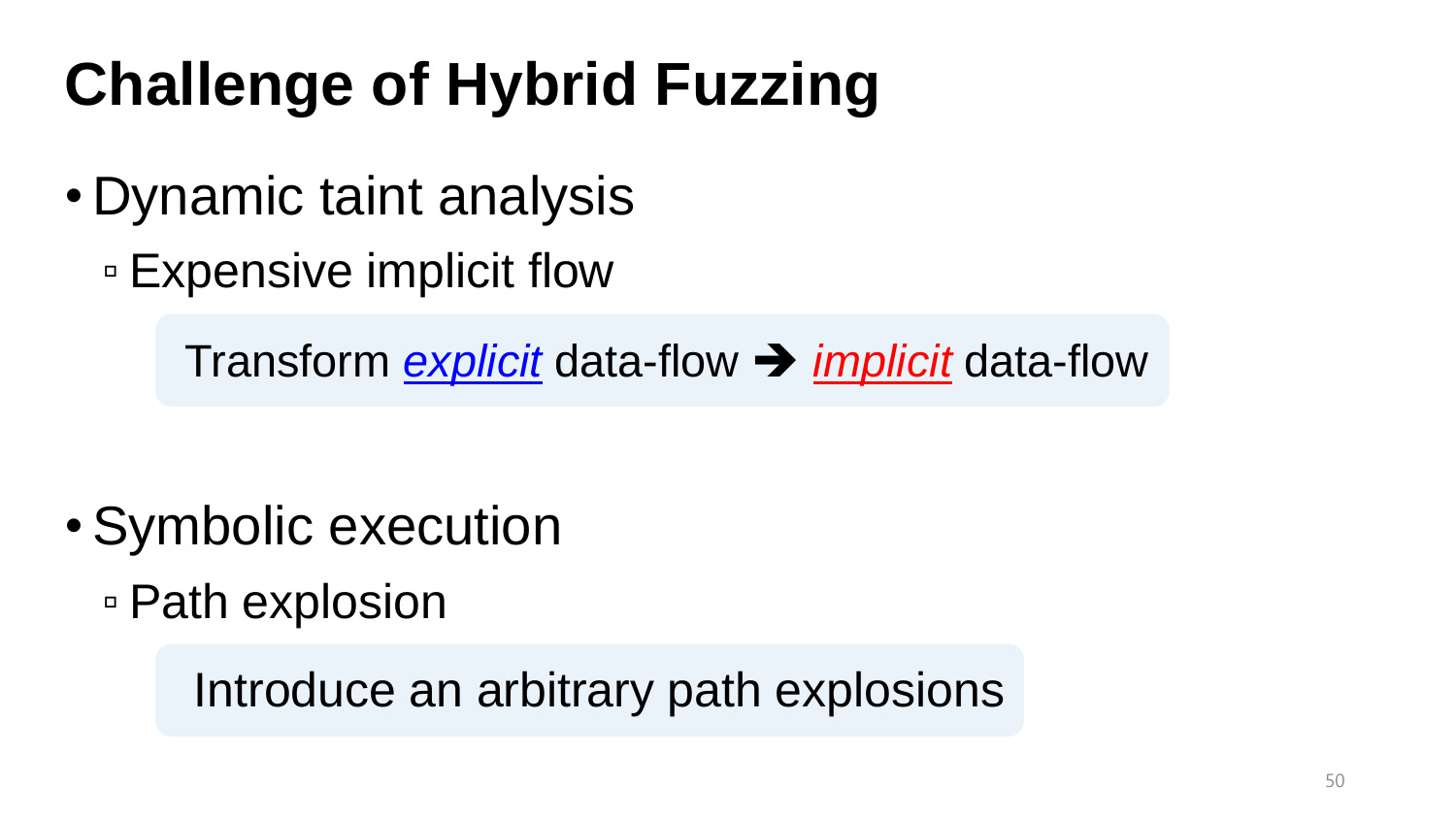## **AntiHybrid Avoids Dynamic Taint Analysis**

•Transform explicit data-flow to implicit data-flow

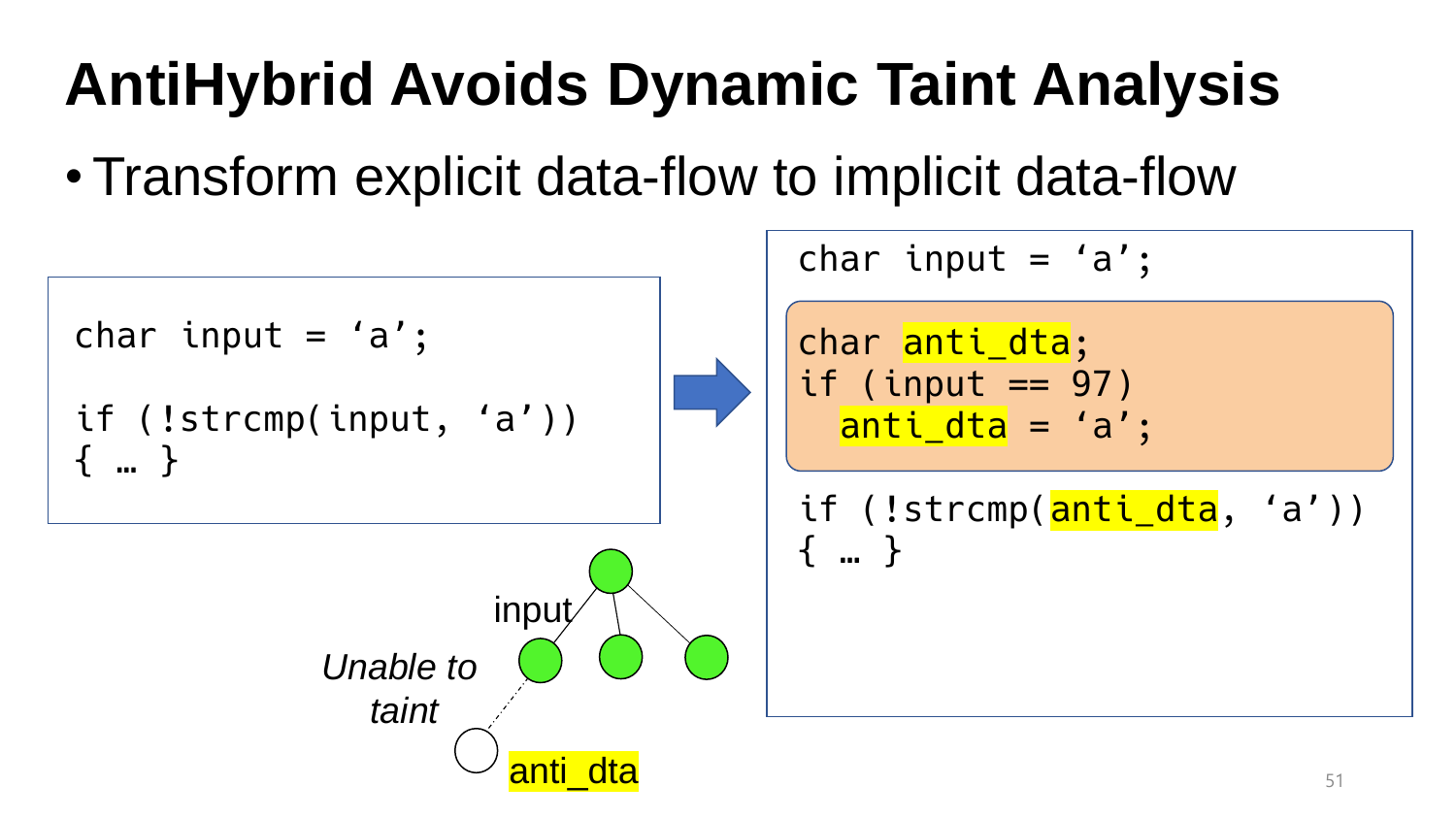## **AntiHybrid Incurs Path Explosions**

•Inject hash calculations into branches

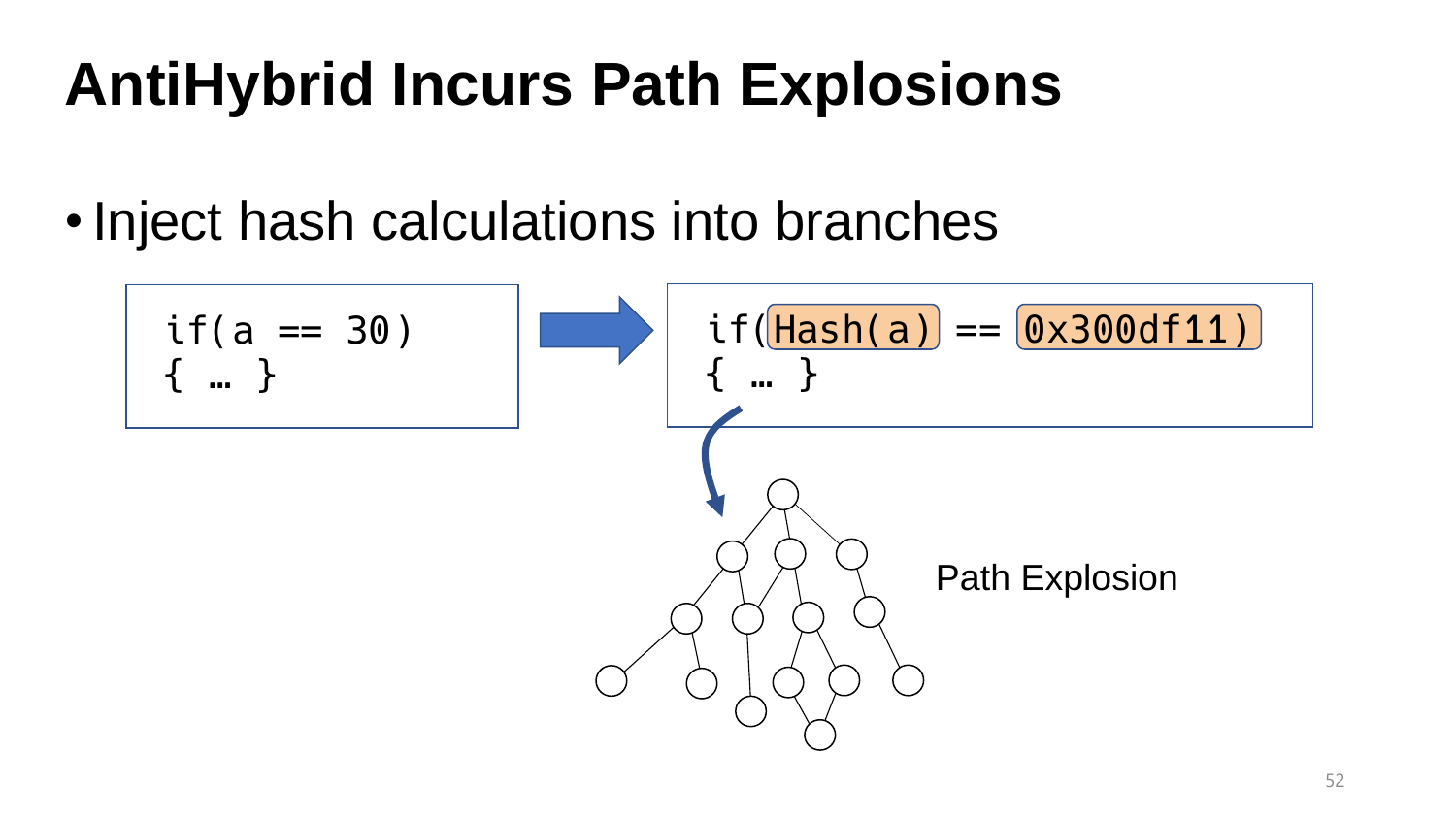

Source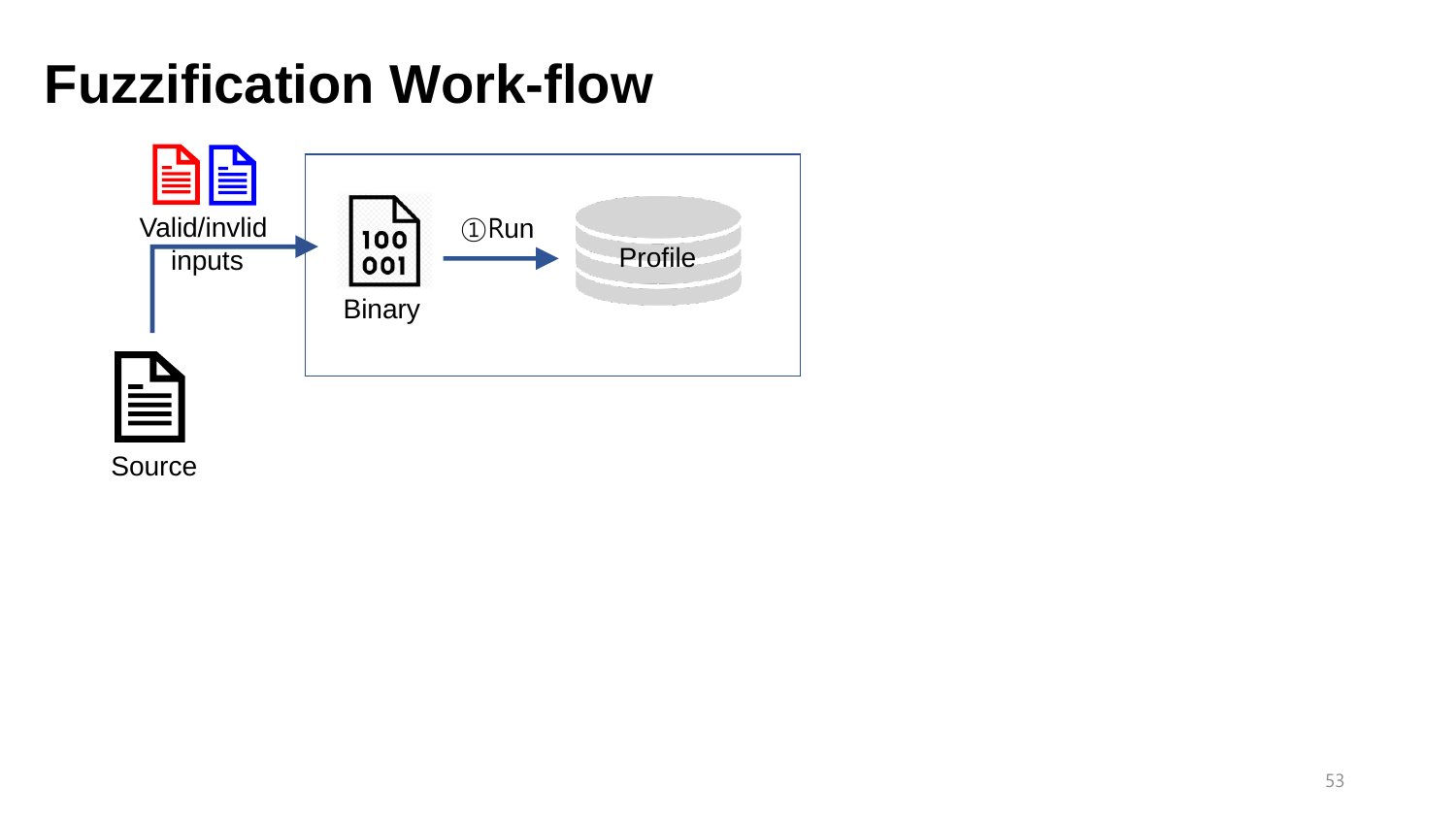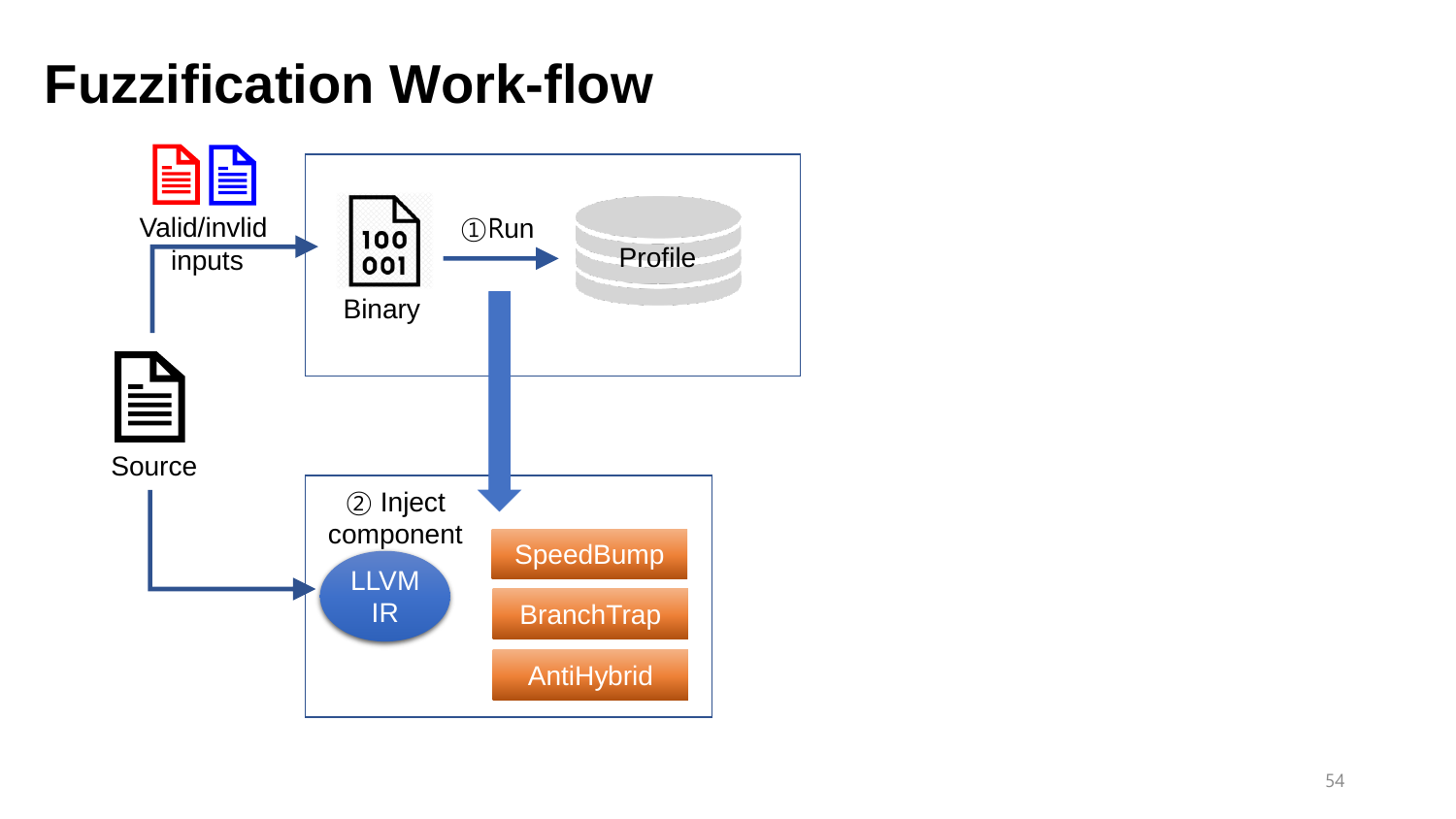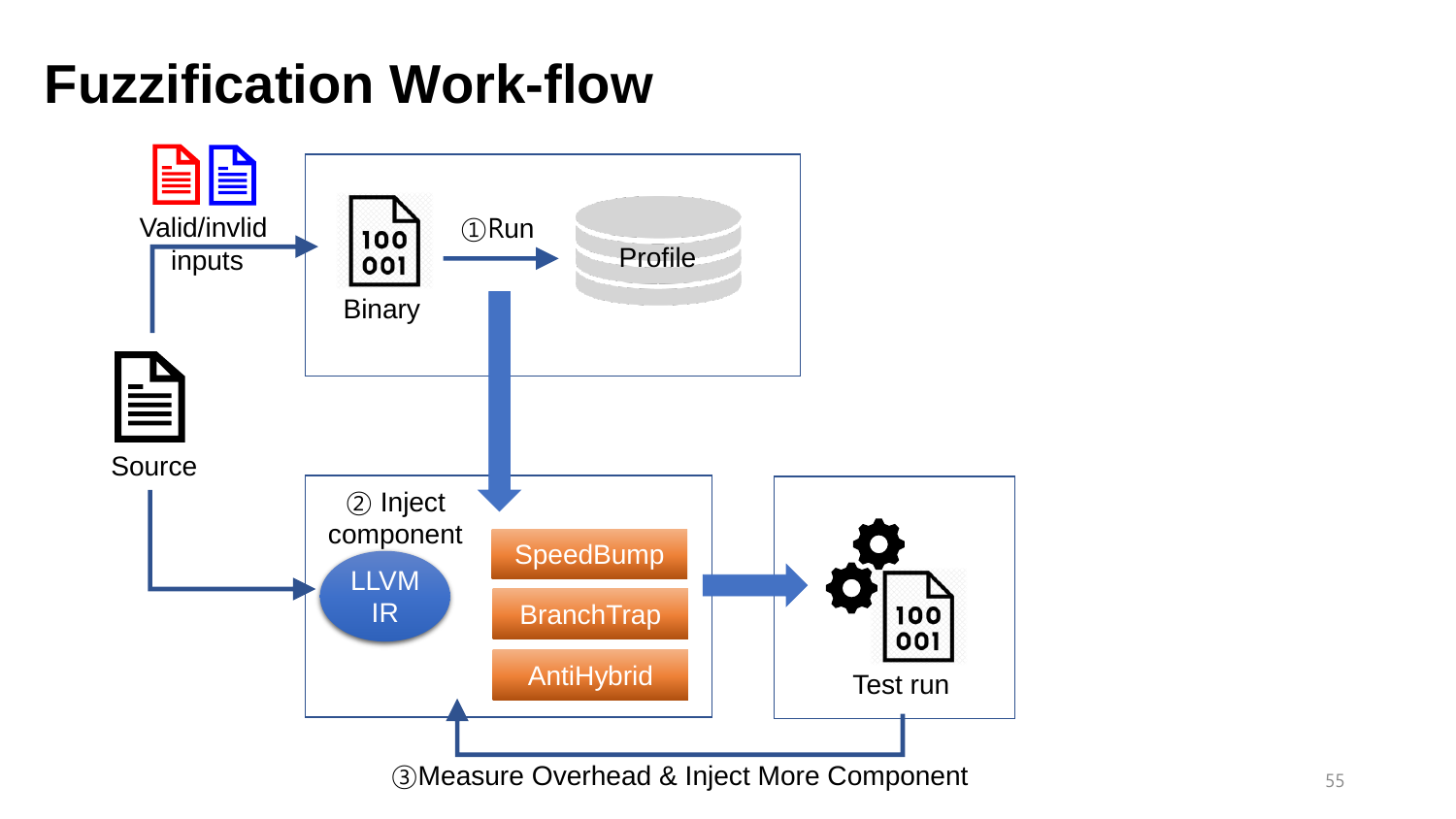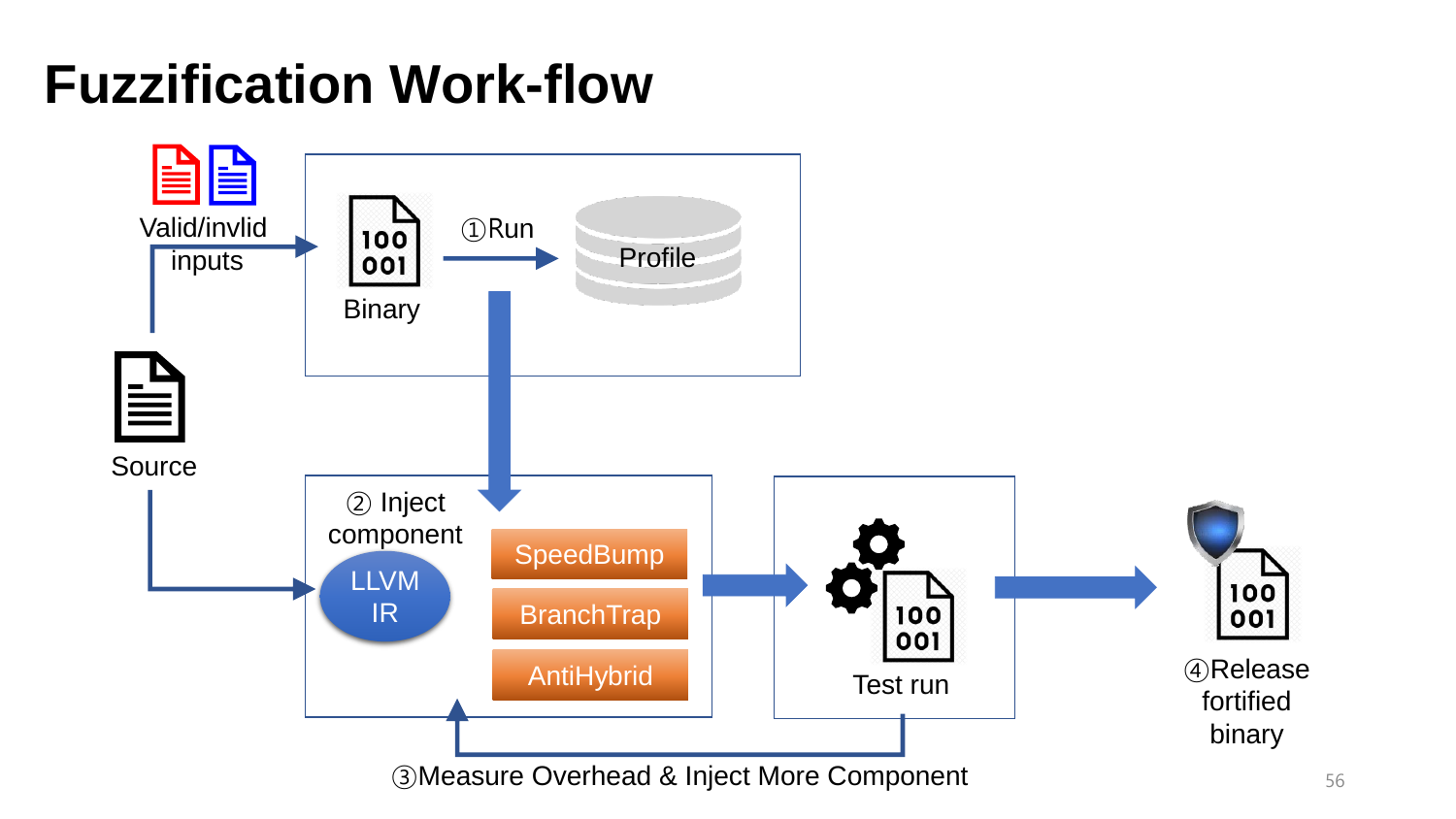## **Evaluation Summary**

- •Implementation
	- 6,599 lines of Python and 758 lines of C++

- •Evaluation questions:
	- □ Effective in "Reducing discovered paths and bugs?"
	- □ Effective on "Various fuzzers?
	- □ Impose "Low overhead" to the normal user?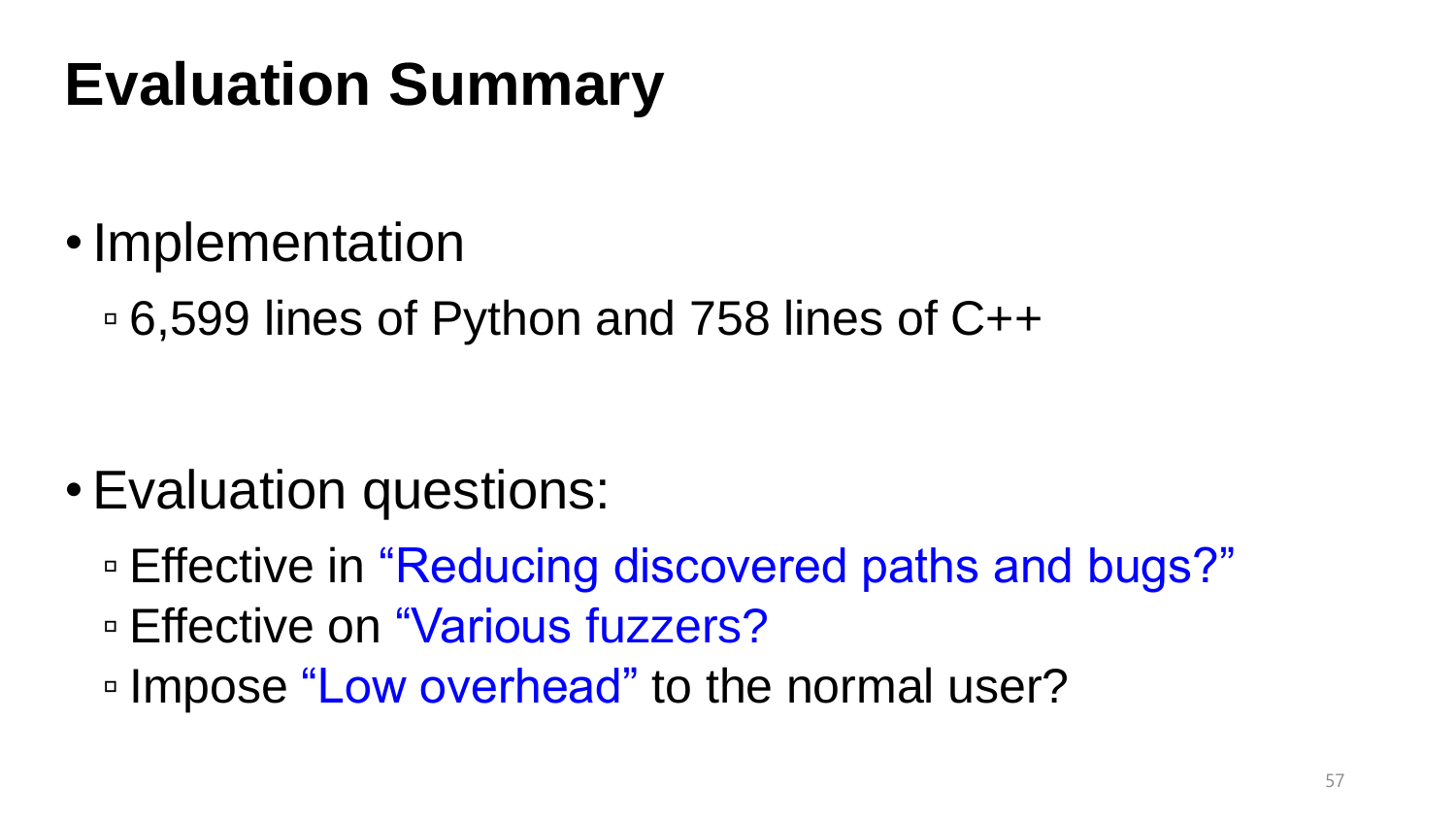### **Reduced the Discovered Coverage By 71%**



\* Fuzzing result on AFL-QEMU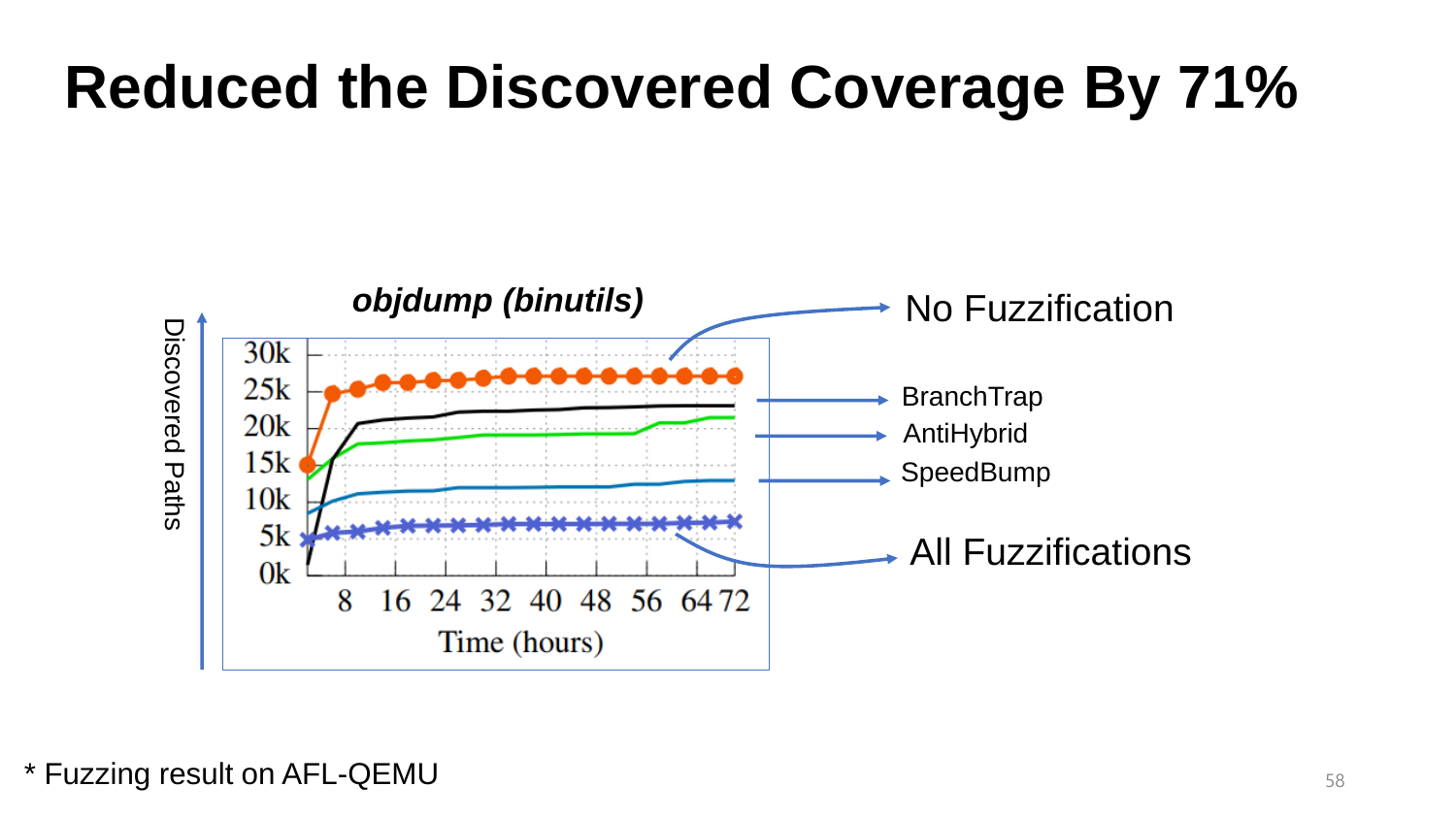## **Reduced the Discovered Coverage By 71%**

#### **Other binaries**



\* Fuzzing result on AFL-QEMU 59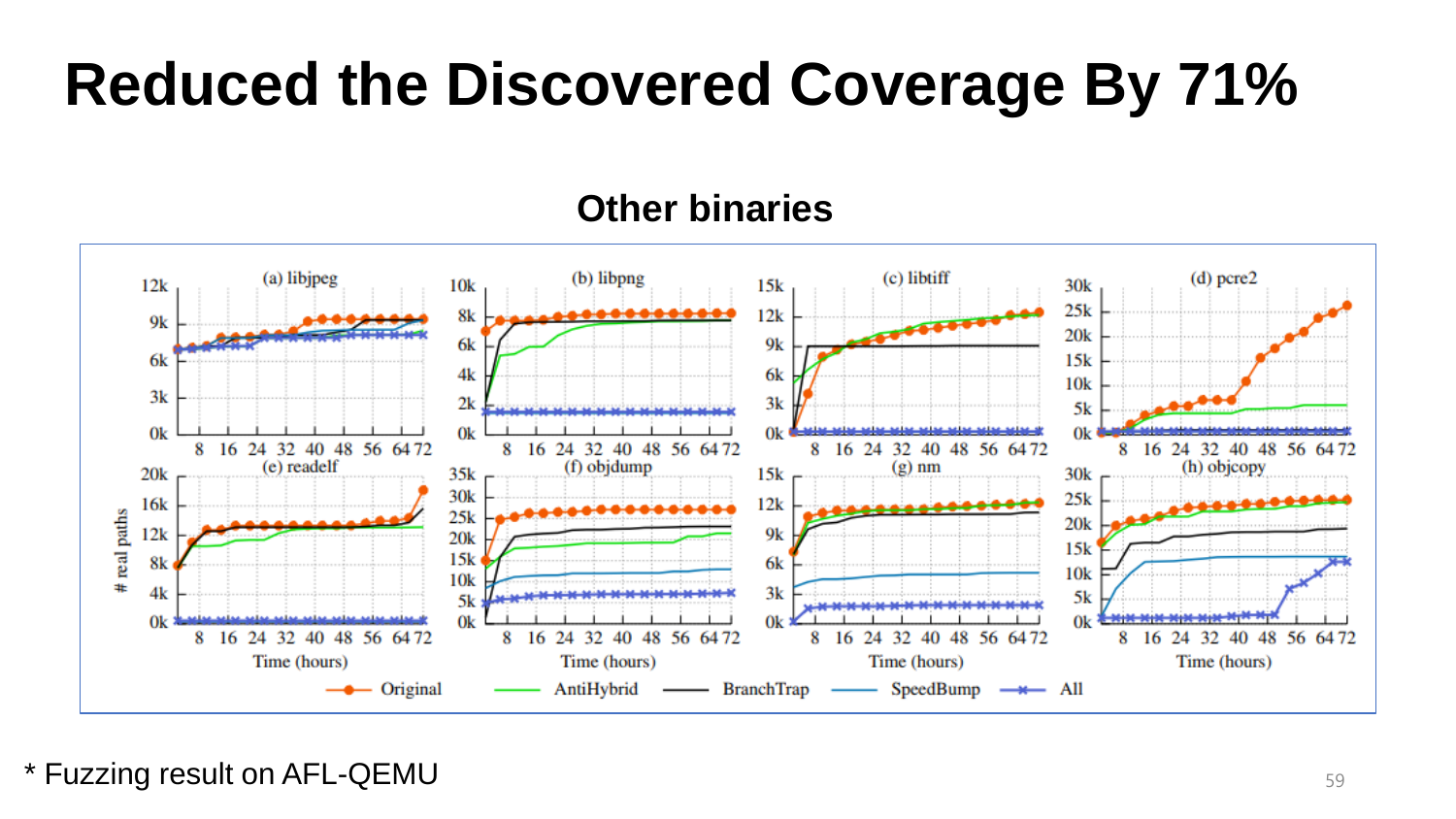#### **Fuzzification is Effective on Various Fuzzers**

| <b>Fuzzer</b>   | <b>Result</b> |                       |
|-----------------|---------------|-----------------------|
| AFL (QEMU)      | <b>74%</b>    |                       |
| HonggFuzz (PT)  | 61%           | Reduced code coverage |
| QSym (AFL-QEMU) | 80%           |                       |
| Average         | 71%           |                       |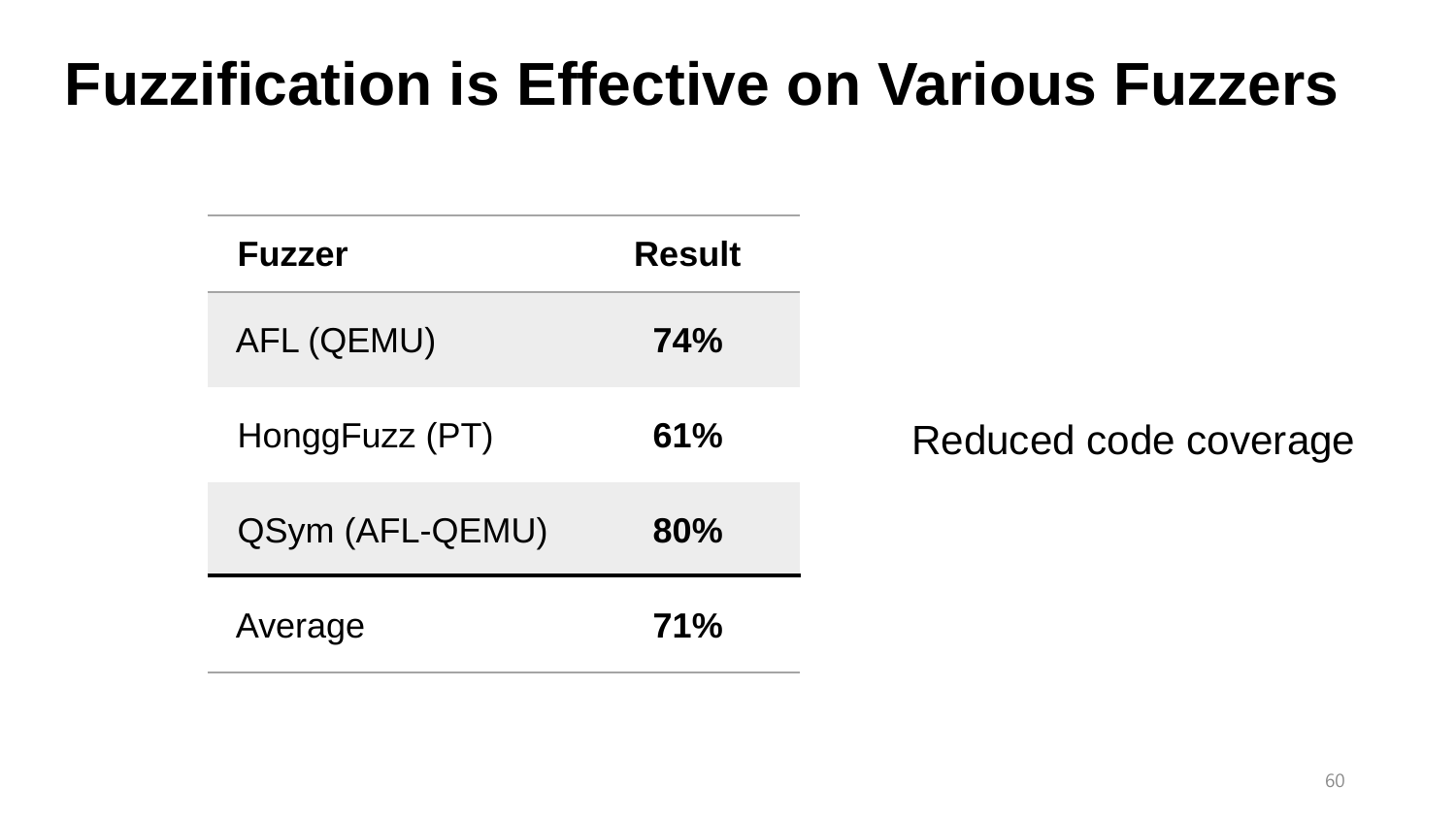#### **Reduced the Discovered Bugs**

*binutils* v2.3.0 LAVA-M dataset

| <b>Fuzzer</b>   | <b>Result</b> | <b>Fuzzer</b>   | <b>Result</b> |
|-----------------|---------------|-----------------|---------------|
| AFL (QEMU)      | 88%           | Vuzzer          | 56%           |
| HonggFuzz (PT)  | 98%           | QSym (AFL-QEMU) | 78%           |
| QSym (AFL-QEMU) | 94%           | Average         | 67%           |
| Average         | 93%           |                 |               |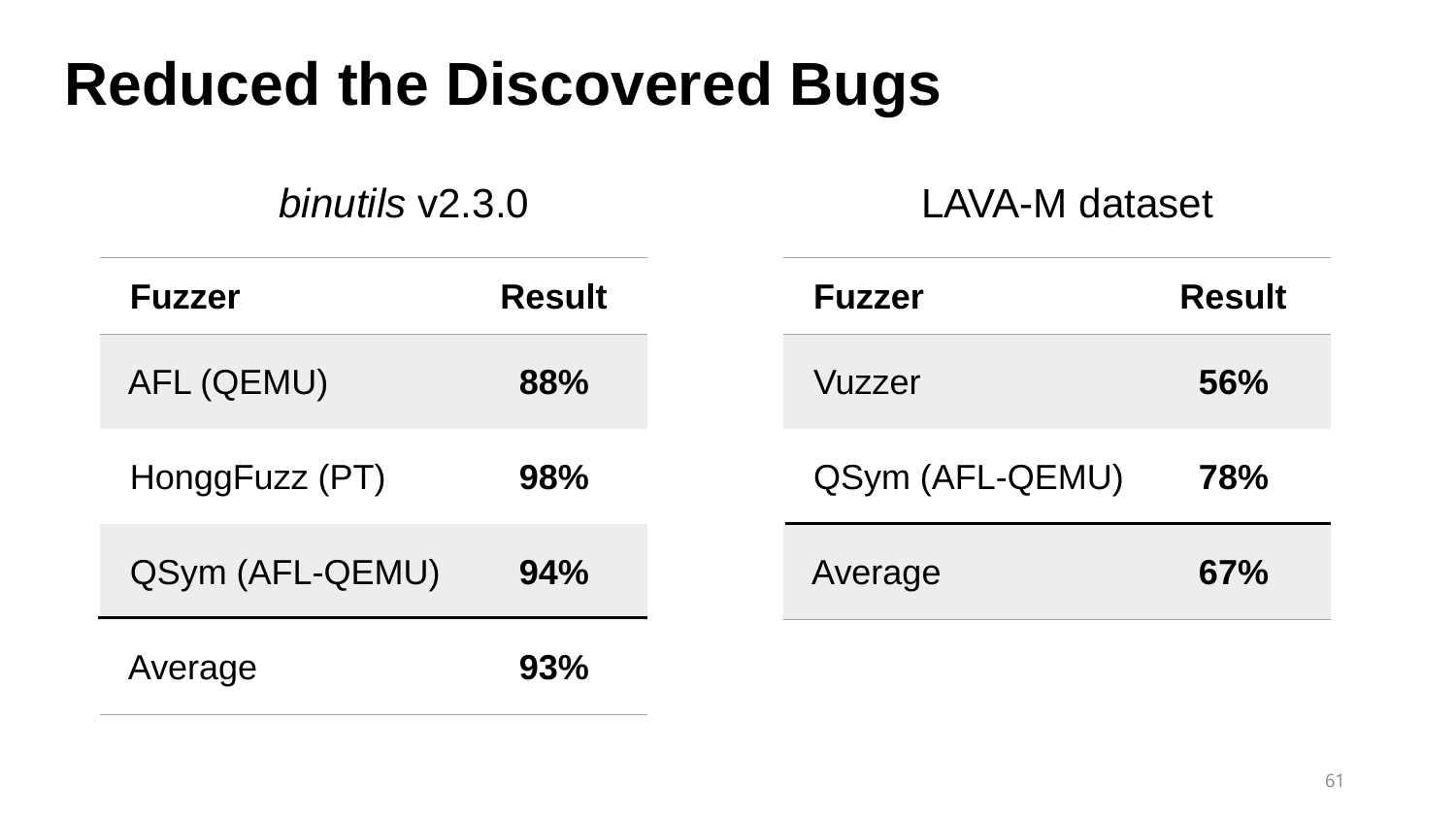#### **File size & CPU Overheads**

| binutils $v2.3.0$   |               | Real-world applications (e.g., GUI) |               |  |
|---------------------|---------------|-------------------------------------|---------------|--|
| <b>Overhead</b>     | <b>Result</b> | <b>Overhead</b>                     | <b>Result</b> |  |
| <b>File Size</b>    | 1.4MB(62.1%)  | <b>File Size</b>                    | 1.3MB(5.4%)   |  |
| <b>CPU Overhead</b> | $3.7\%$       | <b>CPU Overhead</b>                 | 0.73%         |  |

\* Both overheads are configurable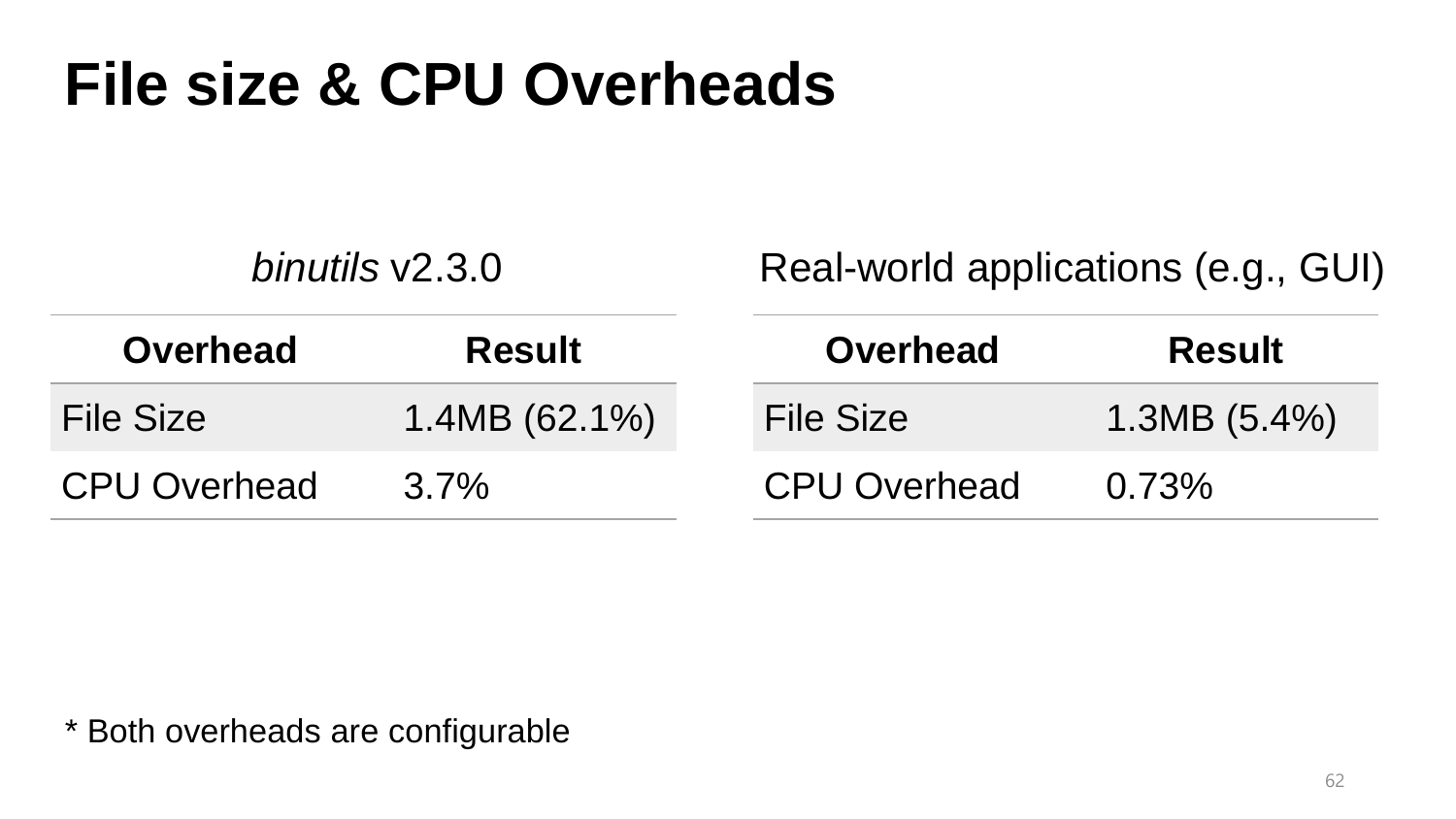#### **Discussion**

• Best-effort protections against adversarial analysis

- Complementary to other defense techniques
	- Not hiding all vulnerabilities
	- But introducing significant cost on attacker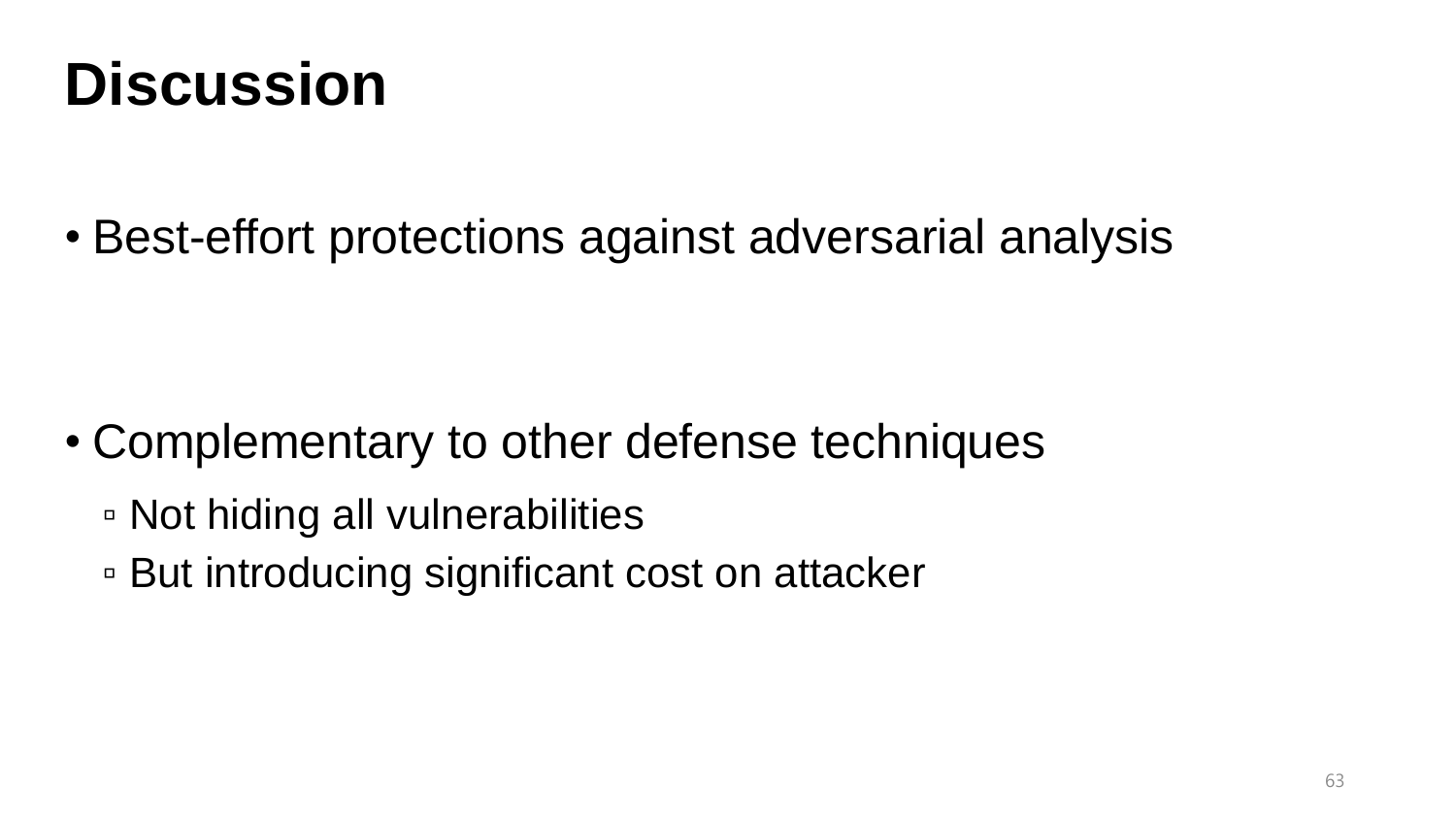## **Comparison: Fuzzification vs. AntiFuzz**

| <b>Component</b>         | <b>Fuzzification</b>          | <b>AntiFuzz</b> |
|--------------------------|-------------------------------|-----------------|
| <b>Delay execution</b>   | $\bullet$ (+ cold path)       |                 |
| <b>Fake coverage</b>     | $\bullet$ (randomized return) | • (fake code)   |
| <b>Saturate coverage</b> |                               |                 |
| <b>Prevent crash</b>     |                               |                 |
| <b>Anti-hybrid</b>       | $\bullet$ (+ anti-DTA)        |                 |
| <b>Countermeasures</b>   | $\blacksquare$                |                 |